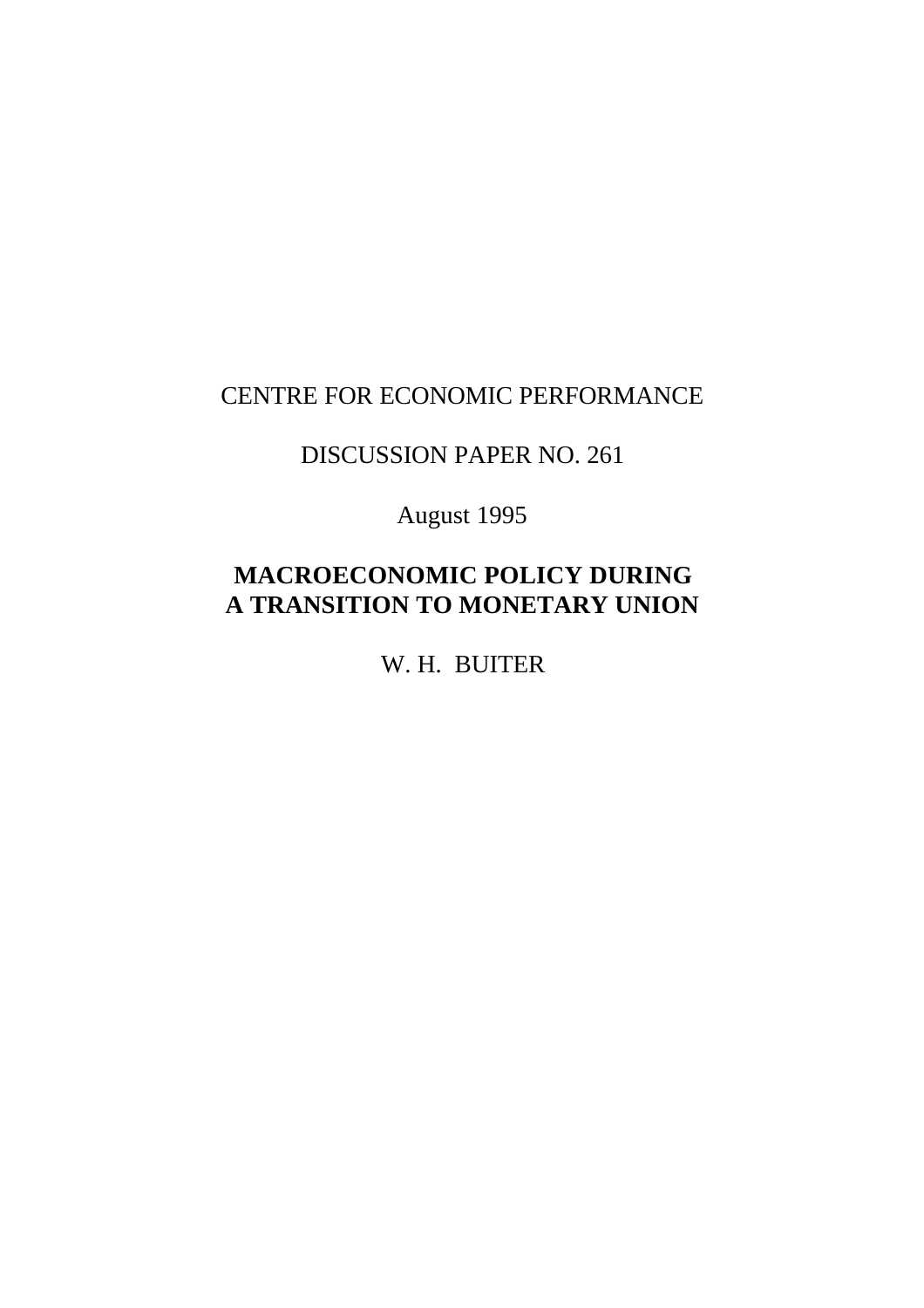# **ABSTRACT**

The main conclusions of the paper are the following:

CIn order to minimize switching costs, the name of the new EU currency should be the D-mark.

CDifferential national requirements for seigniorage revenue provide a weak case for retaining national monetary independence.

CFrom the point of view of adjustment to asymmetric shocks, nominal exchange rate flexibility is at best a limited blessing and at worst a limited curse.

CInter-state labour mobility in the USA does not compensate for the absence of state-level exchange rate flexibility.

CThe absence of significant inter-member fiscal redistribution mechanisms in the EU is not an obstacle to monetary union.

CConvergence or divergence in real economic performance is irrelevant for monetary union.

CA common currency is the logical implication of unrestricted international mobility of financial capital.

CThe Maastricht criteria are unlikely to hinder monetary union.

CThere are no convincing economic objections left to monetary union in the EU.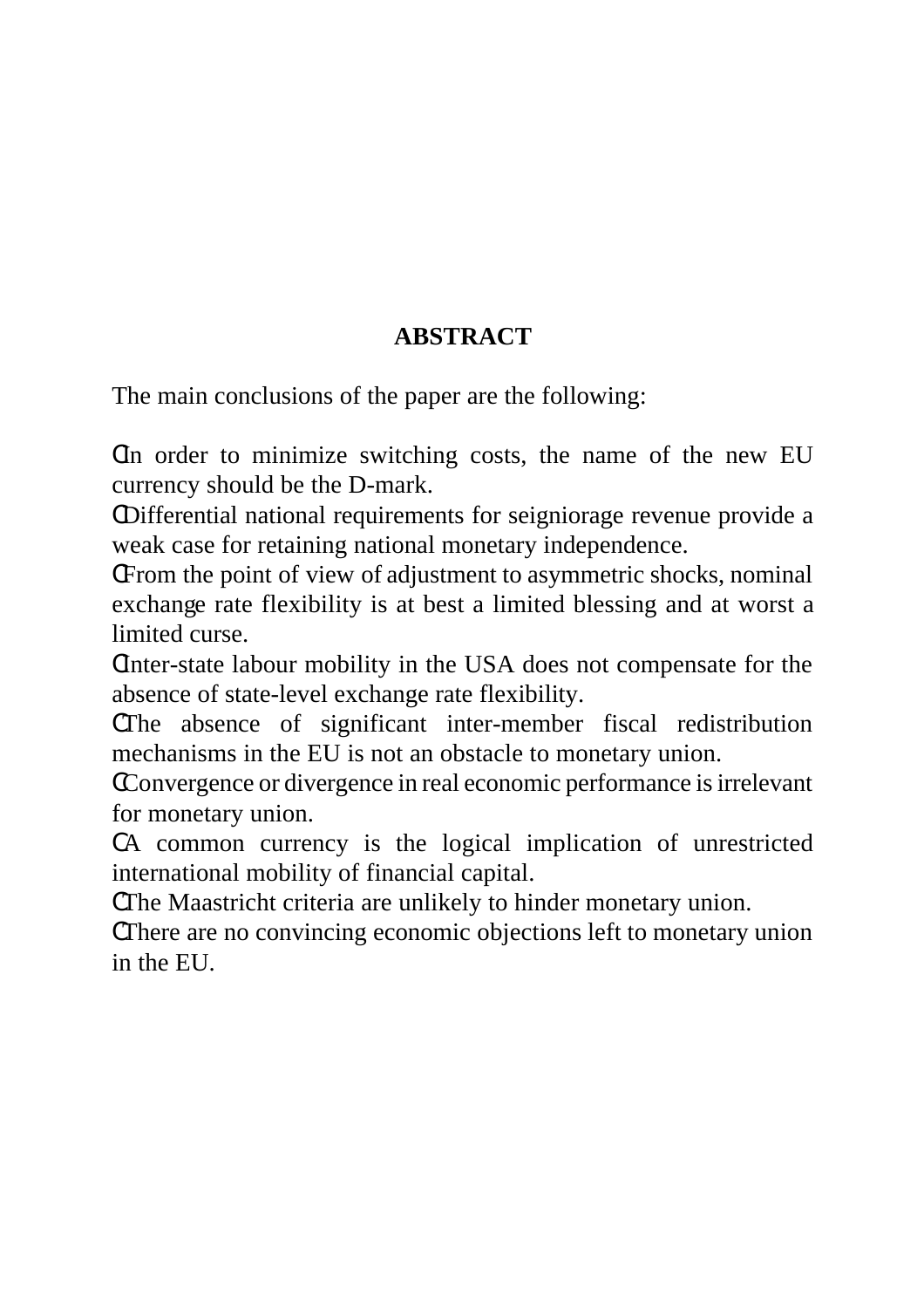This paper was produced as part of the Centre's Programme on International Economic Performance **MACROECONOMIC POLICY DURING A TRANSITION TO MONETARY UNION**

Willem H Buiter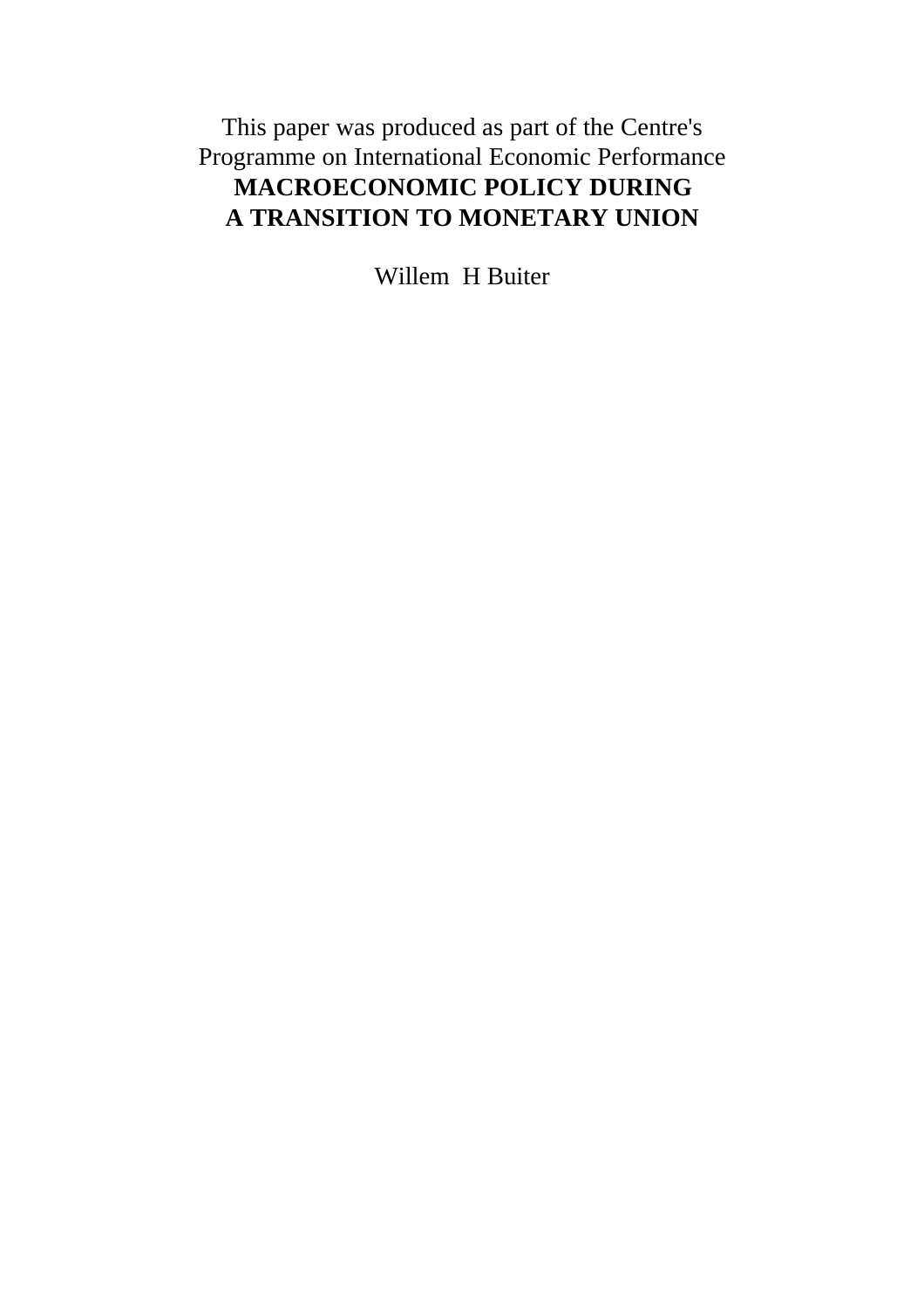# **AUGUST 1995**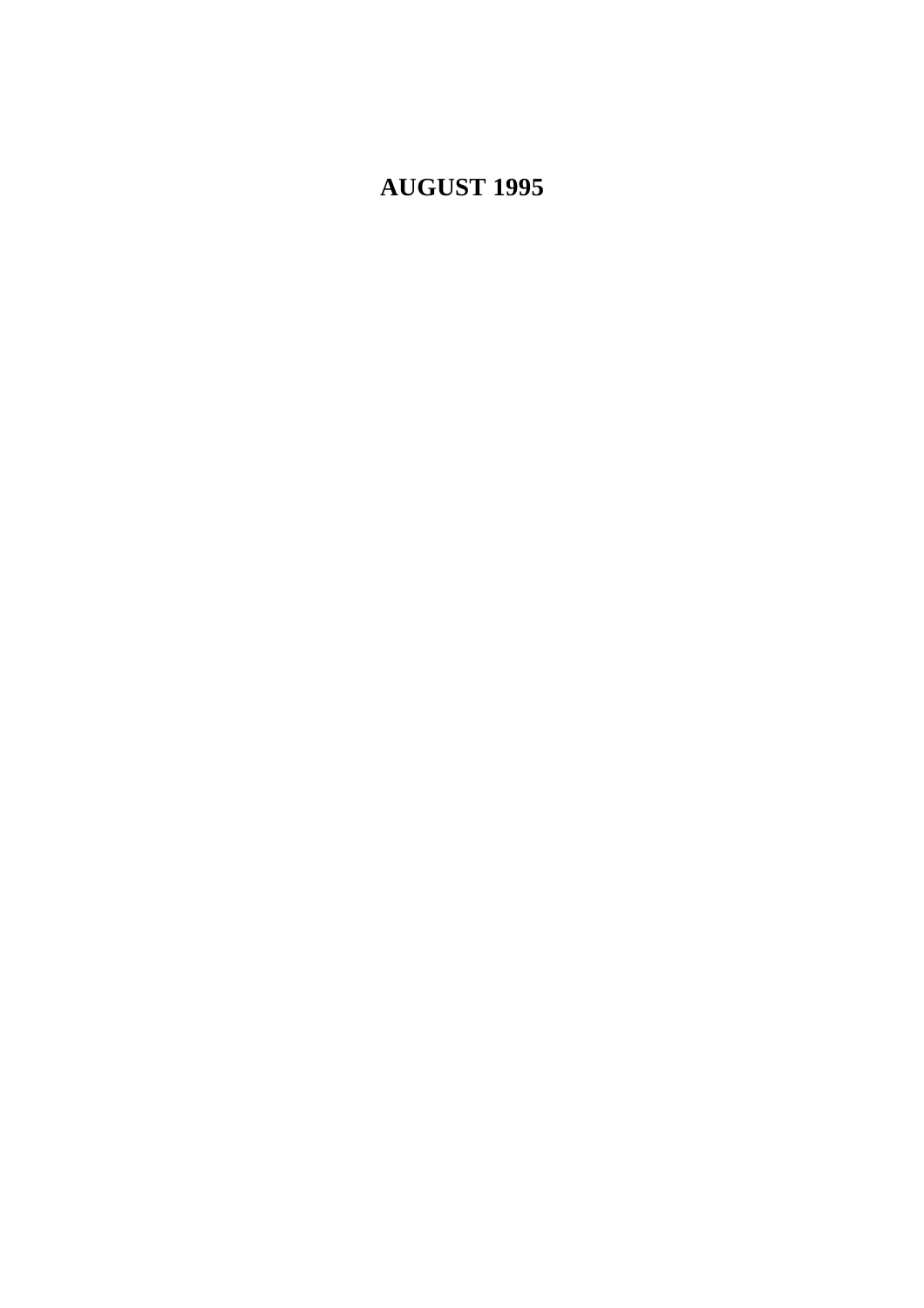Published by Centre for Economic Performance London School of Economics and Political Science Houghton Street London WC2A 2AE

©Willem H Buiter

ISBN 0 7530 0273 6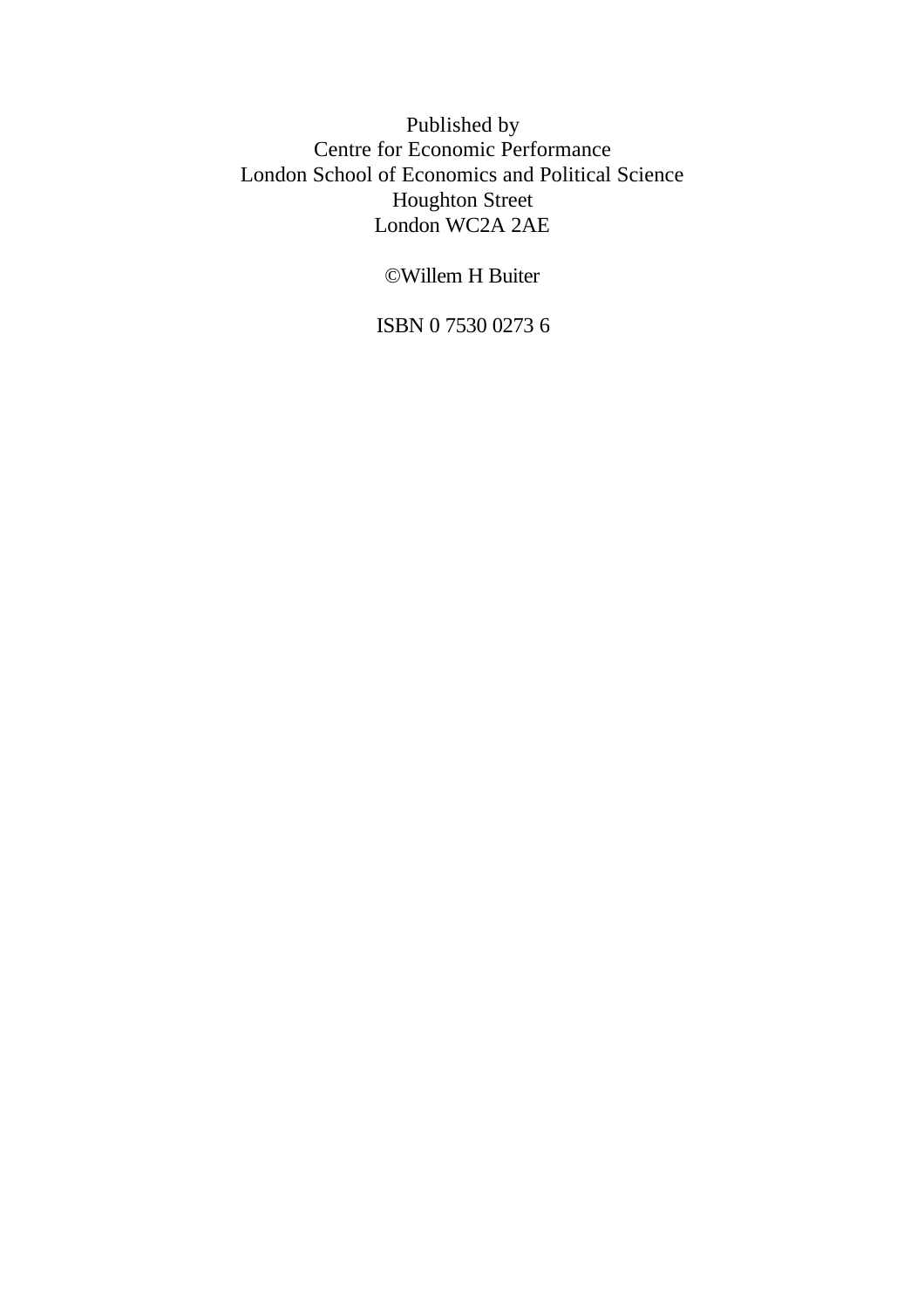## **MACROECONOMIC POLICY DURING A TRANSITION TO MONETARY UNION**

### Willem H Buiter

Page

| 1.                              | Introduction                                                                                                                                                                                                                                                                       | $\mathbf{1}$                |  |  |
|---------------------------------|------------------------------------------------------------------------------------------------------------------------------------------------------------------------------------------------------------------------------------------------------------------------------------|-----------------------------|--|--|
| 2.                              | Microeconomic Efficiency Arguments<br>for a Common Currency                                                                                                                                                                                                                        | $\overline{2}$              |  |  |
| 3.                              | Exchange Rate Independence, Seigniorage, the Inflation<br>Tax and the Neoclassical Theory of Public Finance<br>3.1. A simple model of optimal seigniorage<br>3.2. A broader view of the inflation tax                                                                              | $5\overline{)}$<br>10<br>15 |  |  |
| 4.                              | Nominal Rigidities and the Keynesian Arguments for and<br><b>Optimal Currency Area</b><br>4.1.<br>The long-run neutrality and superneutrality of money<br>Short-run non-neutrality of money and the implications<br>4.2.<br>of nominal exchange rate flexibility for real economic | 17<br>19                    |  |  |
|                                 | performance<br>Asymmetric shocks<br>4.3.                                                                                                                                                                                                                                           | 21<br>22                    |  |  |
| 5.                              | What is Required to Make Up for Loss of Exchange Rate<br>Flexibility?<br>5.1. Factor mobility<br>5.2. International fiscal transfers<br>5.3. Divergent real developments                                                                                                           | 27<br>28<br>30<br>31        |  |  |
| 6.                              | <b>Restrictions on Capital Mobility</b>                                                                                                                                                                                                                                            |                             |  |  |
| 7.                              | The Maastricht convergence criteria                                                                                                                                                                                                                                                | 37                          |  |  |
| 8.                              | Conclusion                                                                                                                                                                                                                                                                         | 41                          |  |  |
| Endnotes<br>Table<br>References |                                                                                                                                                                                                                                                                                    | 43<br>46<br>48              |  |  |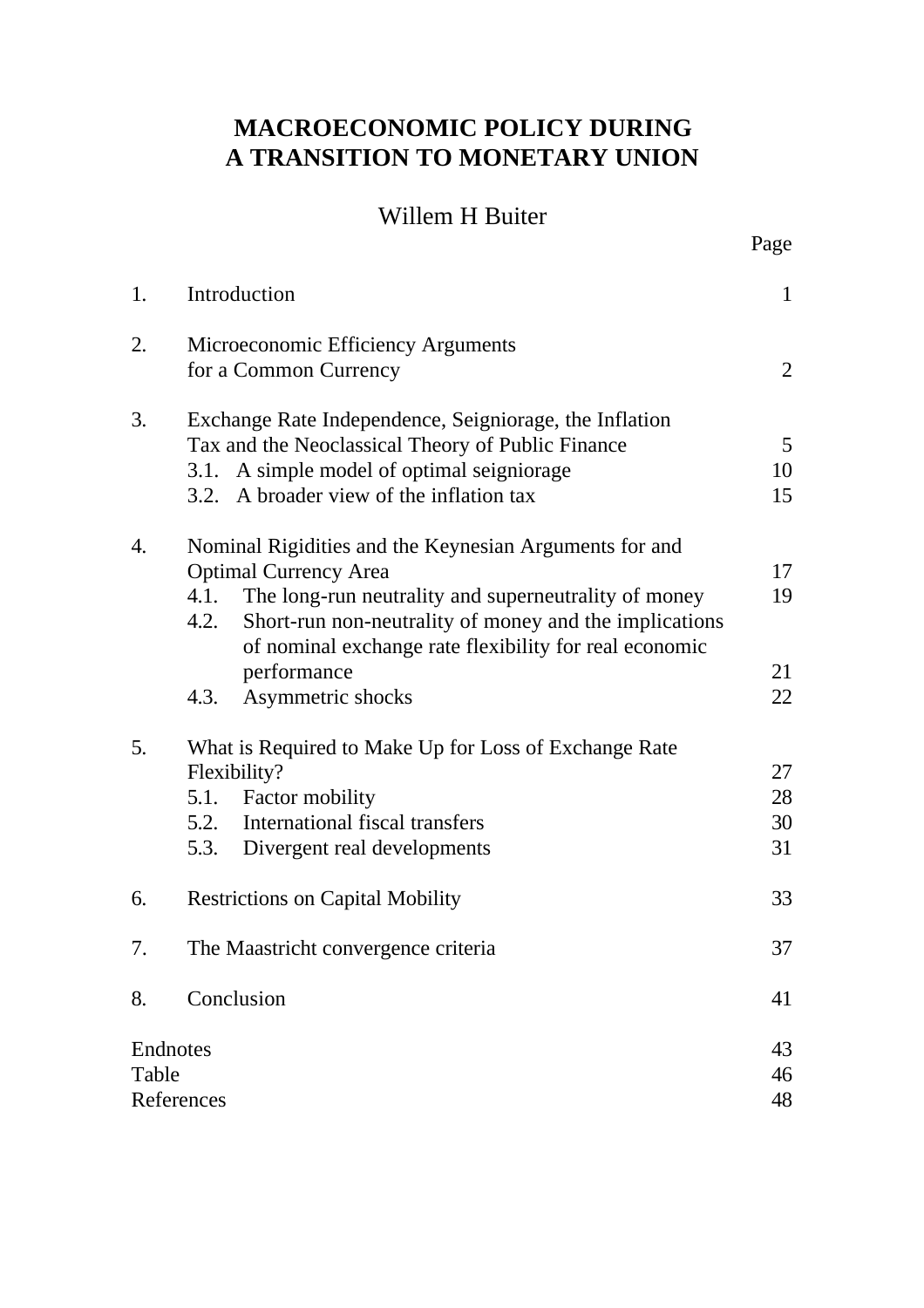The Centre for Economic Performance is financed by the Economic and Social Research Council.

## **ACKNOWLEDGEMENTS**

This paper was prepared for and presented at the conference on "European Economic Integration" of the Association Française de Science Economique and the Centre d'Etude sur l'Economie Internationale et l'Entreprise of the University of Nantes, June 8th and 9th, 1995. I would like to thank Niels Thygesen, Arvind Panagariya, Georg von Furstenberg, Jacques Melitz and Pierre-Yves Henin for helpful comments. Peter Orszag provided assistance with the seigniorage data.

Willem H Buiter is Professor of International Macroeconomics at the University of Cambridge and a Co-Director of the International Economic Performance Programme at the Centre for Economic Performance, London School of Economics. He is a Research Associate of the National Bureau of Economic Research and a Research Fellow of the Centre for Economic Policy Research.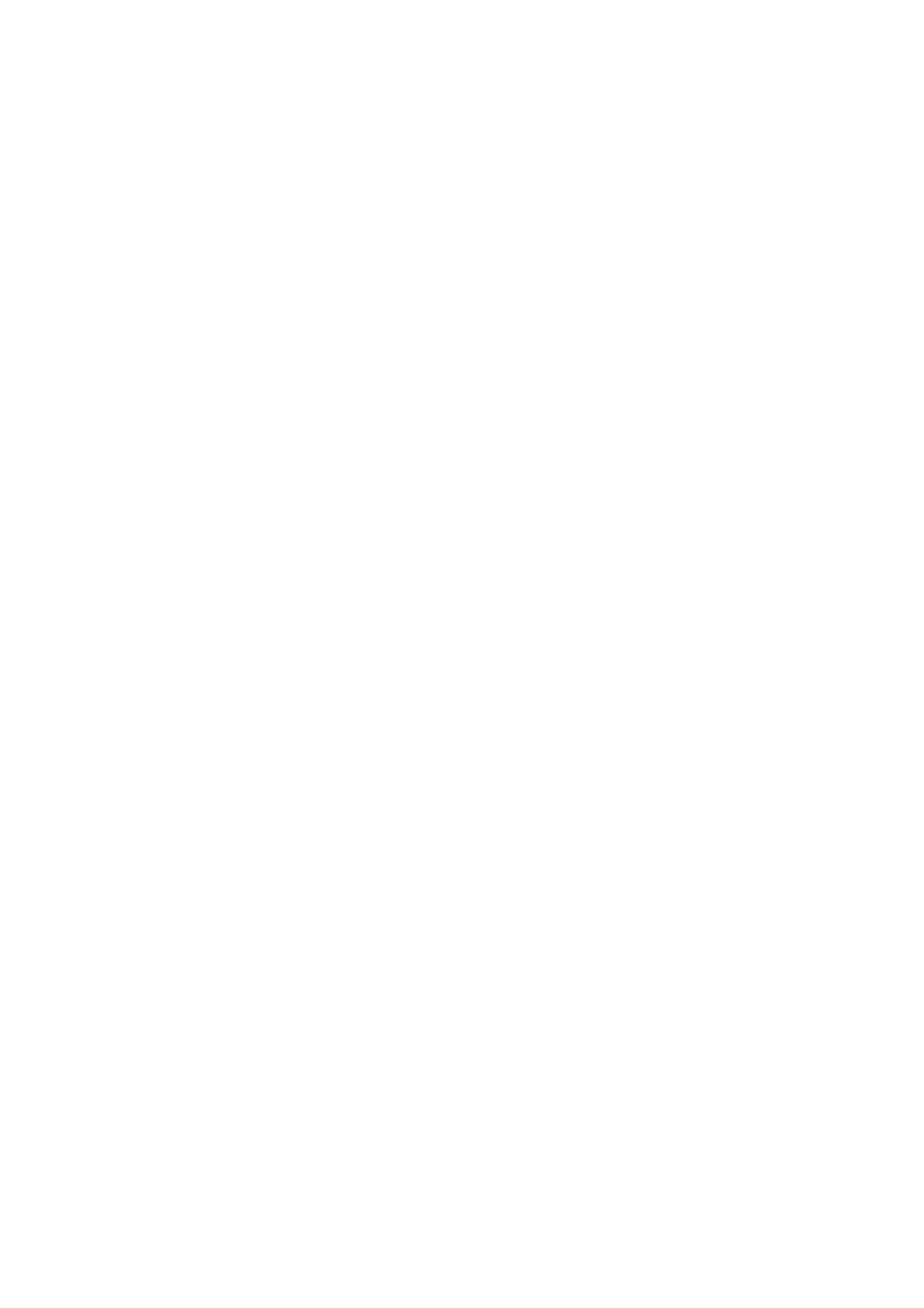## **MACROECONOMIC POLICY DURING A TRANSITION TO MONETARY UNION**

### Willem H Buiter

### **Non-Technical Abstract**

The paper reviews the familiar arguments for and against monetary union among the members of the European union. Many of the arguments on both sides are found to be flawed. Implications are drawn for monetary and fiscal policy design in the transition to monetary union and following it.

Microeconomic efficiency arguments argue for a common currency (as they do for the adoption of a common language), provided the switching costs are not too high. In order to minimize the switching costs, rather than adopting a new and unfamiliar label, the name of the most widely used existing currency (that is, the D-mark) should be attached to the new common numéraire.

Differences in national needs for recourse to seigniorage (or the inflation tax) do not provide a strong theoretical rationale for the retention of national monetary sovereignty. In addition, the *(anticipated)* inflation tax has been a very minor source of government revenue outside Portugal, Greece and, to a lesser extent, Italy and Spain. For countries with a very high public debt and limited fiscal credibility, such as Italy, Greece and Belgium, giving up the ability to amortize part of this debt through a bout of unanticipated inflation may be rather more costly.

It is nominal rigidities in national wage and price setting mechanisms that provide the rationale for nominal exchange rate flexibility as a desirable shock absorber for asymmetric demand shocks originating in the goods markets. These same nominal rigidities also provide the rational against nominal exchange rate flexibility in the face of asymmetric demand shocks originating in the financial markets.

As these nominal rigidities are transient (money is neutral in the long run), policy instruments or changes in institutional arrangements that would compensate for the loss of national monetary sovereignty only need have transitory or temporary effects.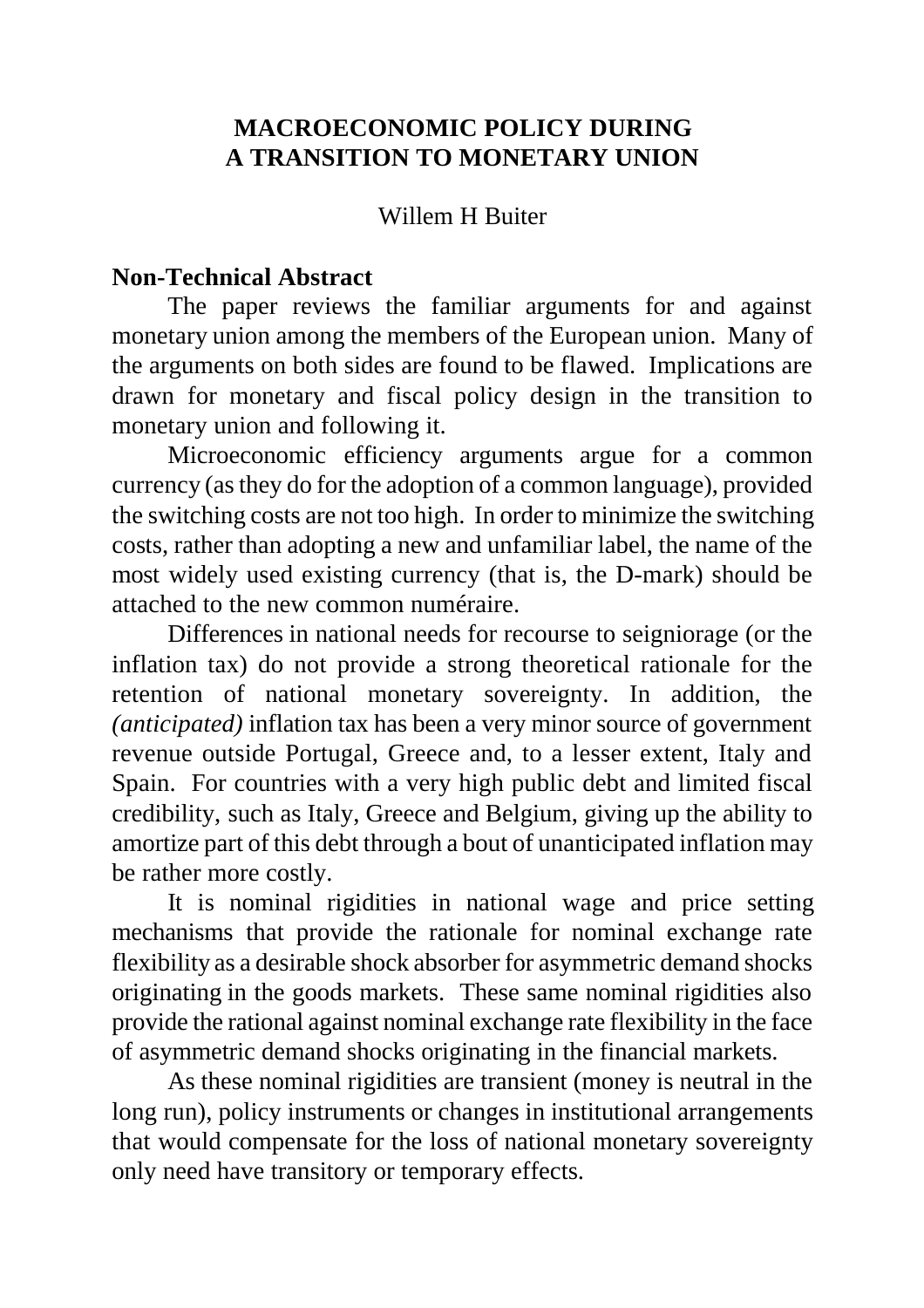The inter-state redistribution that takes place in the US through both sides of the Federal Budget, also provides insurance against permanent differential shocks to state output. As state-level exchange rate flexibility could never provide the same insurance, the absence of large scale permanent redistribution mechanisms between EU members need not be an obstacle to successful monetary union among them. A redistribution mechanism among EU members that would fully compensate for the loss of exchange rate flexibility need only be capable of making temporary or transitory transfers.

Since nominal exchange rate flexibility can, at best, provide the means of fine-tuning the response to asymmetric shocks, international labour migration is unlikely to ever provide an effective substitute for it. The kind of labour mobility that would mimic the workings of a flexible nominal exchange rate would be strictly temporary (that is, reversible) migration. Even the US does not have this high a degree of inter-state labour mobility, so if the US is an optimal currency area, it is so despite the absence of the requisite degree of labour mobility.

Divergent real economic structures, behaviour and developments are irrelevant from the point of view of the desirability of monetary union. Monetary policy simply does not have the ability to influence long-term real developments (productivity growth, real wage rigidities, non-wage labour costs, demographic strains on the budget) that matter.

With unrestricted international mobility of financial capital, a common currency becomes, at the very least, extremely desirable and in all likelihood, unavoidable. Fixed or fixed but flexible exchange rate regimes that fall short of a common currency are prone to collapse either for opportunistic reasons or because of irresistible speculative attacks. Floating exchange rates exhibit both excess short-term volatility and persistent medium-term misalignment. Re-imposing capital controls does not appear to be a feasible option.

Following the positive vetting of Ireland, the Maastricht convergence criteria appear to be applied sufficiently flexibly and sensibly not to be an obstacle to monetary union among a majority of current EU members. The one exception are those high public debt members which also suffer from at least the perception (and quite likely the reality) of not being able to generate the required primary (non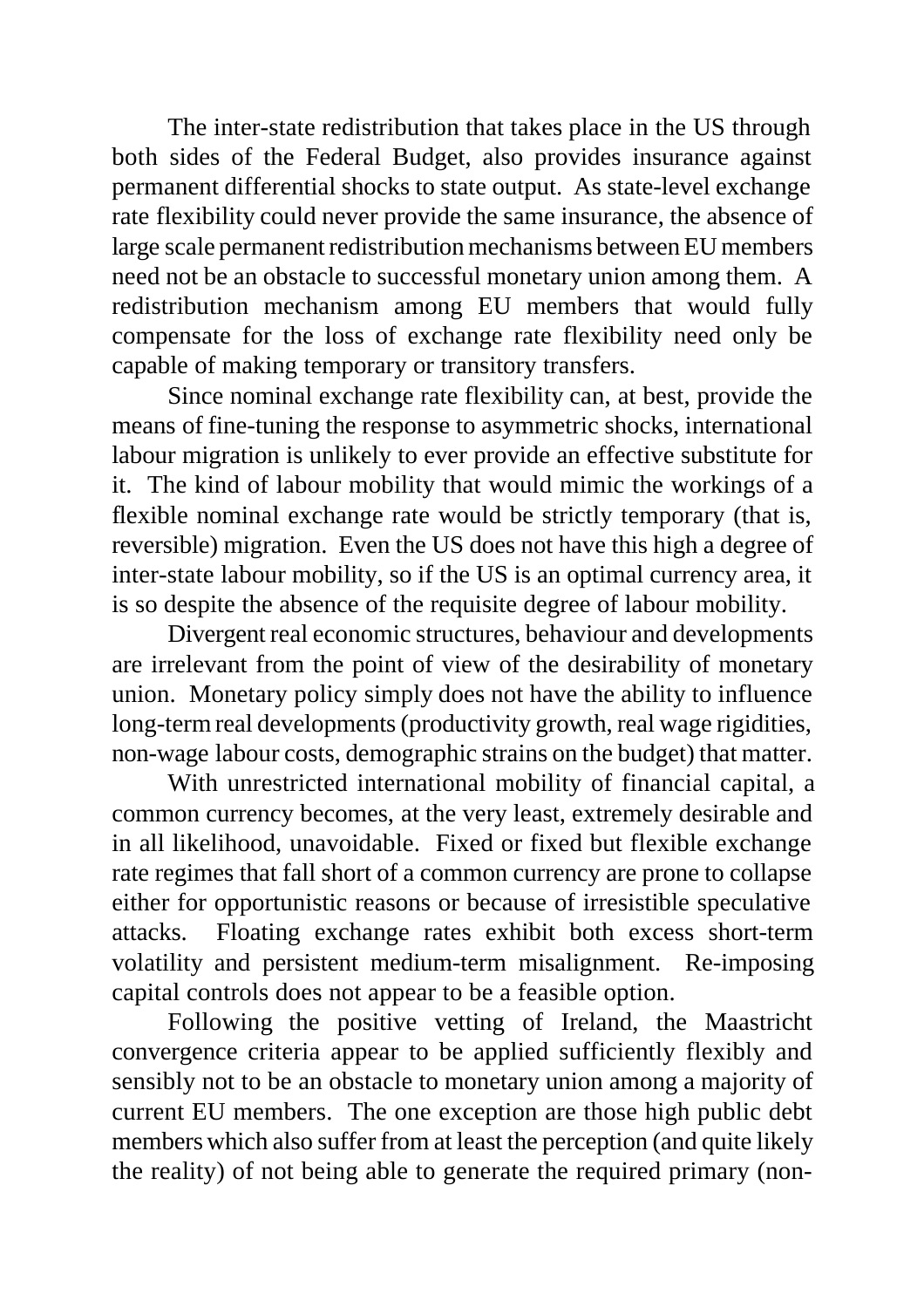interest) government surpluses in the future. Greece, Italy and Belgium come to mind. For these countries, the inability (according to the Maastricht exchange rate criterion) of having one last maxi-devaluation before they throw the exchange rate key away by joining EMU may be quite costly. The recent Commission proposal to have a one-year delay between the announcement of the decision on who will join EMU and the irrevocable fixing of the parities is a recipe for speculative disaster.

There appear to be no convincing economic arguments left against monetary union among all but a few of the current EU members.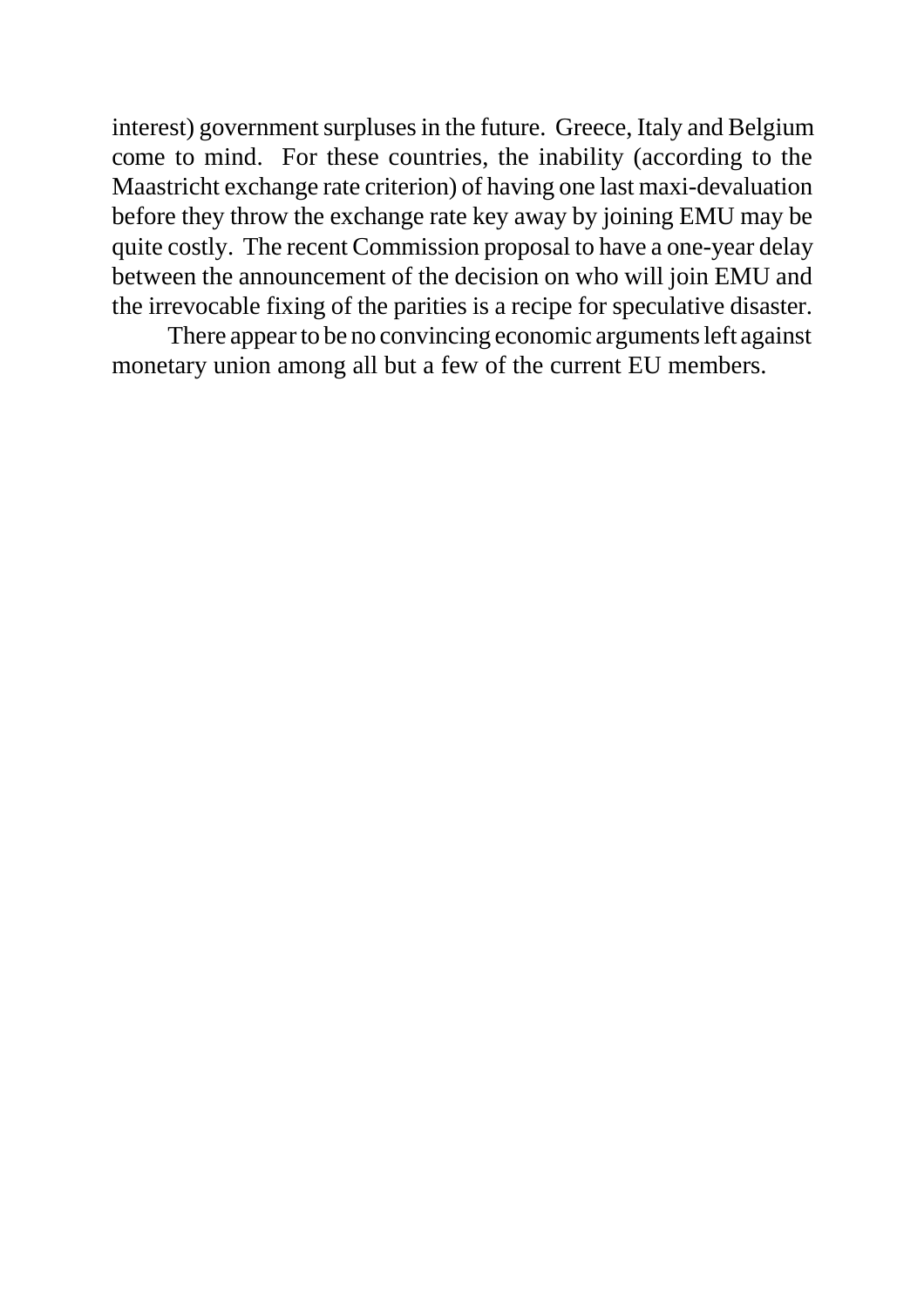### **MACROECONOMIC POLICY DURING A TRANSITION TO MONETARY UNION**

### Willem H Buiter

### **1. Introduction**

The title of this paper is intentionally cautious about the likelihood of monetary union in Western Europe: it refers rather noncommitally to `a' monetary union in the abstract rather than to `the' monetary union that many hope or fear will occur as the culmination of the process set in motion by the Maastricht Treaty. Whether or not monetary union among the EU members will extend beyond the extraordinarily durable arrangement that has united Belgium and Luxembourg in a currency union since 1922, will be decided, as most European monetary matters seem to be these days, in Frankfurt and Berlin.

This paper is an analytical, but largely non-technical exploration of the considerations that should guide the design of monetary and fiscal policy by a group of nations considering monetary union. Much of the paper is a review of the pros and cons of monetary union. The reason for this focus is that, once it is clear what is actually given up by a nation (or group of nations) that relinquishes monetary sovereignty, it is quite straightforward to determine what changes are required, in the fiscal policy instrumentarium and/or in other aspects of the capacity to adjust, in order that she may compensate for the loss of the national monetary instrument(s). What follows is therefore essentially a review of the theory of optimal currency areas, one of the murkiest and most unsatisfactory areas of macroeconomic and monetary theory.

The outline of the rest of the paper is as follows. Section 2 reviews microeconomic arguments for a common currency. Section 3 reviews neoclassical public finance arguments against a common currency. Section 4 considers the implications of nominal rigidities. Section 5 looks at what kinds of additions to the policy arsenal or institutional capacity for adjustment to shocks are required to make up for the loss of the exchange rate instrument. Section 6 reviews the role of capital controls and Section 7 the Maastricht convergence criteria.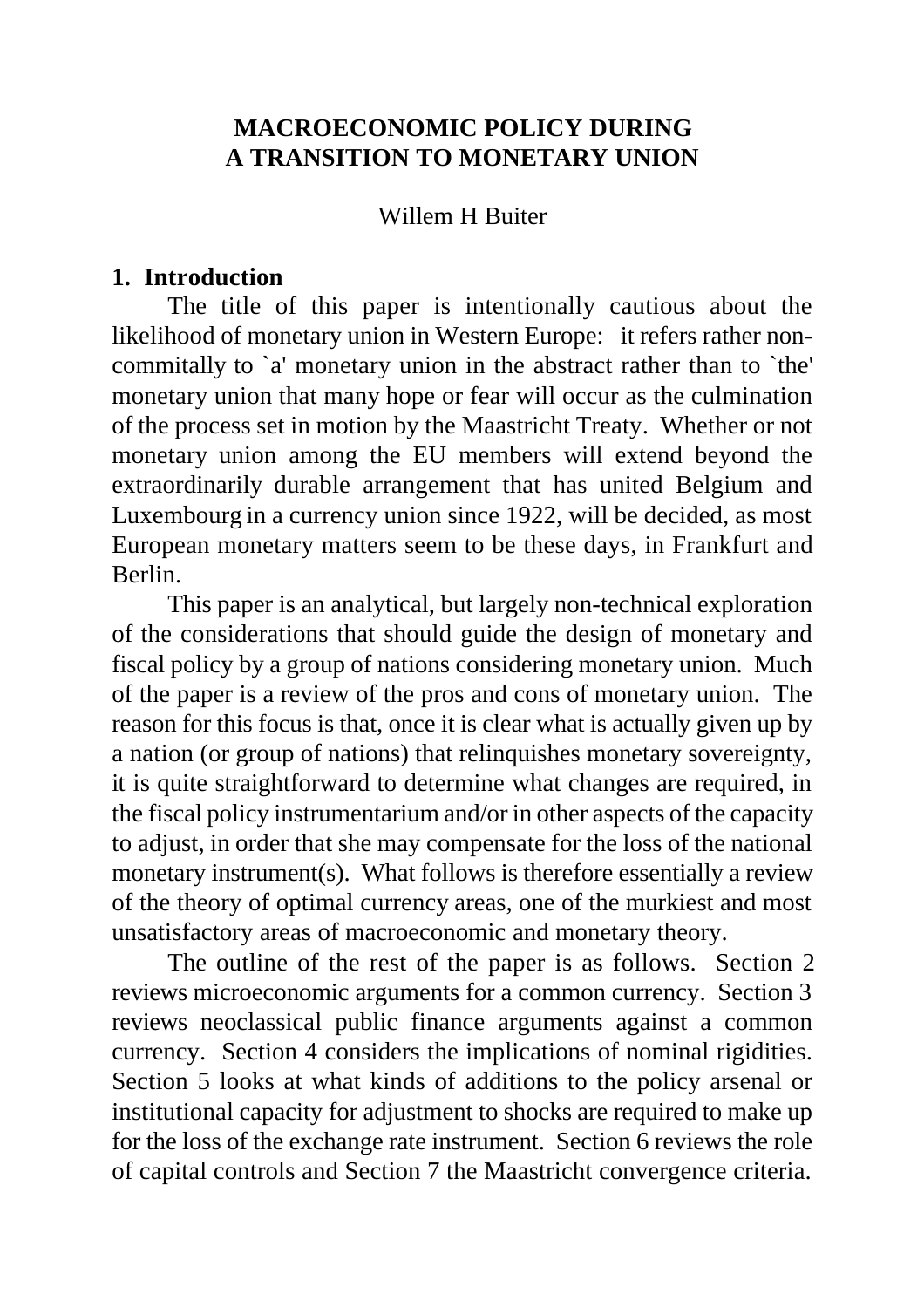#### **2. Microeconomic Efficiency Arguments for a Common Currency**

The microeconomic efficiency arguments for a common currency are well-known and don't require rehashing at length. A medium of exchange or transactions medium is subject to an obvious *network externality* (see eg Dowd and Greenaway [1993]). This is most easily seen in the case of intrinsically valueless (or fiat) money: the usefulness to me of a medium of exchange (and therefore the likelihood of me accepting it in exchange for intrinsically valued goods and services) is increasing in the number of other people that are likely to accept it as a medium of exchange, since this is what determines the *liquidity* or *moneyness* of the medium of exchange: probability of me being able to dispose of it whenever I want to, at short notice, and at little cost.

The public good properties of money should be characterized carefully. The public good issue relates to the private and social utility derived from the choice of one particular currency (or set of currencies) rather than another, as numéraire, medium of exchange and means of payment. This issue is quite distinct from that of how the utility enjoyed by an individual agent varies with the quantity of a particular currency used or held by that agent, holding constant the pattern of currency use by all other agents. The use of a given stock of money balances in transactions is obviously *rival:* I can only spend a given dollar bill once. However, since the usefulness to me of any particular currency rather than another for effecting transactions (the "moneyness" of any given currency) is strictly increasing in the frequency, scale and scope of that currency's use by others, there is an *ultra-non-rivalness* in the choice of which currency to use. This creates the public goods aspects of money.<sup>1</sup>

Social transactions costs are minimized with a single currency. There is a direct parallel here with the social gains from having a common language. Apart from aesthetic considerations, the value to me of learning another language is increasing in the number of other people that know the language. For communication purposes (as opposed to hobbyism), a common world language would clearly be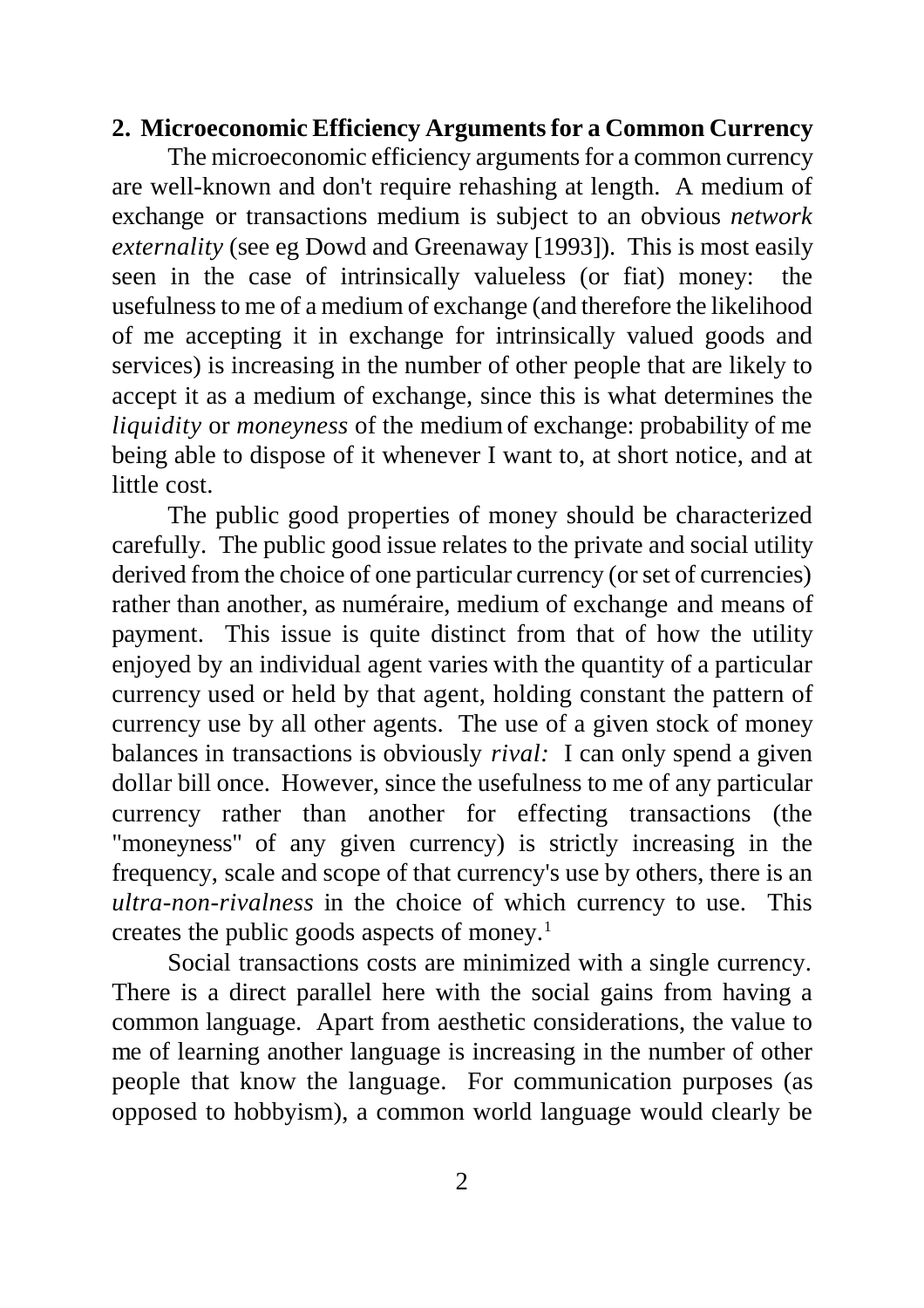optimal, if like the Creator, we could redesign the universe from scratch.

De Cecchini Report tried to estimate the real resource savings from the bid-ask spreads in the foreign exchange markets. This, the value added in the foreign exchange business, represents the competitive rentals of the physical and human resources currently tied up in the exchange of currencies that would become redundant (or liberated) by monetary union, plus any pure rents, enjoyed either as monopoly profits or as X-inefficiency (organizational slack).

To the extent that these markets are imperfectly competitive, the equilibrium spreads overstate the opportunity social costs incurred by banks and other foreign exchange traders of exchanging one currency for another.

On the other hand, the spread ignores altogether the real resource costs incurred by the other (non-bank) parties in the foreign exchange markets, called in-house costs in Emerson *et al* [1990]. It seems fair to say that no-one has a clue as to the true magnitude of the microeconomic efficiency gains that might be achieved by monetary union, in the EU or elsewhere.

While, if once could re-design the world from scratch, microeconomic efficiency would clearly suggest the optimality of a single common currency, it does not follow that it is necessarily efficient (from a microeconomic point of view) to move to a common currency from an initial situation involving many currencies. *Switching* currencies (not *exchanging* currencies, but beginning to use a different currency as numéraire and medium of exchange) is costly because, in a world of boundedly rational agents with limited computational, datagathering and data-processing capacity, "we must learn to reckon in the new currency, we must change the units in which we quote prices, we might have to change our record, and so on." (Dowd and Greenaway [1993, p.1180]). In addition, there are the real resource costs of introducing a new currency (or of extending the use of an existing currency to previous non-users), the costs of converting contracts denominated in old currencies into the new currency (which will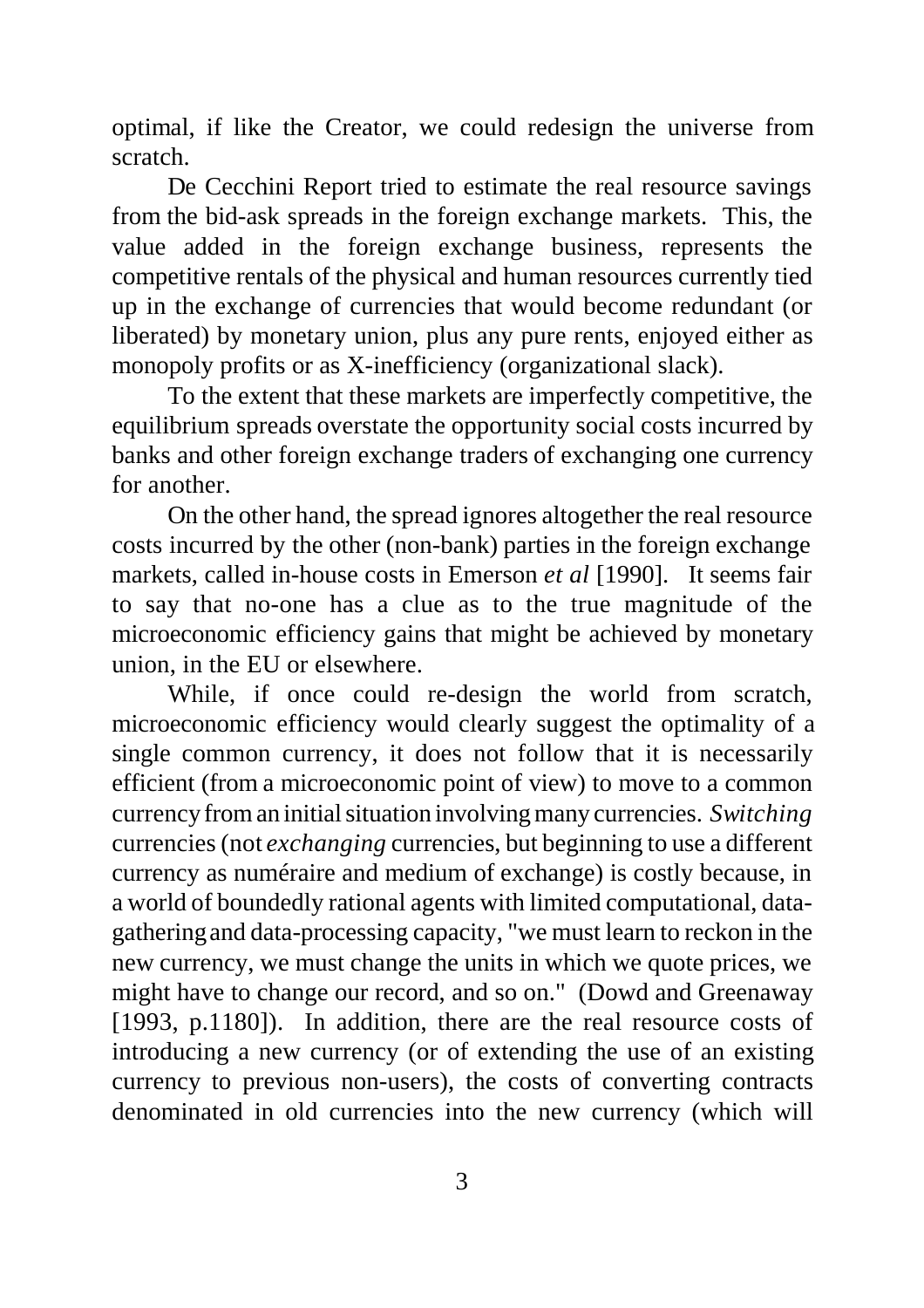provide great opportunities for rent-seeking by the legal profession) and a variety of other costs that can be labelled "*vending machine costs*". The one-off cost of switching must be set against the continuing gains from operating with a single currency.

The existence of switching costs means that the microeconomic case for moving to a common currency from a pre-existing multiple currency system is not *a priori* self-evident, although there can be little doubt that, unless one has an excessively high discount rate, there is a microeconomic case for moving to a common currency.

An interesting point, noted in Dowd and Greenaway [1993], is that a move to a single currency should be a move towards the universal use of one of the pre-existing currencies (say the D-mark in the EU) rather than the adoption of a new currency (such as the ECU).<sup>2</sup> That way at least the Germans will be spared the switching costs, and even non-Germans will be dealing with a common currency that will at least be somewhat familiar. By the same token, English, Spanish or Mandarin would make a better world language than Esperanto. Note that it is only the *name* and other pheno-typical superficialities like the appearance of notes and coins that need be adopted universally in order to minimize switching costs. The Bundesbank and the remainder of the current institutional framework determining German monetary policy can (and should) be replaced by the new European institutions envisaged in the Maastricht Treaty. This suggests the following proposition.

#### **Proposition I**

*If the European Union (or a subset thereof) moves to a common currency, efficiency considerations suggest that the name of the most widely used existing currency be attached to the new common numéraire. This means that the name of the new European currency should be the Dmark.*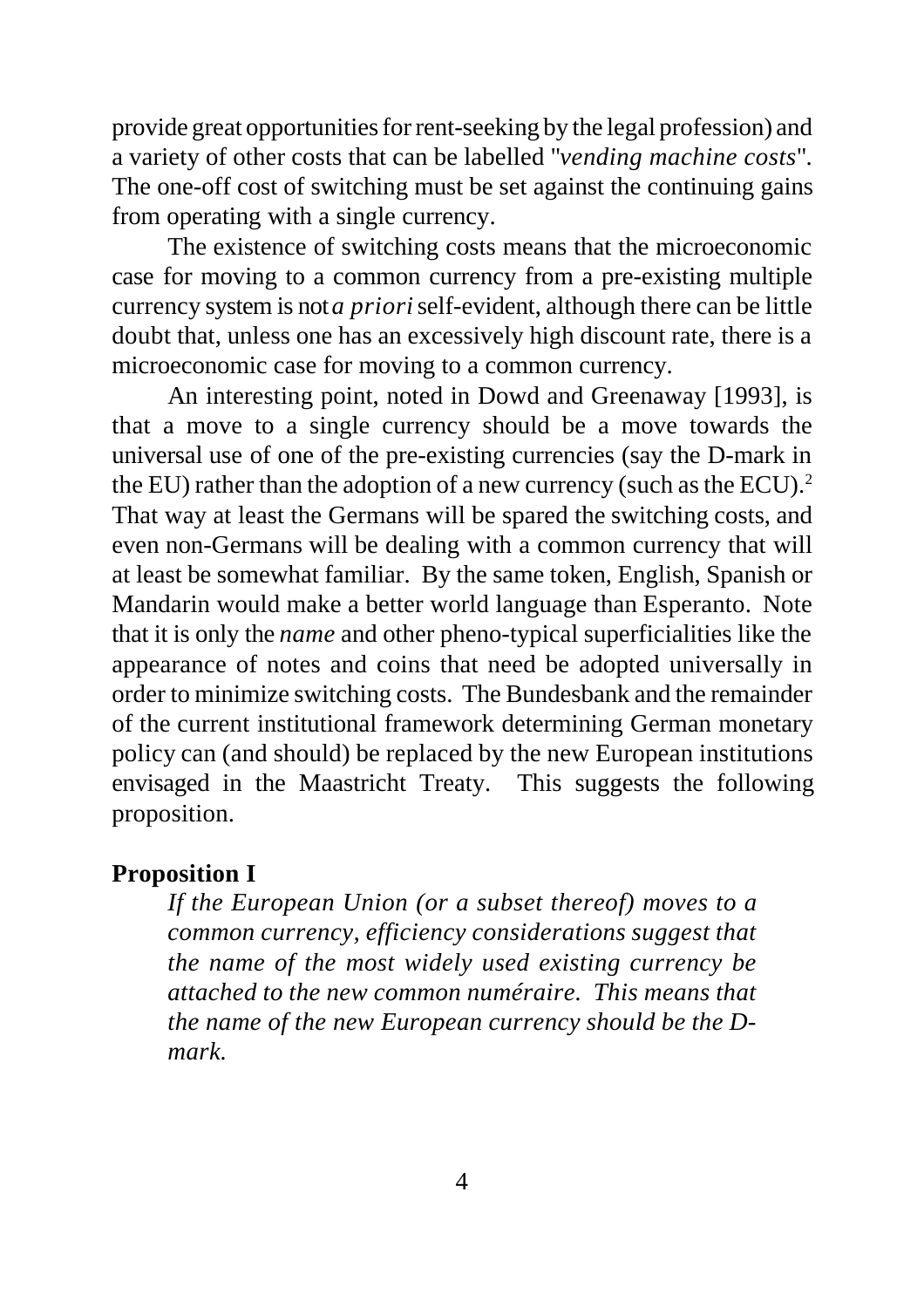Nothing in the Maastricht Treaty precludes the adoption of the Dmark as the name of the common currency. Note again that while the name `D-mark' would be retained, the Bundesbank would, as provided in the Maastricht Treaty, lose its ability to conduct monetary policy in Germany or anywhere, and would become just the German branch office of the ECB. It would be the ECB that controlled the issuance of D-marks following monetary union.

Leaving aside the microeconomic efficiency arguments for a common currency, there are just two fundamental reasons why the nominal exchange rate regime might matter for real economic performance. These are the same reasons why money matters in open or closed economies: *seigniorage* and *nominal inertia*. We consider these in turn in the next two sections. Note that, once we abstract from the microeconomic efficiency arguments, the arguments for a common currency (or monetary union) are the same as those for any *credible* fixed exchange rate regime. It may of course be the case that the only truly credible fixed exchange rate regime is a common currency. For most of the arguments that follow, however, the key issue is whether the peg is fixed and is believed to remain fixed now and in the future.

### **3. Exchange Rate Independence, Seigniorage, the Inflation Tax and the Neoclassical Theory of Public Finance**

Governments can appropriate real resource by issuing intrinsically valueless (fiat) money, provided private agents believe that fiat money will offer them a competitive rate of return (including saved transactions costs) over the planned holding period. A government can raise the attractiveness to private agents of its fiat money by paying interest on it, by declaring it legal tender, by requiring certain transactions (say tax payments) to be made with it and by making the use of other transactions media costly or even illegal. Since the private (and social) marginal cost of producing fiat money is (approximately zero) the government must have some monopoly power over its issuance if it is going to gain command over real resources by varying its quantity.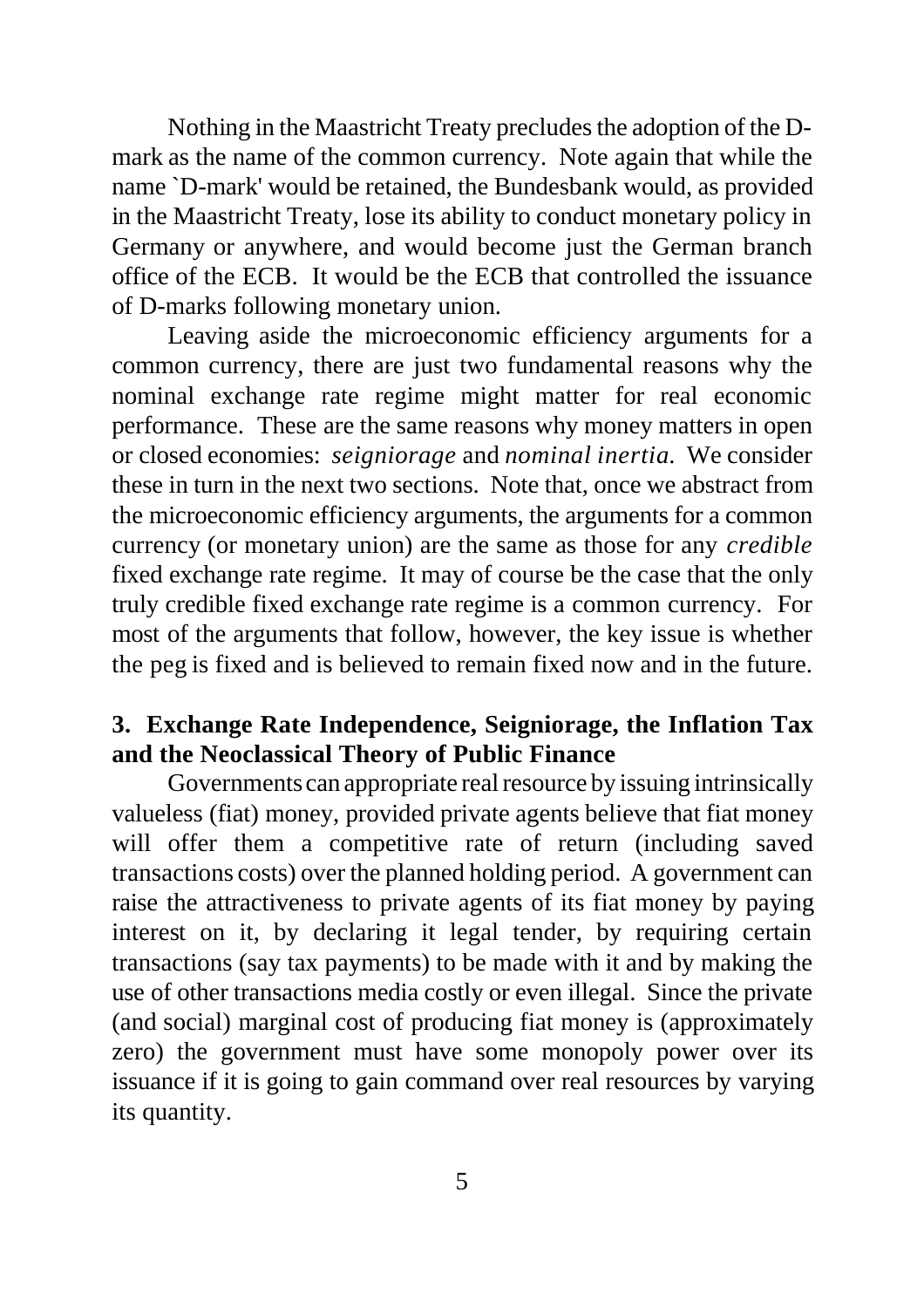Let the nominal quantity of government fiat money (henceforth base money) outstanding at the beginning of period *t* be denoted *H<sup>t</sup>* . For simplicity, assume that base money (currency plus banks' balances with the central bank) is non-interest-bearing. Let  $P_t$  be the general price level during period  $t$  and  $Y_t$  real GDP. ? is the backward difference operator.

While the terms "seigniorage" and "inflation tax" are often used interchangeably, there is many a slip between the cup and the lip in going from the one to the other. By *seigniorage* I mean the resources appropriated by the government by expanding the nominal monetary base. As a fraction of GDP, it is given by  $s_t$  in equation (1):

$$
s_t \nearrow \frac{?H_{t\%1}}{P_t Y_t} \tag{1}
$$

There is a closely related concept, occasionally also referred to in the literature as seigniorage (although I shall avoid that usage), given in equation (2), which defines the interest burden foregone by the government through its ability to issue non-interest-bearing liabilities. Let  $i_{t+1}$  denote the one-period nominal interest rate on government interest-bearing debt issued in period *t*. This concept of *interest* burden foregone, denoted ?, is given (as a fraction of GDP) in equation (2)

 $\rightarrow$ 

$$
? \t_i \tI_{t\%1} \frac{H_t}{P_t Y_t} \t(2)
$$

The flows of current and future seigniorage and the flows of current and future interest burden foregone are related by the following identity:

$$
\frac{1}{(1\%i_{t\%k})}\left(?H_{t\%j} \right) \prod_{j=1}^{4} \left(\frac{1}{\underset{k=1}{\sum_{j=1}^{j} (1\%i_{t\%k})}}\right) i_{t\%j}H_{t\%j} \tag{3}
$$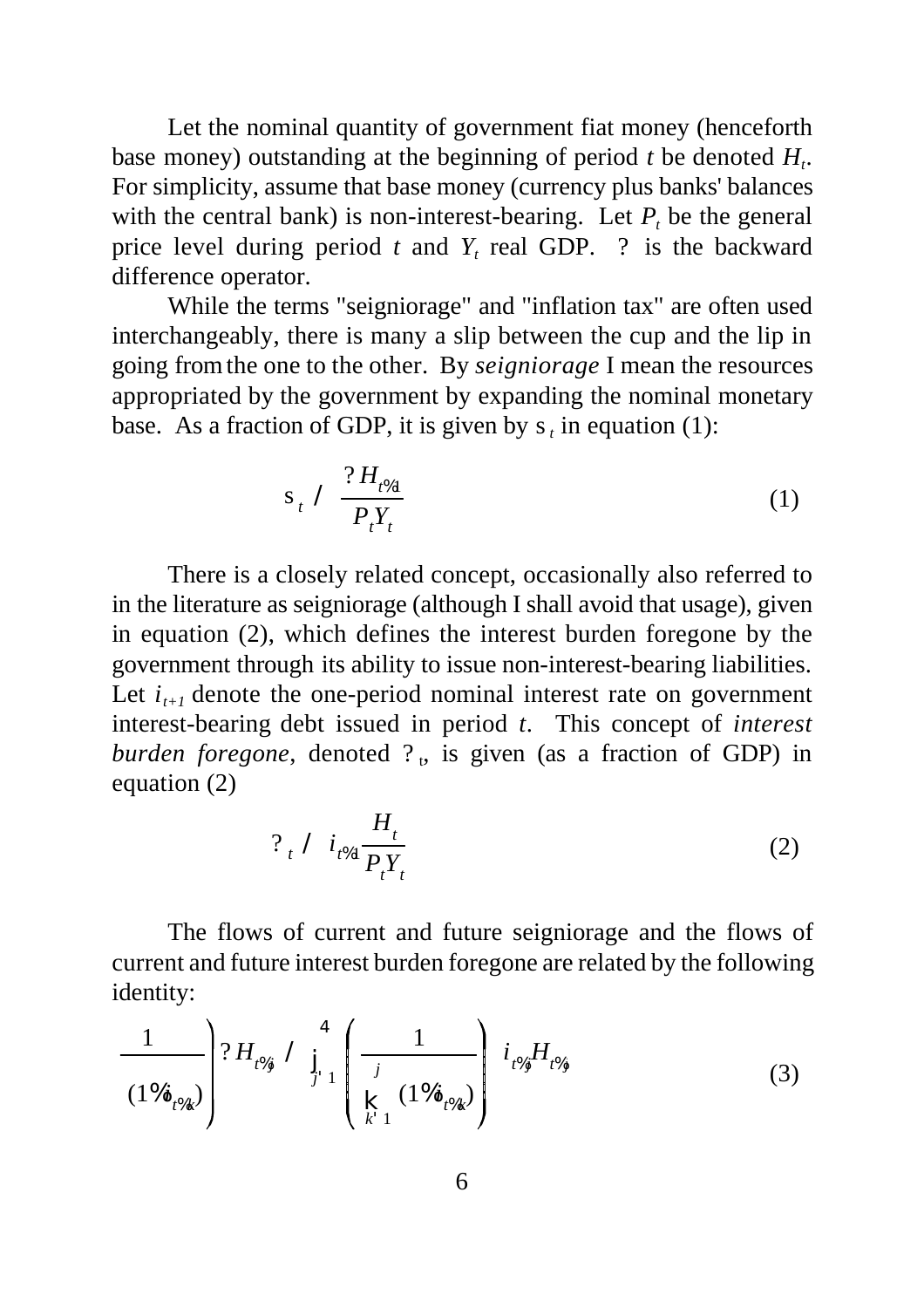or, equivalently, letting *h<sup>t</sup> /H<sup>t</sup> /(PtY<sup>t</sup> )* denote the monetary base-GDP ratio,  $p_{t+1} \, \angle \left(P_{t+1}/P_{t}\right)$ -1, the rate of inflation and  $g_{t+1}/\left(Y_{t+1}/Y_{t}\right)$ -1 the growth rate of real GDP,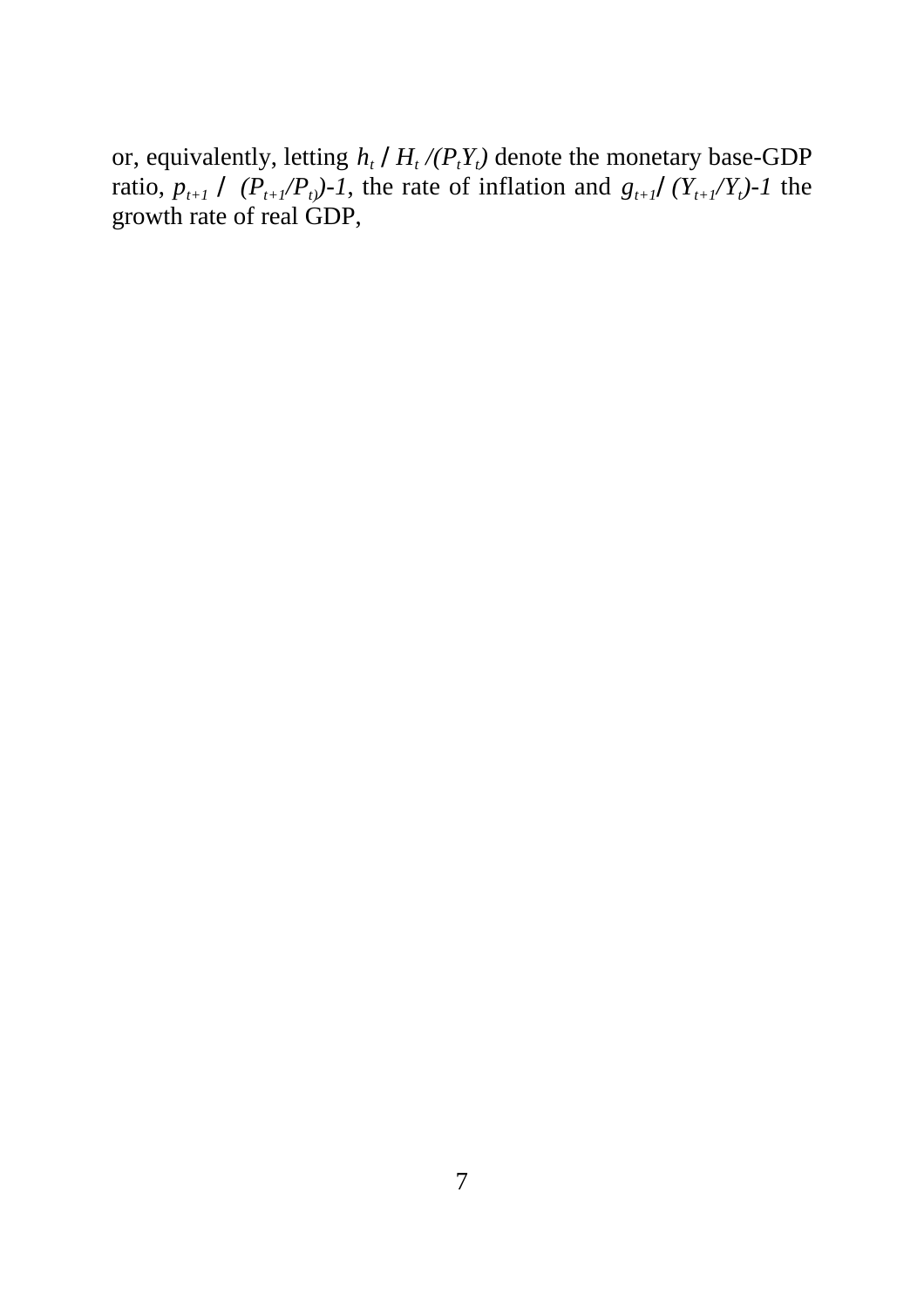$$
\int_{j=1}^{4} \left( \frac{1}{\sum_{k=1}^{j} \left( \frac{(1\%i_{t\%k})}{(1\%p_{t\%k})(1\%g_{t\%k})} \right)} \right) s_{t\%}} \tag{4}
$$
\n
$$
\int_{j=1}^{4} \left( \frac{1}{\sum_{k=1}^{j} \left( \frac{1\%j}{(1\%p_{t\%k})(1\%g_{t\%k})} \right)} \right) ds_{t\%k} \tag{4}
$$

Thus, the present discounted value of current and future seigniorage equals the present discounted value of the current and future interest burden foregone (the operating profits of the central bank), minus the initial stock of base money (the liabilities of the central bank). The two sides of the equation therefore offer different ways of looking at the net worth of the central bank.

A third related concept, also at times referred to as seigniorage, is the Central Bank's budgetary contribution to the general government. This is effectively the tax levied by the Treasury on the Central Bank. It could, in principle, be anything, up to the maximal feasible resource transfer of the Central Bank to the Treasury, that is the Central Bank's net worth defined in equation (3).

The *inflation tax* is generally defined as the reduction in the real value of the outstanding stock of base money due to increases in the general price level. Thus, the inflation tax in period t, as a fraction of GDP,  $t^p$  $_{t}$ , is given by<sup>3</sup>

$$
t_t^p / p_{t\%1} (1\%g_{t\%1}) h_{t\%1} \tag{5}
$$

The inflation tax and seigniorage are related by the identity given in (6):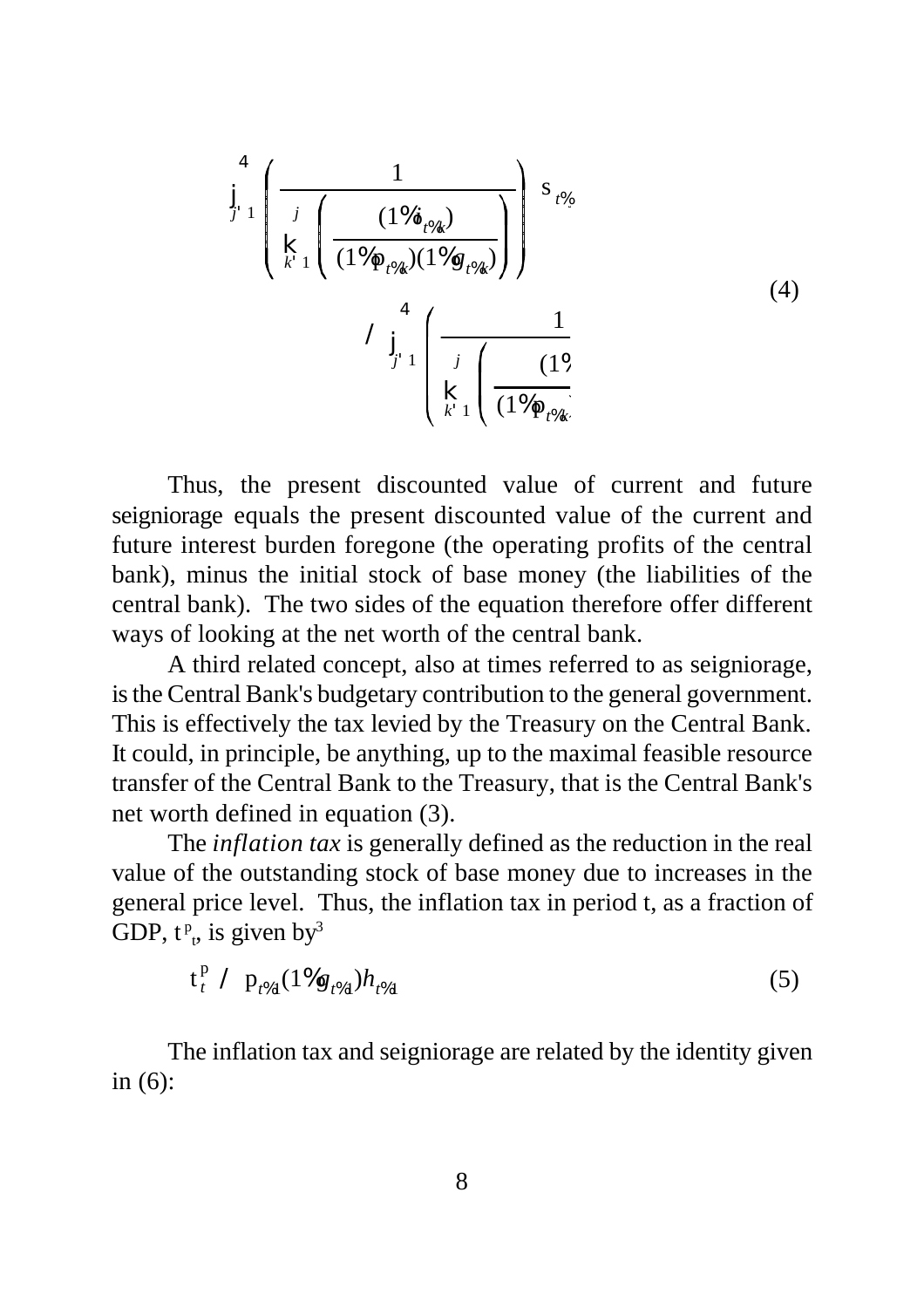$$
s_{t} \nearrow [(1\%p_{t\%1})(1\%g_{t\%1})\&1]h_{t\%1} \text{ % } ?h_{t\%1}
$$
  

$$
\nearrow t_{t}^{p} \text{ % } g_{t\%1}h_{t\%1} \text{ % } ?h_{t\%1} \tag{6}
$$

In the special case where base money velocity is constant and inflation expectations are realized, equation (6) simplifies to

$$
s_{t} \ / \ [(1\%p_{t\%1})(1\%g_{t\%1})\&1]h_{t\%1}
$$
\n
$$
\sqrt{t_{t}^{p}} \% g_{t\%1}h_{t\%1}
$$
\n
$$
(7)
$$

Seigniorage exceeds the inflation tax to the extent that there is positive real growth.

If there exists a stable base money demand function and if we are able to predict the arguments in the base money demand function for the period of interest, we can provide a map between the seigniorage revenue extracted by the government and the rate of inflation. I illustrate with a simple small open economy with an *ad hoc* money demand function. Let  $h_t$  be a negative function of the domestic short nominal interest *i* (representing the domestic financial margin of substitution between non-interest-bearing currency and short interestbearing debt) and the expected rate of depreciation of the currency e<sup>e</sup> (representing the direct international currency substitution margin).

$$
lnh_{t} = a_{t} & \delta i_{t\%1} & \delta i_{t\%1} \tag{8}
$$

The domestic nominal interest is the domestic real interest rate plus the expected rate of inflation,  $p<sup>e</sup>$ , that is,

$$
1\%i_t \quad (1\%r_t)(1\%p_t^e) \tag{9}
$$

If ? is the proportional rate of depreciation of the real exchange rate and p<sup>\*</sup> the foreign rate of inflation, then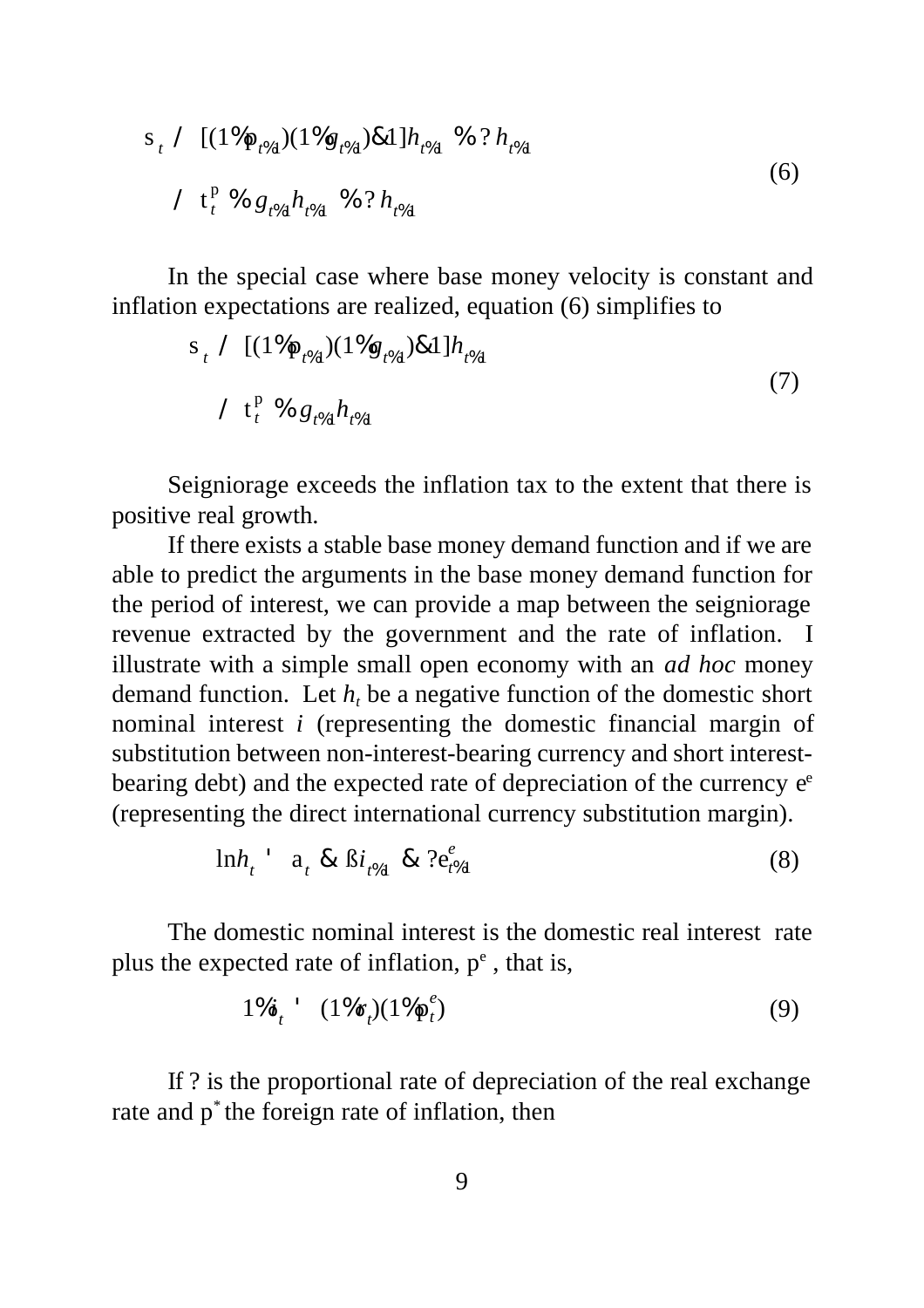$$
1\%e_t \t (1\%) \frac{(1\%p_t)}{(1\%p_t)} \t (10)
$$

If we can project the real exchange rate, the foreign rate of inflation and the domestic real interest rate, then the monetary base-GDP ratio is uniquely (and negatively) related to the domestic expected rate of inflation. This still does not suffice to give us the amount of seigniorage the government can extract, however. From the definitions of s and *h* it follows that, in general, we have to project future base money velocity as well as current velocity in order to get from our base money demand function to a predicted value for the government's seigniorage<sup>4</sup>. Consider a steady state, with  $a, r, g$  and  $p^*$  constant and exogenous,  $?=0$ ,  $p^e=p$  and  $e^e=e$ . Seigniorage as a function of the rate of inflation exhibits the familiar seigniorage Laffer curve given in equation (11)

$$
s \quad [(1\%p)(1\%g)\&1]e^{a^j\&B^jp} \tag{11}
$$

with

a) a & Br % 
$$
\frac{?p^{\leftarrow}}{1\%p^{\leftarrow}}
$$
  
\nB) b B(1%r) %  $\frac{?}{1\%p^{\leftarrow}}$  (12)

When the demand for money is sensitive to the (expected) rate of inflation, the inflation tax is distortionary, like every other real-world tax, transfer or subsidy. The normative neoclassical theory of public finance recognizes that, in general, a (constrained) optimal design of fiscal policy will require the use of all distortionary tax instruments. Efficiency requires that the excess burdens imposed by the various distortionary taxes be equalized at the margin. This might seem to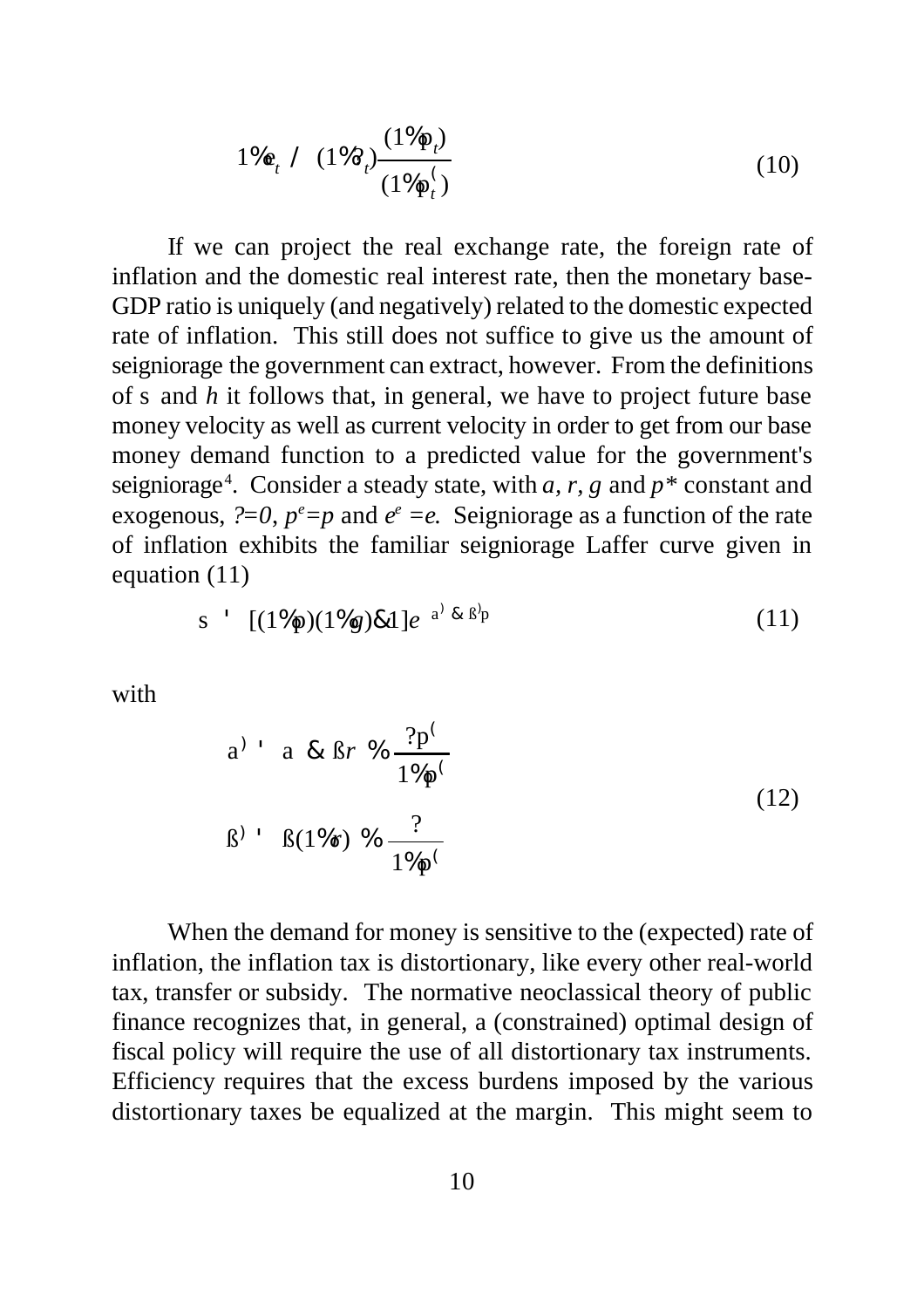create a presumption that countries with well-developed direct and indirect tax systems therefore could be expected to make less use of the inflation tax than countries with less efficient revenue administrations and more relaxed public attitudes towards tax evasion. The (constrained) optimal inflation rates (from the perspective of the neoclassical theory of public finance) might be expected to vary across time and across countries as tax bases, tax administration and tax ethics vary.

Even this presumption is less robust than one might assume, however. Recent insights into the optimal use of distortionary taxes on the returns from durable (capital) assets, due to Chamley [1986] (see also Lucas [1990], Zhu [1992] and Roubini and Milesi-Ferretti [1994]) imply that, at least in the fairly standard model developed below, the Friedman rule for the optimal quantity of money (the nominal rate of interest should be zero and satiation with real money balances should occur) still applies despite the fact that there are no non-distortionary tax instruments available for financing public expenditure. The optimal seigniorage argument for differential national inflation rates therefore needs to be qualified, even as a purely theoretical proposition.

### **3.1. A simple model of optimal seigniorage**

The neoclassical public finance argument for nationally differentiated inflation rates can be made precise with the help of a simple formal model. The standard formulation of the optimal seigniorage argument is for a deterministic closed economy setting. Since the key theoretical points can all be addressed in this simplest format, I will follow precedent in the brief exposition that follows.

A representative infinite-lived competitive consumer maximizes the objective functional given in equation (13), defined over consumption of marketed goods, *c*, real money balances, *h*, and work effort, R, subject to his sequential budget identity (14), non-negativity constraints on consumption and money holdings and the solvency constraint given in (15)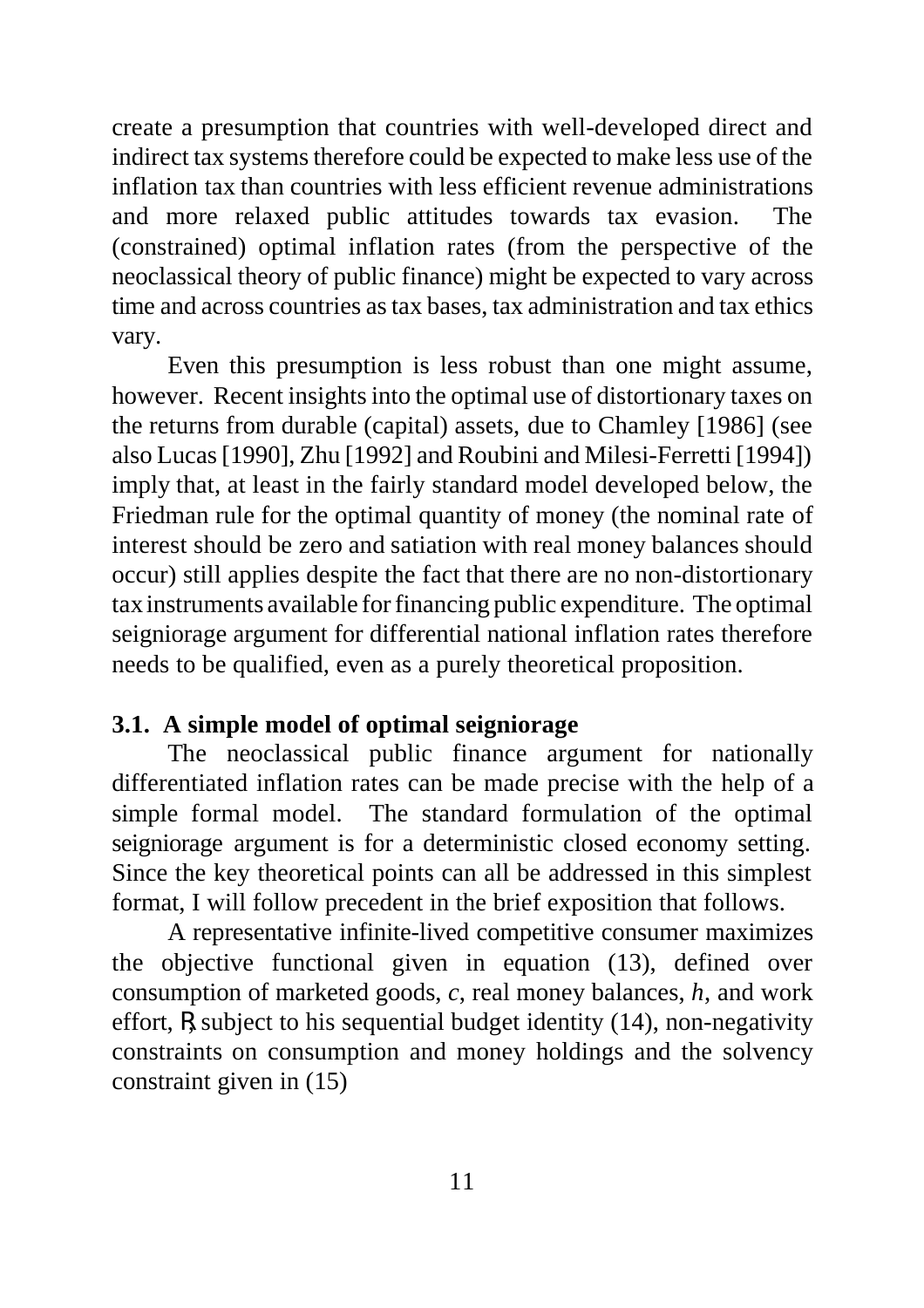$$
\int_{J=0}^{4} u(c_{t\%j}, h_{t\%j}, \mathbf{R}_{t\%j}) \left(\frac{1}{1\%d}\right)^j
$$
 (13)

where (with a slight change in notation)  $h_{t+i} / H_{t+i} / P_{t+i}$ . The felicity function  $u$  is increasing in consumption and decreasing in labour; it is increasing in *h* for  $h < \bar{h} > 0$  and constant in *h* for *h* \$  $\bar{h}$ .  $\bar{h}$  is the satiation level of real money balances, which may be infinite. *u* is concave, twice continuously differentiable its third argument, strictly concave, twice continuously differentiable and satisfies the Inada conditions; d>0 is the pure rate of time preference.

$$
c_{t} \text{ % } \frac{H_{t\%1} \& H_{t}}{P_{t}} \text{ % } b_{t\%1} \& b_{t} \text{ } / \text{ R}_{t} (1 \& t_{t}) \text{ % } r_{t} b_{t}
$$
 (14)

$$
\lim_{T\to 4} \frac{1}{T} b_{t\%T} \$ 0
$$
\n
$$
\underset{j' \ 0}{\mathbf{K}} \frac{(1\%r_{t\%j})}{(15)}
$$

b is the stock of one-period maturity, index-linked safe government debt and t the proportional tax rate on labour income. Production uses labour only. One unit of labour produces one unit of perishable (non-storable) output. The monetary base and the safe oneperiod index-linked bond are the only stores of value.

The first-order conditions of the household optimization problem are given in  $(16)$  through  $(18)<sup>5</sup>$ :

$$
u_c(t)(18t_t) - 8uR(t)
$$
\n(16)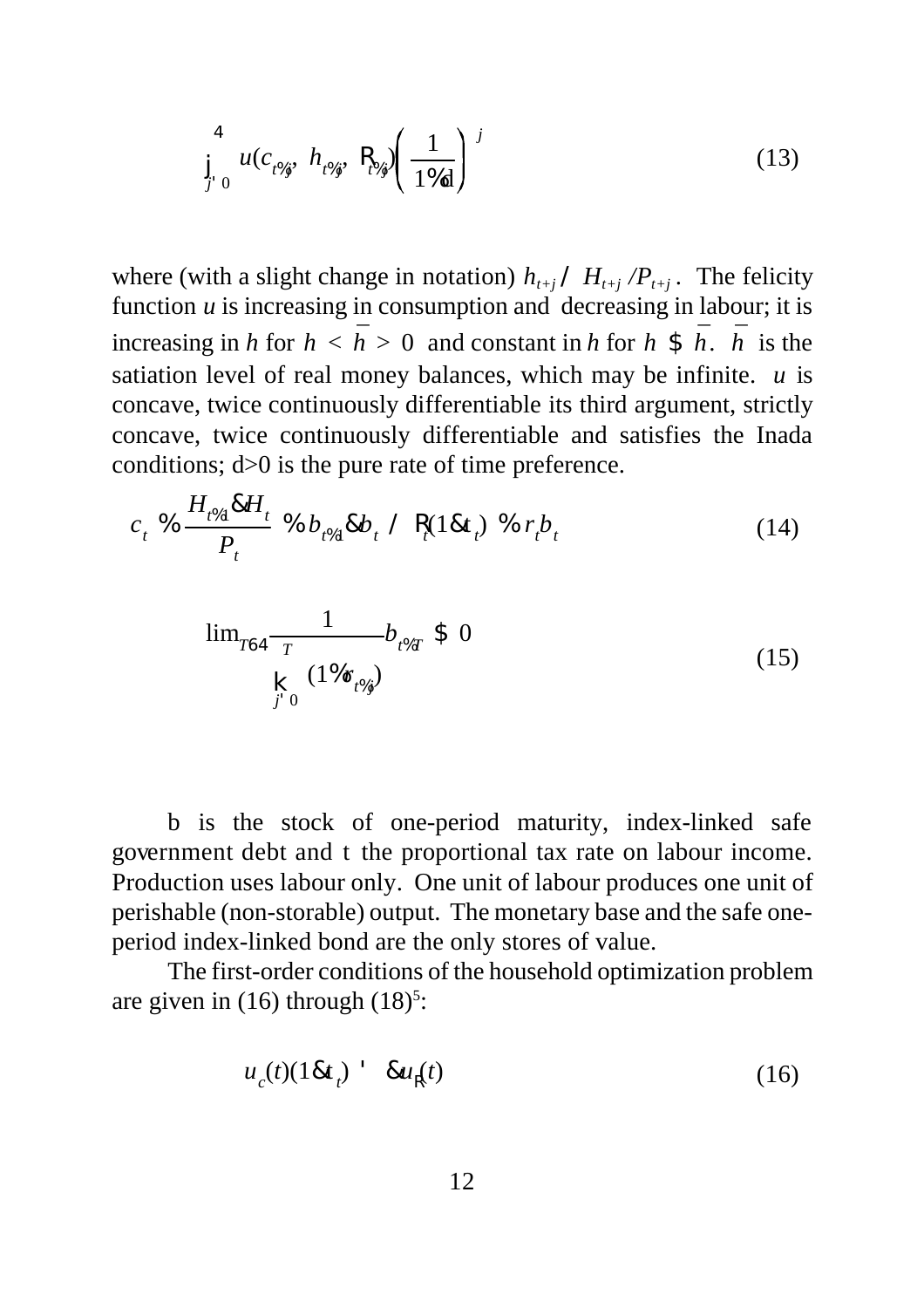$$
ituc(t) uh(t) for it > 0
$$
  
 
$$
h(t) ht \bar{h} for it 0
$$
 (17)

$$
u_c(t) = \frac{(1\%r_{t\%1})}{1\%d}u_c(t\%1)
$$
 (18)

The household single-period budget identity can be rewritten as in equation (19)

$$
p_{t\%1}^{\prime}/h_{t\%1}^{\prime} \text{ % } b_{t\%1}^{\prime} \text{ / } (1\%r_t)b_t^{\prime} \text{ % } h_t^{\prime} \text{ % } R_t(1\& t_t) \text{ } \tag{19}
$$

The government spends an exogenous amount  $G_t$  in period  $t$  on real resources (which can be viewed as government consumption that enters separably into the private felicity function) and finances this expenditure with the distortionary tax on labour income, by printing money or by borrowing. Its single-period budget identity is given in equation (20) and its solvency constraint in equation (21). Some exogenous fraction  $(1-2<sub>t</sub>)$  of the tax revenues it raises is lost (to the government and to society). The parameter *?* can be thought of as an index of the efficiency of the country's tax administration, *0#?<1*. It is quite likely that *1-?* is increasing in the tax rate *t*, but for reasons of space we shall not pursue this here.

$$
{}_{51} \& H_t \mathcal{D}_t(b_{t\%1} \& b_t) \mathcal{D}_t(G_t \mathcal{D}_t r_t b_t \& t_t \text{?}) \tag{20}
$$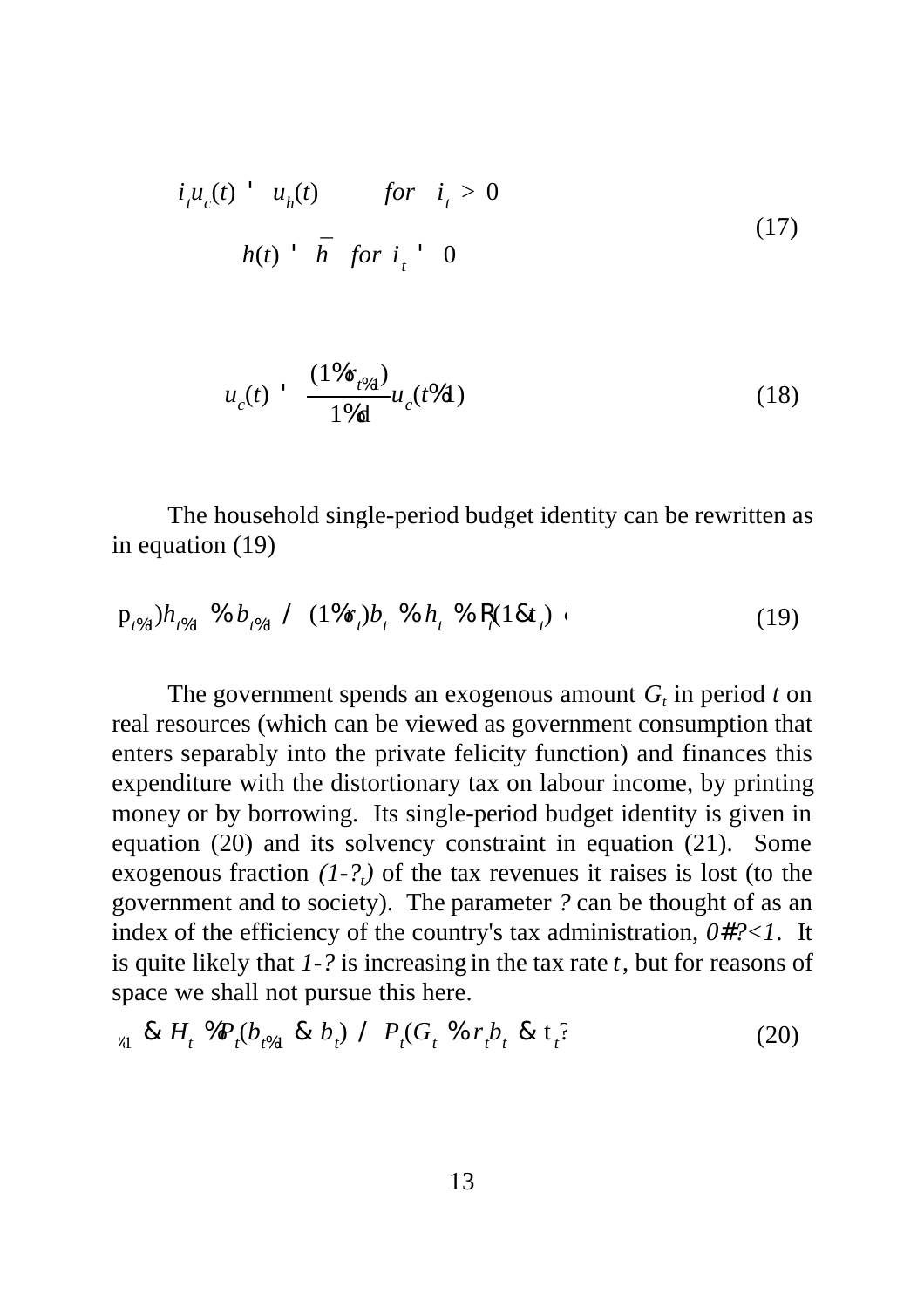$$
\lim_{T\to 4} \frac{1}{T} b_{t\%T} \neq 0
$$
\n
$$
\underset{j' \neq 0}{\mathbf{K}} (\frac{1\%r_{t\%j}}{T}) \tag{21}
$$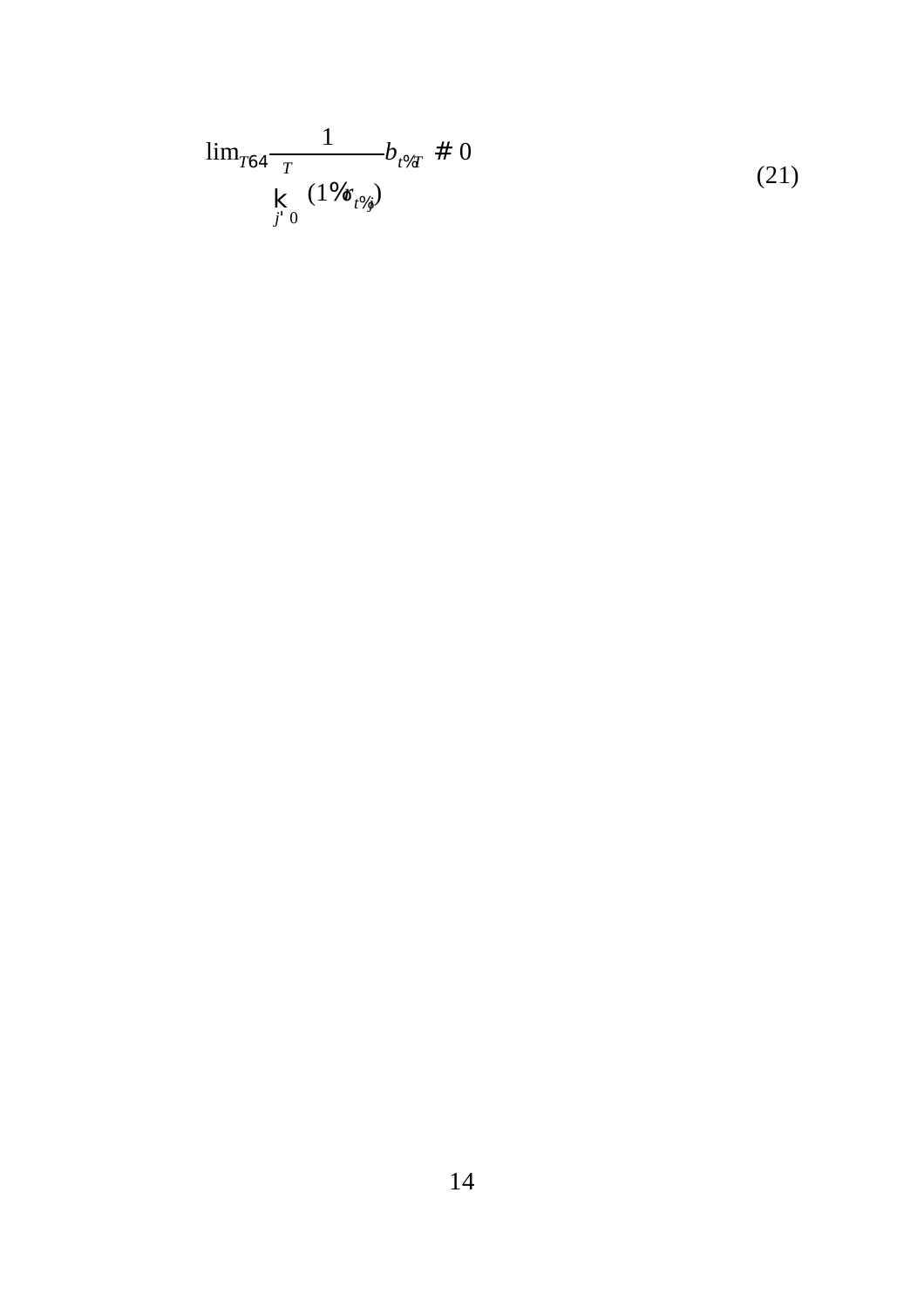Note that (14) and (20) imply that

 $c_t$  %  $G_t$  ' R<sub>t</sub>[1&(1&?<sub>t</sub>)t<sub>t</sub>  $(22)$ 

A benevolent government capable of credible precommitment, will choose the distortionary tax rates  $t_t$  and its interest-bearing debt for the next period,  $b_{t+1}$  so as to maximize the utility of the representative individual given in (13), subject to equations (14) through (18) and (20) to (21). For the special case without uncertainty and separable logarithmic instantaneous felicity,  $u(t)$  ' lnc<sub>t</sub> % a<sub>1</sub>lnh<sub>t</sub> & a<sub>2</sub>lnR<sub>t</sub> a<sub>1</sub>,a<sub>2</sub>\$0, equations (16) to (18) simplify to

$$
R_t(18t_t) \quad a_2c_t \tag{23}
$$

$$
i_t h_t \qquad \mathbf{a}_1 c_t \tag{24}
$$

$$
\frac{c_{t\%1}}{c_t} \cdot \frac{1\%r_{t\%1}}{1\%d} \tag{25}
$$

An optimizing government that maximizes the same objective functional as the representative household, by choosing infinite sequences of its labour income tax rate and its borrowing (and therefore, given the exogenously given sequence of public spending, also of its monetary financing) will find that its optimal programme is characterized by the condition that  $\left(\frac{1}{\sqrt{2}}\right)^{7} \frac{a_1}{a_2}$  ' 0. This means that 1%d  $\boldsymbol{j}$  a<sub>1</sub> *ht*%*<sup>j</sup>* ' 0. the familiar Chicago rule for the optimal quantity of money applies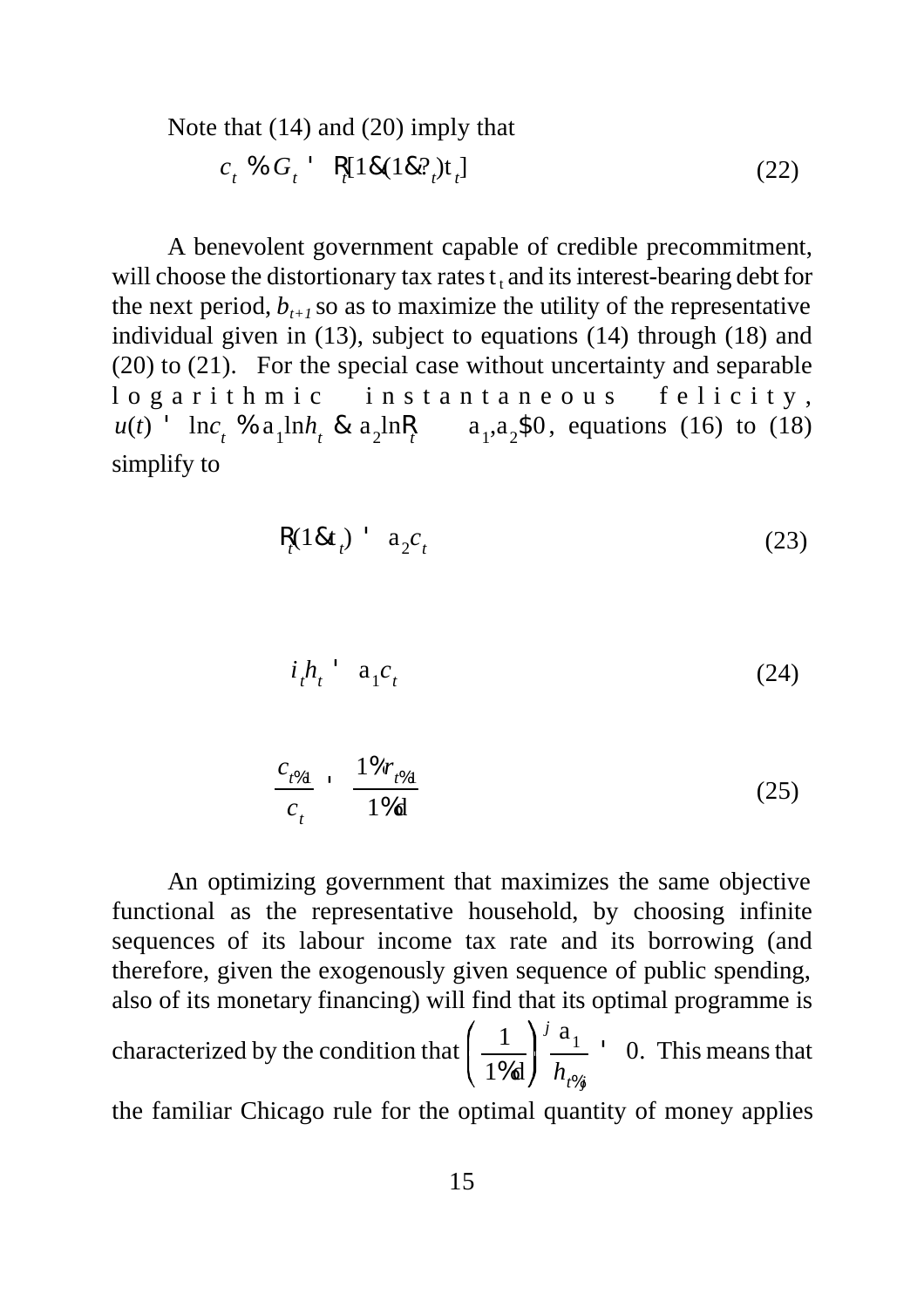despite the distortionary character of the tax on labour: the nominal interest rate is zero in each period and that the equilibrium therefore supports the satiation level of real money balances. This result also holds for the more general utility function of equation (13):

$$
i_t \cdot 0 \quad \text{for all } t
$$
  
\n
$$
h_t \cdot \bar{h} \quad \text{for all } t
$$
 (26)

If the exogenous variables are constant, there exists a stationary solution in which minus the inflation rate equals the interest rate which equals the pure rate of time preference

$$
\&p_t \quad r_t \quad d \tag{27}
$$

Note specifically, that the optimal inflation rate is independent of the parameters governing labour supply (which determine the excess burden associated with financing public spending by using the labour income tax) and of the value of ?, which measures the efficiency of the tax administration, collection and enforcement system. Only differences in national time preference rates would result in differences in optimal national inflation rates.

By analogy with the results obtained by Chamley [1986], the durable asset is not taxed in the long-run (in steady state). The durable asset in our model is not taxed in the short-run either. This is because in our model the durable asset is money, which is unlike the physical capital that constitutes the durable asset in Chamley's model in two respects. First, real money balances, unlike physical capital, enter into the direct utility function and second, a capital levy on real money balances (through a jump in the price level) reduces the real stock of money balances, unlike a capital levy on the owners of physical capital, which leaves the physical capital intact as a productive resource.<sup>6</sup> A capital levy on real money balances therefore cannot be part of an optimal programme.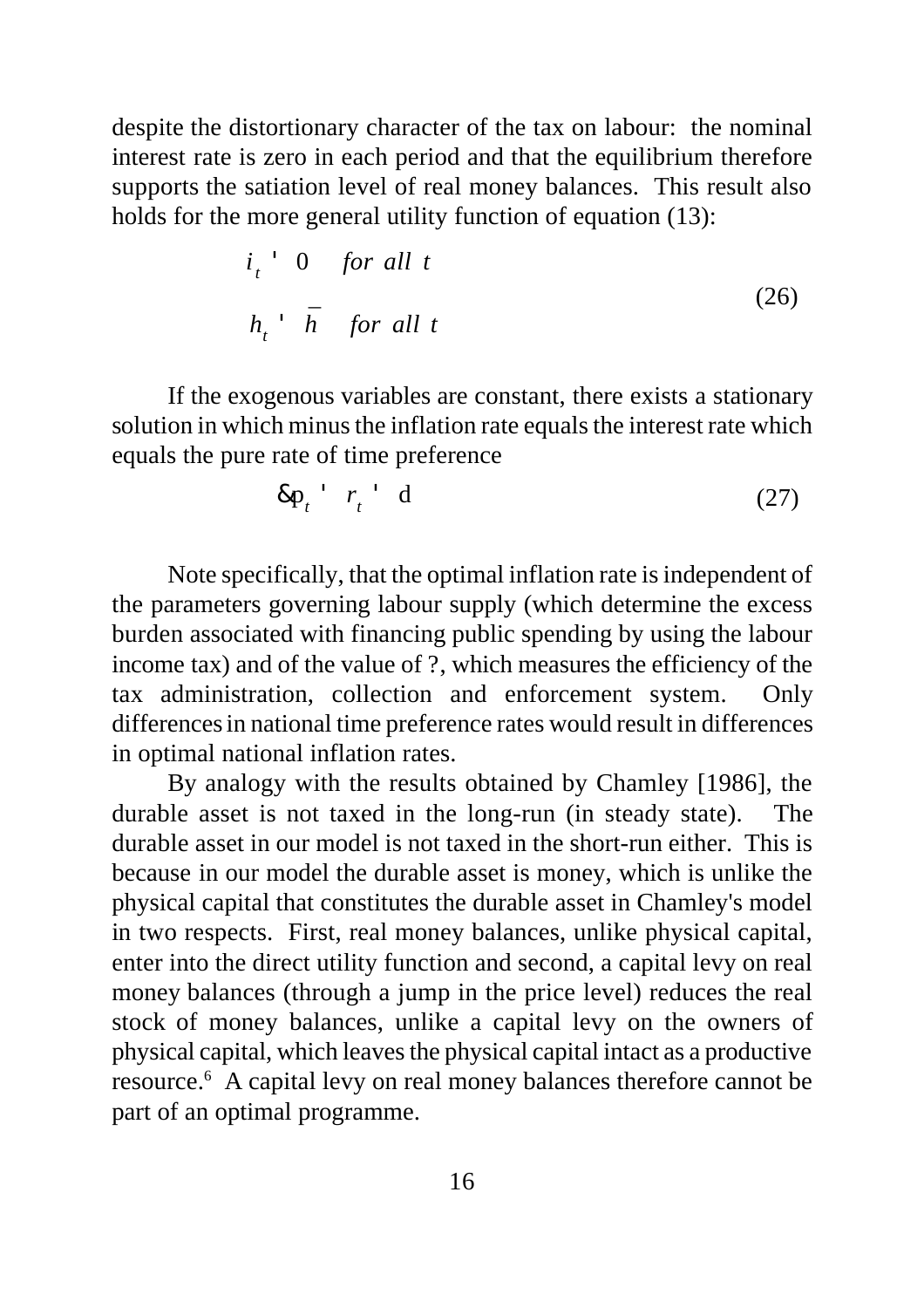The result that the optimal policy is characterized by a zero nominal rate of interest is not robust to modifications of the model that result in the elimination of the tax instrument (the wage income tax), that does not involve an intertemporal distortion. If for instance, labour income were the return on human capital, an augmentable input, rather than the return on an input (time spent working) that is endogenous at a point in time but cannot be augmented over time through investment activities, the optimal tax programme would not be characterized by money balance satiation. Nevertheless, the little optimizing model of this sub-section suffices to make the case for attaching a health warning to conclusions about optimal seigniorage derived from the usual *ad hoc* models (see eg Barro [1988] and Mankiw [1987]).

Few people are likely to lie awake about seigniorage for most EMU countries in any case. As is clear from Table 1, in recent years, there has been very little recourse to the anticipated inflation tax or to seigniorage for most EMU countries, with the notable exceptions of Spain, Italy and especially Greece and Portugal (see also Grilli [1989a,b]). Few people are likely to lie awake about this for most EMU countries. It seems extremely unlikely that the imposition of a common (low) rate of inflation on the EMU countries would significantly increase the excess burden associated with the financing of the public spending programme.

### **3.2. A broader view of the inflation tax**

Countries that are members of a common currency area are constrained to have a common equilibrium rate of inflation of traded goods prices. Non-traded goods inflation rates will differ, in equilibrium, by the difference between the national productivity growth differentials among traded and non-traded goods. Nationally differentiated inflation tax rates therefore disappear as a revenue-raising fiscal instrument.

The inflation tax of the previous sub-section is perhaps more accurately referred to as the *(narrowly defined) anticipated* inflation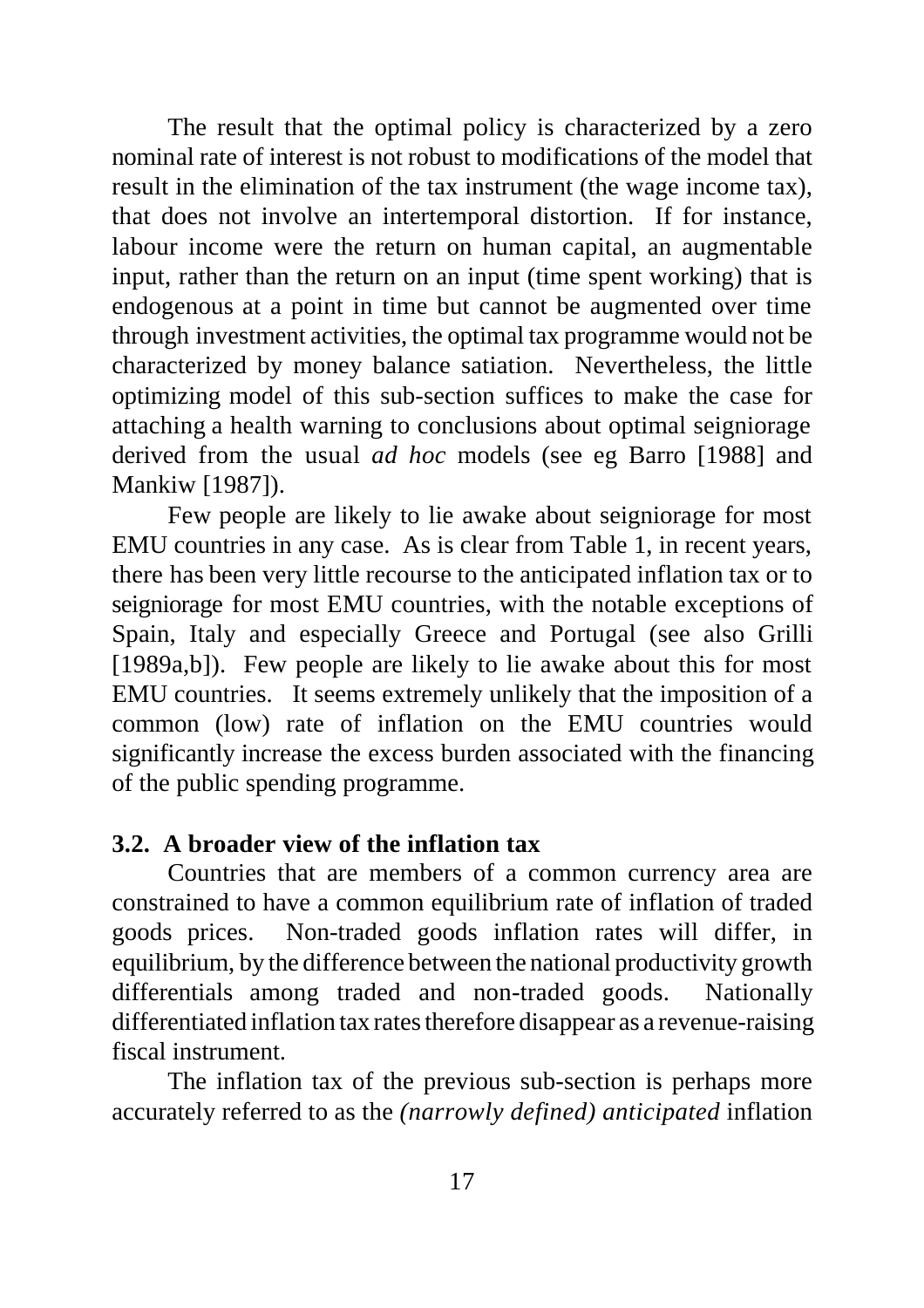tax. Even then, anticipated inflation can influence the government's budgetary position through other channels. The most important of these is the Olivera-Tanzi effect through which a higher rate of inflation erodes the real value of taxes paid in arrears. The reason is that such arrears neither tend to be index-linked nor have a market interest rate reflecting anticipated inflation attached to them.

In addition to using the anticipated inflation tax (broadly defined to include the Olivera-Tanzi effect and similar phenomena), the government can improve its real financial net worth by reducing the real value of its outstanding nominally-denominated fixed interest rate debt through unanticipated inflation. The effect of an unexpected increase in the current and/or future rate of inflation on the market value of the domestic-currency-denominated non-indexed fixed-rate debt increases with the remaining term to maturity of the debt<sup>7</sup>.

Variable interest rate, short maturity debt can have its real value eroded by an unanticipated increase in the price *level.* Even if nominal domestic costs are sticky, the CPI will be flexible in an open economy through the import component of the consumption bundle. In a small open economy, a price level jump can be engineered through a discrete (or maxi-) devaluation.

Giving up the ability to have nationally differentiated unanticipated inflation tax levies on the national debt, may be more serious than the loss of the discretionary use of the anticipated inflation tax for a number of countries with high public debt GDP ratios and a doubtful capacity for generating significant and sustained primary surpluses. For this group of countries, which includes Greece, Italy and Belgium, the need for a *de jure* (through a (partial) "consolidation" or default by some other name) or *de facto* (through an inflation surprise or an unexpected devaluation) capital levy on the public debt may well become irresistible. If a *de jure* public debt repudiation turns out to be politically unacceptable, a fierce burst of monetary and exchange rate irresponsibility may be the only way to re-impose expost consistency on the public accounts. The optimal time to do this, would be just before joining EMU, as in that case there would be no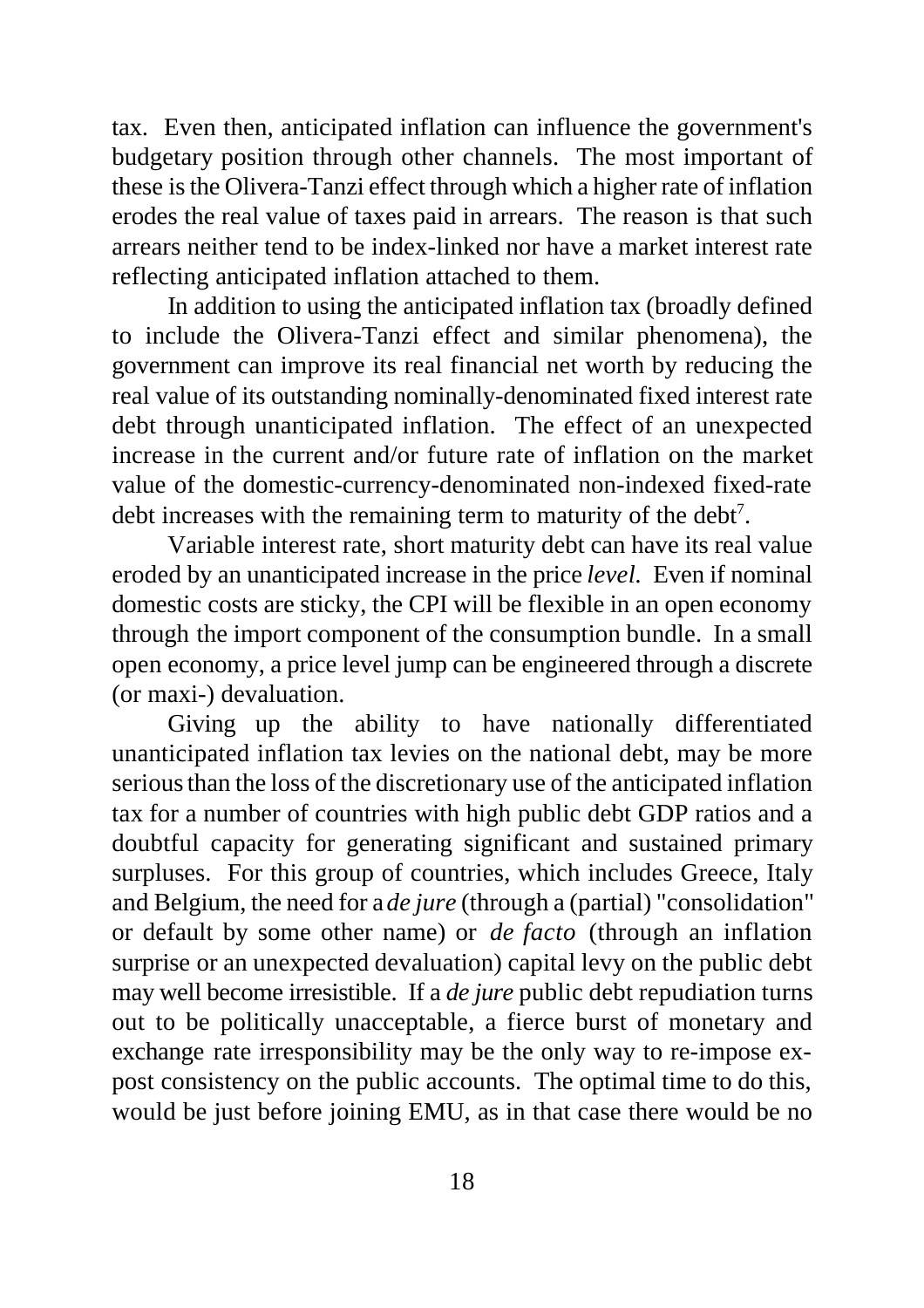cost (in terms of the credibility of the country's commitment to future non-inflationary policies) from having a last fling with inflation. Unfortunately, the exchange rate, inflation and interest rate criteria of the Maastricht Treaty would seem to rule out such a desirable public debt `end-game'.

As the EU is only a relatively small subset of the set of all nations, there is an additional international seigniorage dimension. Member currencies (especially the D-mark) are used as reserves, intervention currencies and vehicle currencies by official and private agents outside the EU. The total amount of external seigniorage raised by all EU members from non-EU members is likely to change as a result of monetary union. It is quite possible that a new European currency could become, in relatively short order, a more effective competitor for the US dollar as an international store of value than the DM is today<sup>8</sup>. This good news must, however, be balanced by the recognition that the rules that will be followed by the European Central Bank for the distribution of its seigniorage (including its external seigniorage) among the various member states is unlikely to mimic the current distribution of seigniorage. Scope for conflict is clearly present.

## **4. Nominal Rigidities and the Keynesian Arguments for an Optimal Currency Area**

The monetary non-neutralities I wish to focus on in this section are short-run `Keynesian' non-neutralities, due to various nominal rigidities in wage and/or price setting behaviour. They are to be distinguished from the non-neutralities that would be present even in a world without nominal rigidities and that reflect the effects of anticipated inflation on consumption demand and portfolio allocation, such as the Mundell-Tobin effect.

"Superneutrality" of money, that is, invariance of real equilibrium allocations in classical competitive equilibrium models with complete markets, under alternative fully anticipated rates of growth of the nominal money stock and associated rates of inflation, makes for fun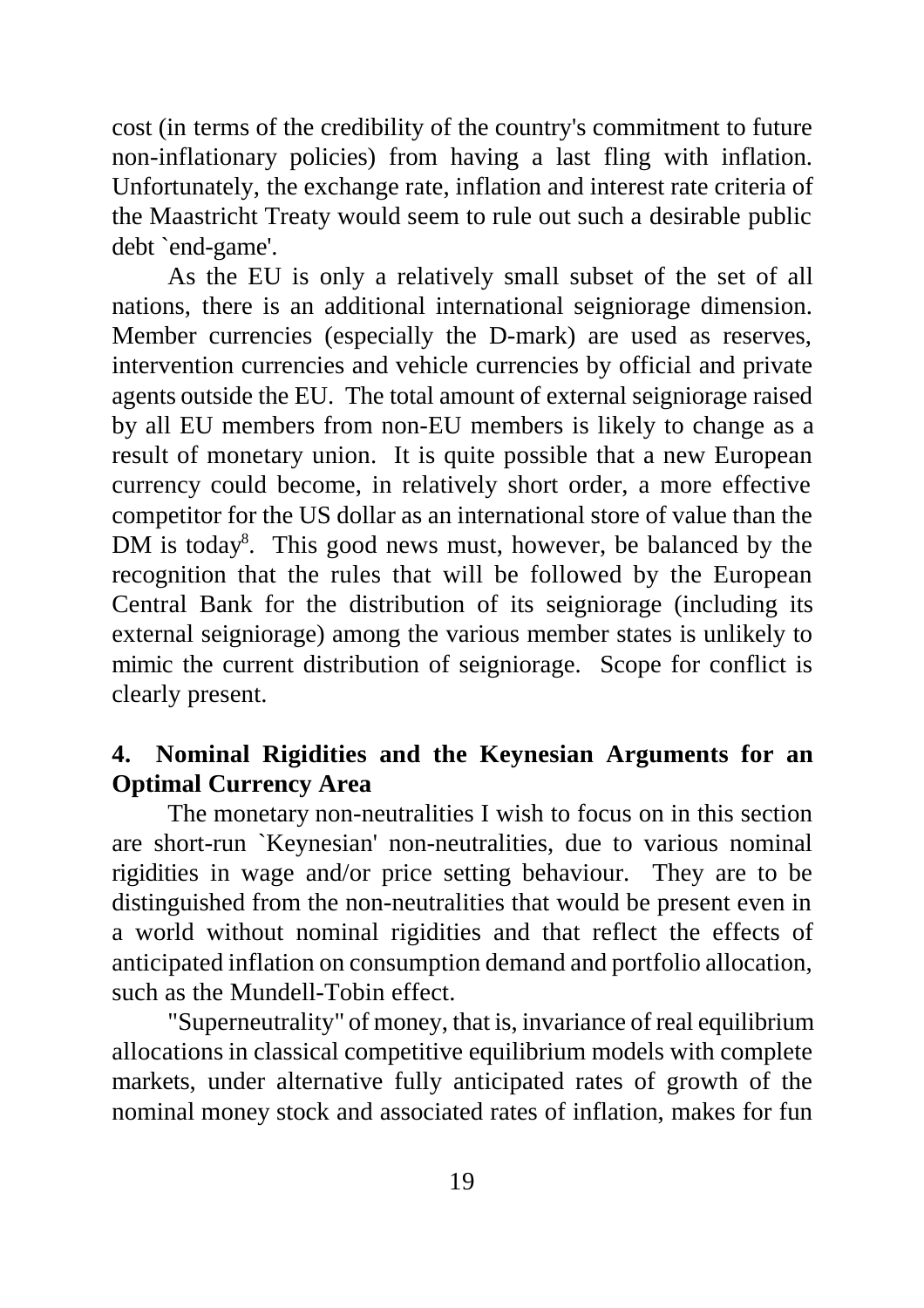theory but is unlikely to be of much practical interest. The Mundell-Tobin effect is probably the best-known channel through which higher anticipated inflation, by affecting the portfolio choice between money and real capital, influences real equilibrium allocations. It will be ignored in what follows.

Nominal wage and price rigidities are the result of the common empirical practice of setting wages and prices in money terms for several periods in advance. These multi-period nominal contracts are incomplete. In particular, they are often not contingent on nominal wage and price developments elsewhere in the economy or in the economy as a whole: they are not index-linked. We don't have good theories to explain this particular form of incomplete contracting. Indeed, we don't have good theories as to why wage and price contracts tend to use money (the medium of exchange and means of payment) as the numéraire (unit of account) rather than, say, bananas. There is no "unbounded rationality" theory explaining why the numéraire and the means of payment tend to be the same object or class of objects. "Menu costs" theory begs the question. First, it does not explain why the prices on the menu are expressed in the means of payment<sup>9</sup> (use money as the numéraire). Second, it does not explain why there are real costs associated with quoting different prices in terms of the numéraire (whatever that happens to be).

In the absence of a satisfactory theory of nominal rigidities, two courses of action are open to the policy-oriented economist. The first is to say: "if I cannot come up with a satisfactory set of microfoundations for the phenomenon, it really cannot exist. I therefore will proceed as if there is no nominal inertia". This is the approach of the new classical macroeconomics (and *a fortiori* of its real business cycle offspring). It represents a dangerous form of intellectual hubris. The second approach is slightly more modest. It recognizes the absence of satisfactory microfoundations for nominal inertia but proceeds to try and capture the key empirical regularities in simple quasi-reduced form behavioral relationships (such as the Phillips curve). It then proceeds to keep its fingers firmly crossed by hoping that the observed empirical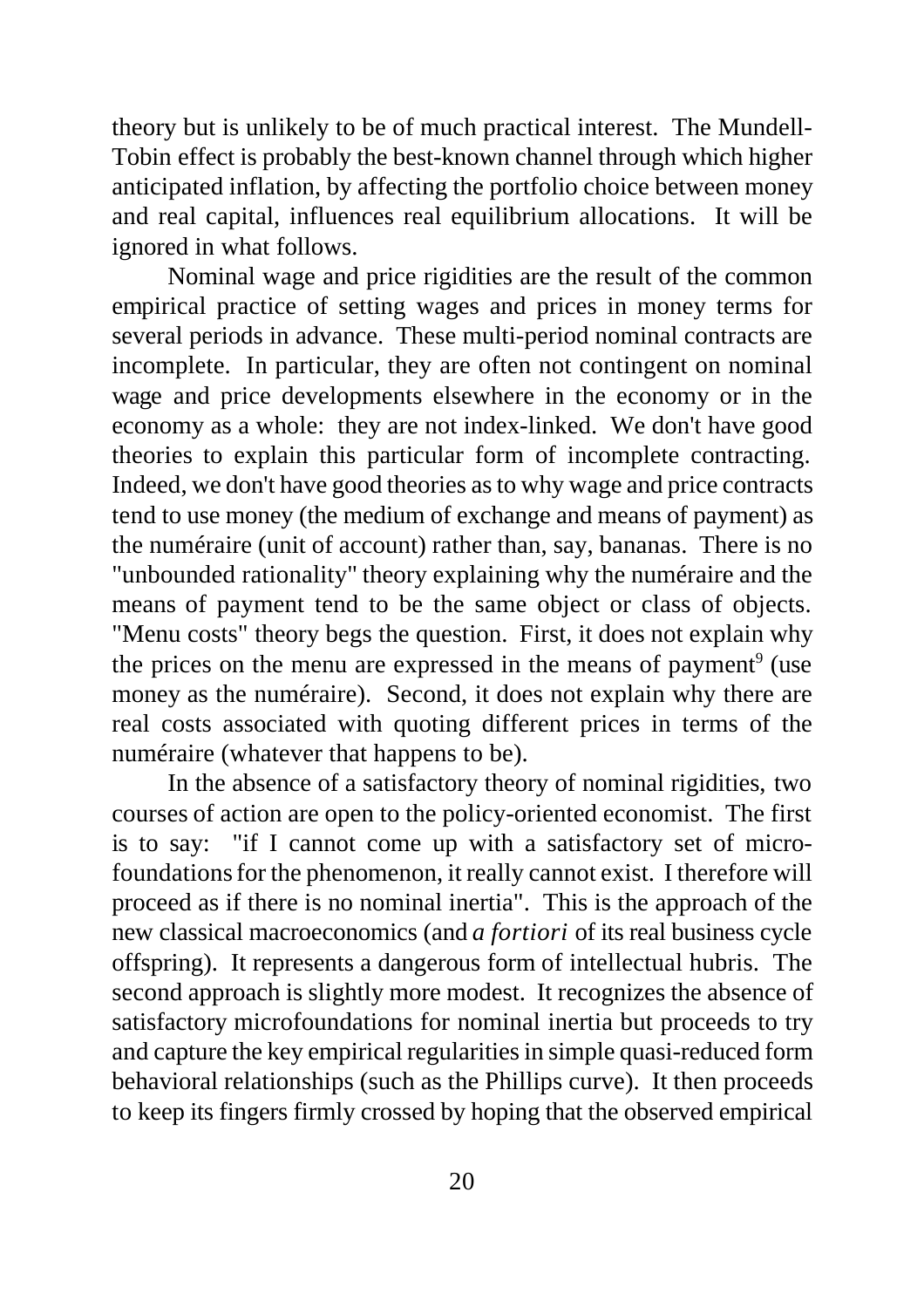regularities will be robust to the Lucas critique. That is, it assumes that these empirical regularities are invariant under the class of policy regime changes and/or changes in the external economic environment under consideration. The proof of this pudding will be in the eating.

Incomplete indexation also accounts for the redistributions of income and wealth often associated with unanticipated changes in the rate of inflation. For instance, an unanticipated increase in the rate of inflation will redistribute real resources from creditors to debtors, whenever debt contracts are incompletely indexed. If creditors are capitalists (savers) and debtors are entrepreneurs (who take the physical investment decisions) unanticipated reductions in the rate of inflation may, because of asymmetric information, default risk and limited liability, lead to a process of "debt deflation" that can, for a while, severely depress real economic activity.

I will cast my arguments about nominal inertia in terms of the simplest open-economy expectations-augmented Phillips curve, but many other formalizations are possible (see eg Buiter [1985] and Buiter and Miller [1985]). The first issue that must be settled is whether there is any *long-run* (steady-state) effect of monetary policy on such real variables as the level of capacity utilization or the rate of unemployment. In the Phillips-curve paradigm, long-run nonneutrality of inflation requires at least one of two phenomena to be present: either the long-run Phillips curve is non-vertical or there is *hysteresis* in the natural rate of unemployment.

#### **4.1. The long-run neutrality and superneutrality of money**

The argument is no doubt familiar, so I will only restate it briefly in the simplest possible setting. The actual unemployment rate is denoted *u* and the natural rate of unemployment  $u^N$ . The core inflation rate or underlying rate of inflation is denoted  $\hat{p}$ . The coefficient  $\beta$ measures the weight of foreign prices in the domestic price index. *Et-1* is the expectation operator conditional on information at time *t-1*, and *z* denotes some exogenous process driving the natural rate of unemployment. Specifically, *z* is a process independent of past,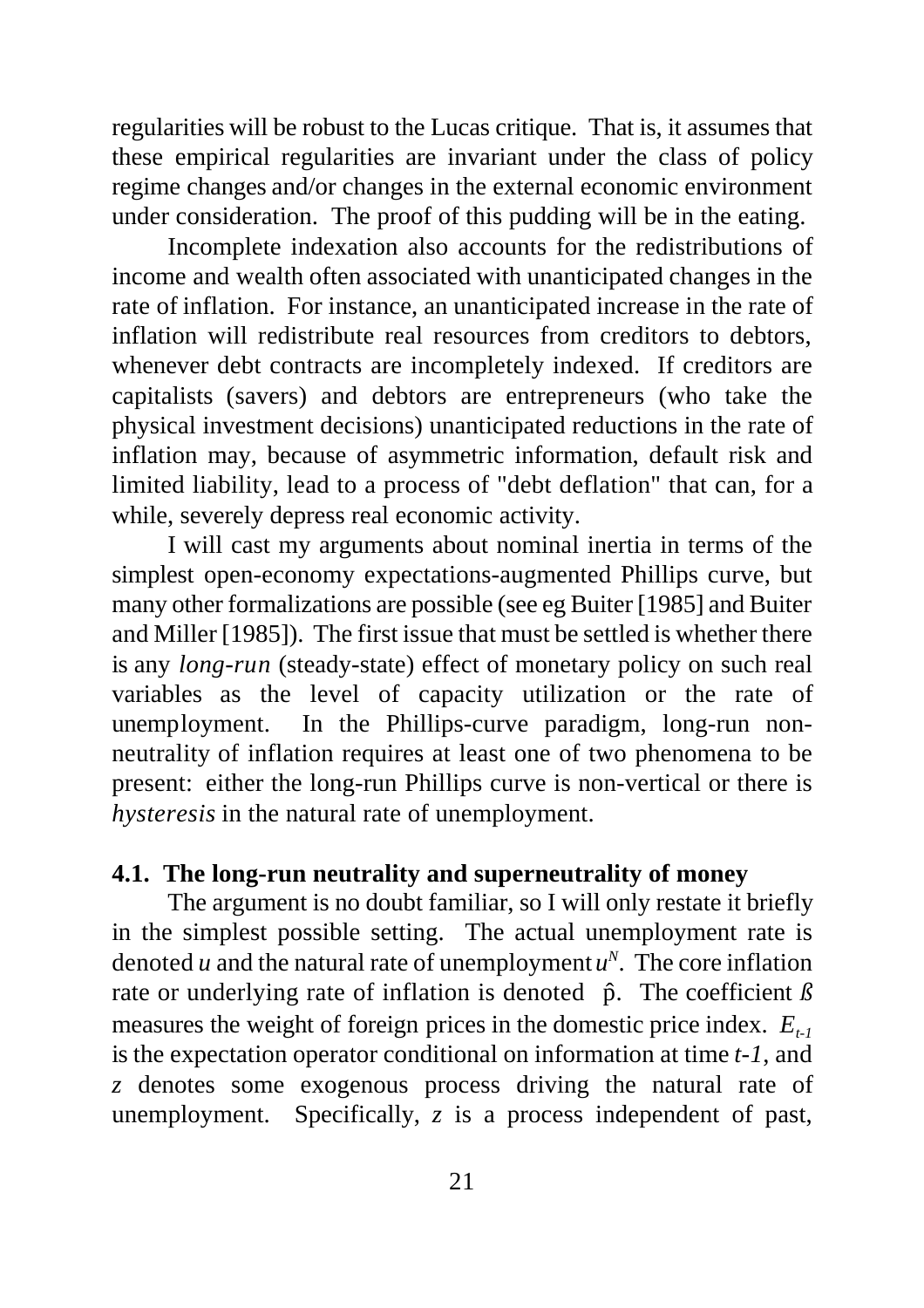current and anticipated future values of the rate of inflation, the growth rate of nominal money or the actual unemployment rate.

$$
p_{t} \quad \text{8a}(u_{t} \, \text{8u}_{t}^{N})\%\% \hat{p}_{t} \, \text{8} \, \text{B}[\hat{p}_{t}\text{8}(e_{t}^{N}p_{t}^{C})]
$$
\n
$$
a > 0; \, \text{B} \, \text{$} \, 0; \, 0 \, \text{$} \#? \, \#1
$$
\n
$$
(28)
$$

$$
P_t \qquad L_{t\&1}P_t \propto (\text{Im} \cdot p_{t\&1})
$$
\n(29)

$$
u_t^N + d\mathbf{u}_{t\&1}^N \mathbf{A}_{t\&1}^T \mathbf{A}_{t\&1}^T \mathbf{A}_{t\&1}^N \mathbf{A}_{t\&1}^T \mathbf{A}_{t\&1}
$$
\n
$$
0 \# d \# 1
$$
\n(30)

In a long-run steady state, expectations are realized  $(E_{t\&1}$  $p_t$ <sup> $\cdot$ </sup>  $p_t$ ), the inflation rate is constant and the terms of trade (or real exchange rate) are constant ( $p_t$ <sup>+</sup>  $e_t$  %  $p_t^{\prime}$ ). Consider first the *t* case where the natural rate is exogenous, that is, d=0. In that case,

$$
p' \frac{a}{?&1}(u\&u'') \tag{31}
$$

There in no long-run inflation-unemployment trade-off *if and only if* ?=1, that is, core inflation feeds one-for-one into actual inflation and the long-run Phillips curve is vertical at the exogenous natural rate of unemployment.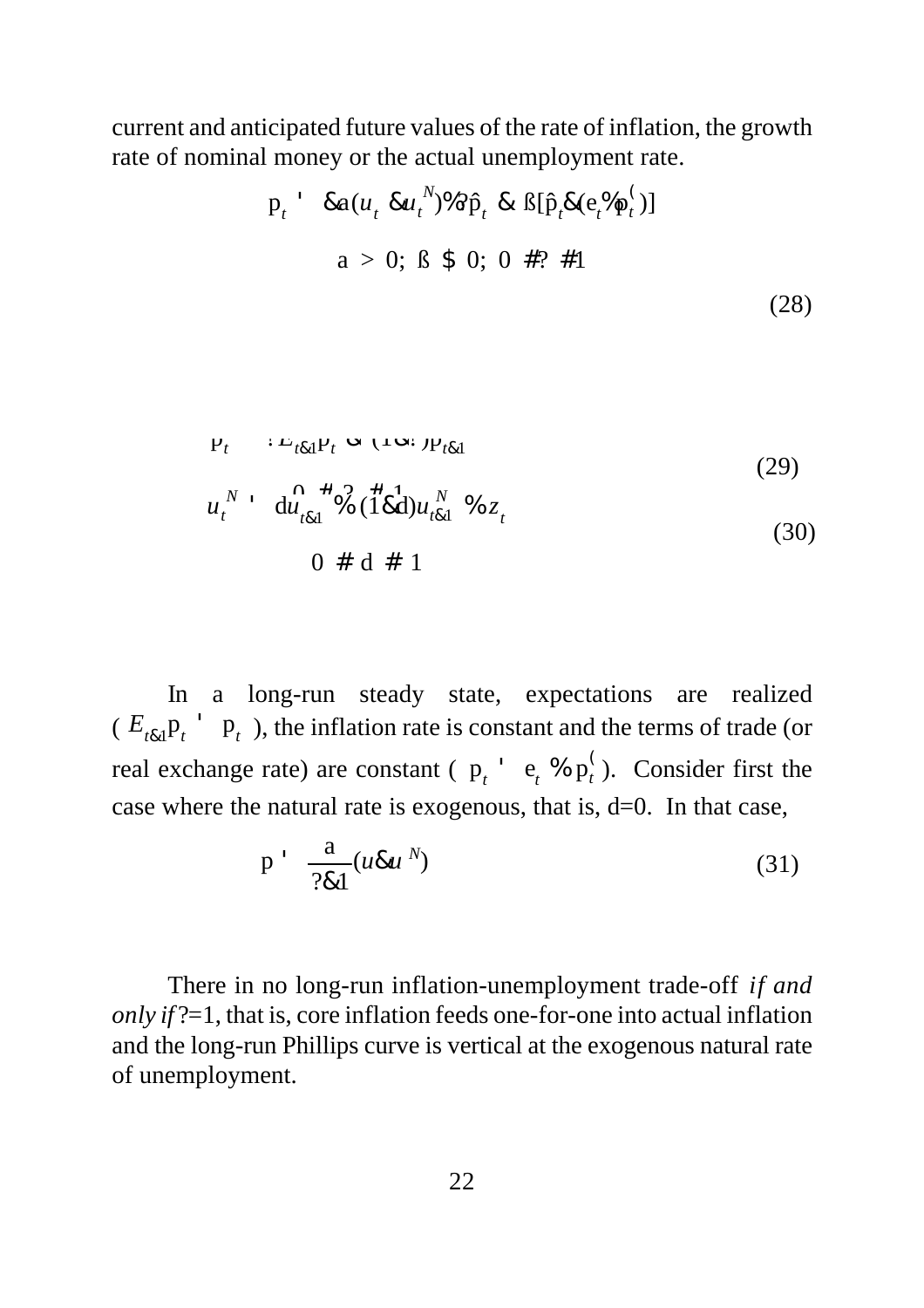Now maintain the vertical long-run Phillips curve, that is,  $?=1$ , but allow path-dependence or hysteresis in the natural rate by assuming d>0. The current natural rate now depends (with exponentially declining weights) on the entire past history of the actual unemployment rate (and, of course, on the entire past history of the exogenous process *z)*. While in steady state the Phillips curve is vertical, it can be vertical at any level of unemployment, depending on the past history of the actual unemployment rate. With hysteresis, any temporary shock, including a temporary nominal shock, can have permanent, irreversible real effects.

The assumption ?<1 ceased to be intellectually respectable quite a while ago. The hysteresis hypothesis is intriguing but as yet unsubstantiated. I will therefore, in what follows, work on the assumption that neither the non-vertical long-run Phillips curve nor the hysteresis hypothesis are empirically relevant to the EU. This implies that any monetary non-neutralities are strictly short-run only. This has important implications for what exchange rate flexibility (or more generally exchange rate management) can achieve, and particularly for its ability to influence the real exchange rate and other aspects of real economic performance (such as output, employment and capital formation). It also has important implications for what a country actually gives up when it inexorably fixes the external value of its currency and thus for what it would have to gain or recoup in other dimensions of policy or in the degree of flexibility of market and nonmarket institutions, in order to restore the capacity to respond to internal and external shocks that it had before it gave up national monetary policy.

## **4.2. Short-run non-neutrality of money and the implications of nominal exchange rate flexibility for real economic performance**

With money non-neutral in the short-run but neutral in the longrun (?=1 and  $d=0$  in terms of the model of equations (28) to (30)), both the costs and benefits from nominal exchange rate flexibility are strictly limited and transitory.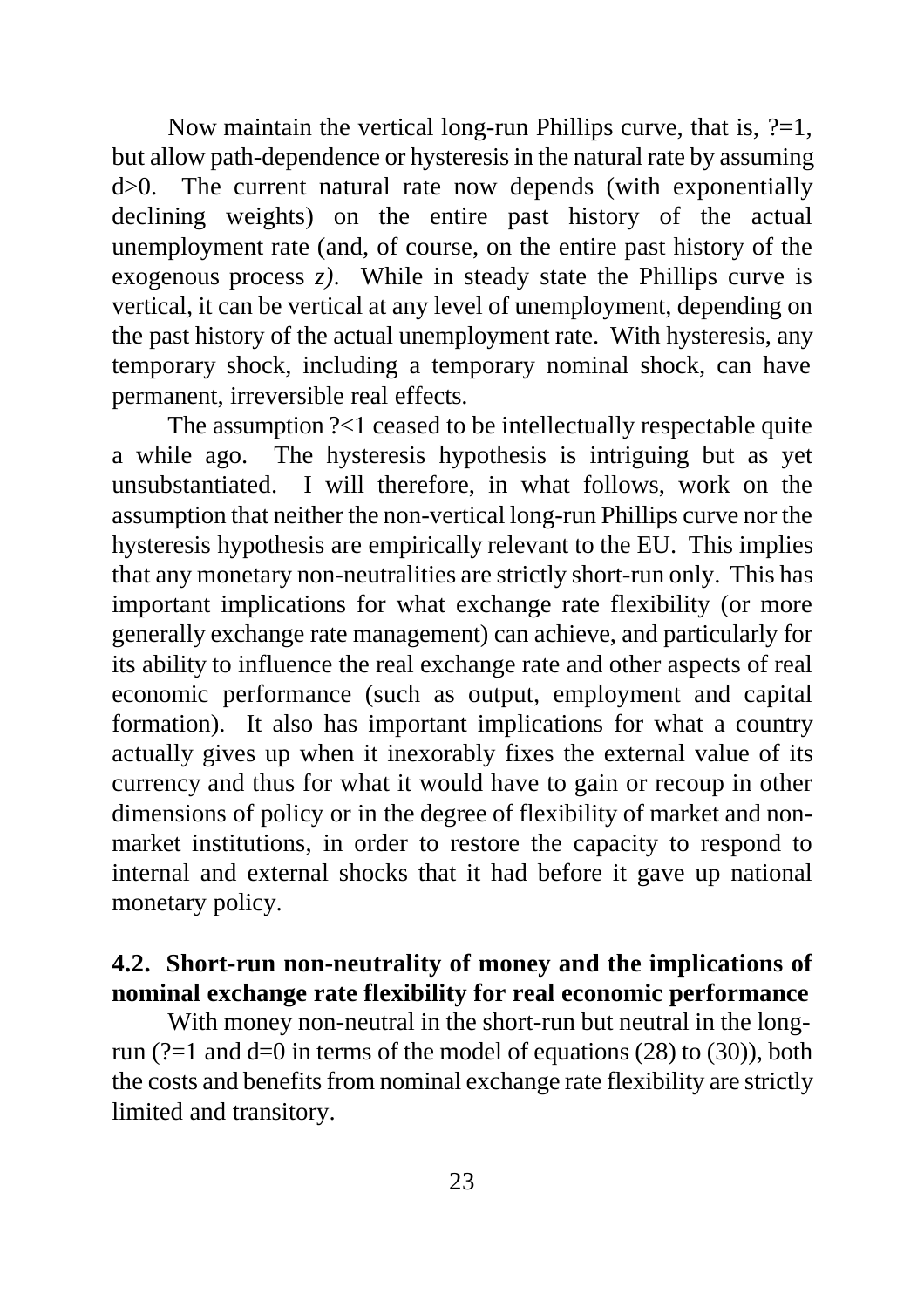The central messages of this sub-section are conveniently expressed as a number of propositions.

### **Proposition II: (***The good news about nominal exchange rate flexibility in the presence of nominal price or cost rigidities)*

*Nominal exchange rate flexibility permits international relative price and cost adjustments that are warranted by fundamental real developments and fundamental real shocks -- adjustments that will eventually occur regardless of the nature of the nominal exchange rate regime -- to be achieved more quickly and at smaller transitional or adjustment costs.*

### **Proposition III: (***The bad news about nominal exchange rate flexibility in the presence of nominal price or cost rigidities)*

*Nominal exchange rate flexibility will cause financial shocks and other nominal shocks to result in temporary changes in international relative prices and costs - changes that are unnecessary and harmful from the point of view of the underlying real fundamentals and that involve real, albeit transitory, adjustment costs.*

### **Proposition IV: (***The very bad news about nominal exchange rate flexibility in the presence of nominal price or cost rigidities)*

*In a world with incomplete markets, the existence of multiple currencies with (potentially) flexible exchange rates creates additional financial markets through which extrinsic (sunspot) noise and noise traders can inject additional extrinsic, non-fundamental volatility into the financial system and thus into the economic system as a whole. Exchange rate flexibility may breed excess volatility and temporary (but possibly persistent) misalignment rather than merely filtering an exogenously given amount of irreducible, fundamental uncertainty.*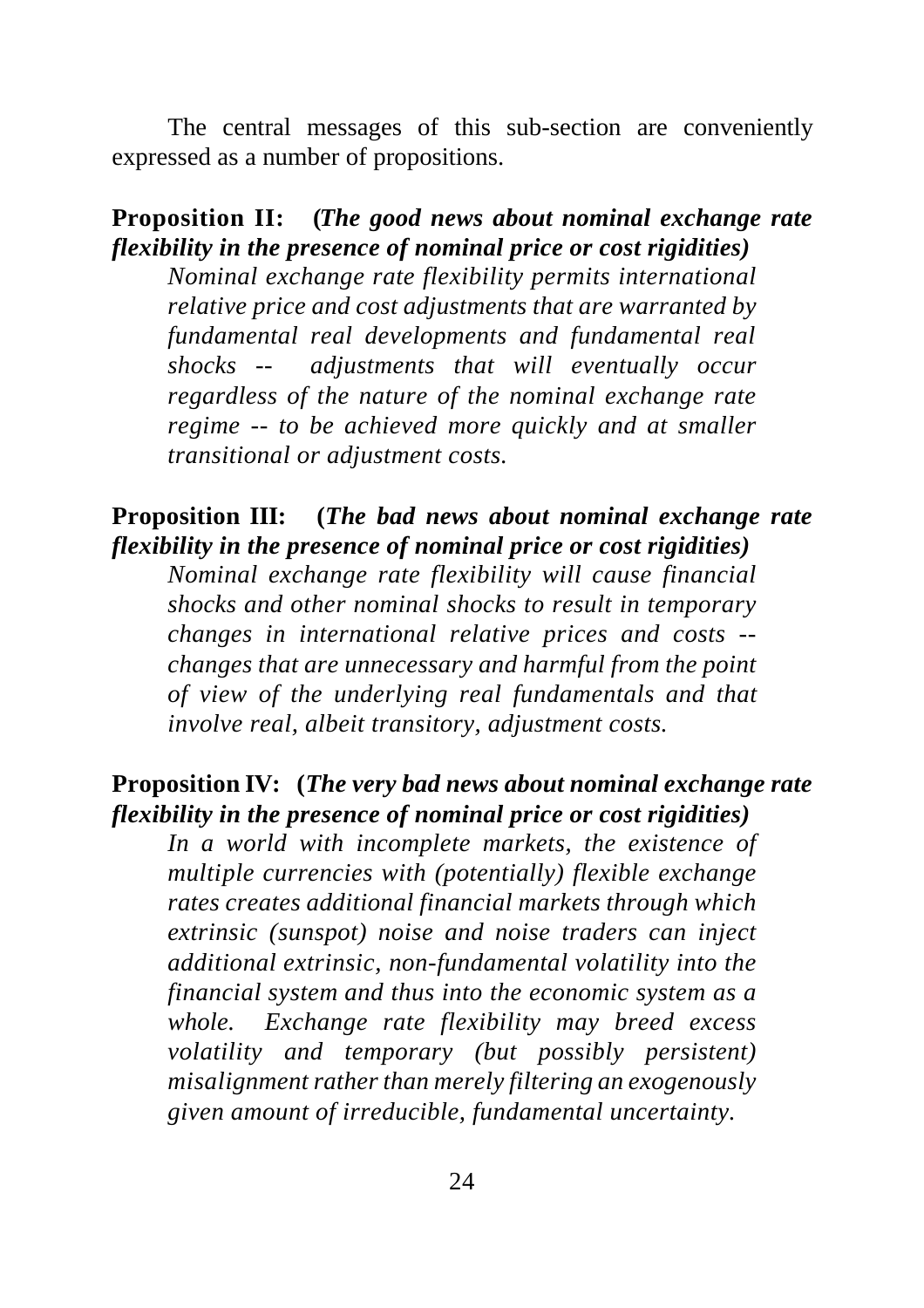#### **4.3. Asymmetric shocks**

The optimal currency area literature (see eg Mundell [1961], McKinnon [1963], Kenen [1969], Ingram [1969, 1973], Ishiyama [1975], Melitz [1991], De Grauwe and Vanhaverbeke [1991], Masson and Taylor [1992], Krugman [1992, 1993], Dehesa and Krugman [1993], Eichengreen [1990a,b] Bayoumi and Eichengreen [1992], Bayoumi and Thomas [1995], Bini-Smaghi and Vori [1993], Eichengreen and Wyplosz [1993], Leeftinck [1994], Bayoumi [1995], von Hagen and Hammond [1995] and Muet [1995]) has emphasized that if the preponderance of shocks hitting a potential common currency area are idiosyncratic or asymmetric, that is, region-specific or nation-specific shocks, then the case for a common currency is weakened. Much of this literature has not been sufficiently diligent in pointing out that *nominal* rigidities are a necessary condition for this conclusion to follow. Without nominal rigidities, the exchange rate regime is, give or take the optimal inflation tax, a matter of indifference. You have to be a Keynesian (at least for the short run) if you are to get legitimately exercised about the exchange rate regime.

Two further characteristics of a country's economic structure have been argued to be important for the choice of exchange rate regime. These are the openness of the country to trade in goods and services and the degree of diversification of its production structure. As regards openness to trade, the argument is that, if imports and exports (or more generally importables and exportables) are large relative to domestic absorption, respectively production, then variations in the nominal exchange rate will tend to be translated swiftly and comprehensively into increases in domestic consumer and producer prices, without any changes in key indices of international competitiveness. The limiting case would be that of the small open economy with only traded goods. Note, however, that even in this case nominal wage rigidity would result in (short-run) changes in real wages and real unit labour costs resulting from variations in the nominal exchange rate, thus influencing an important dimension of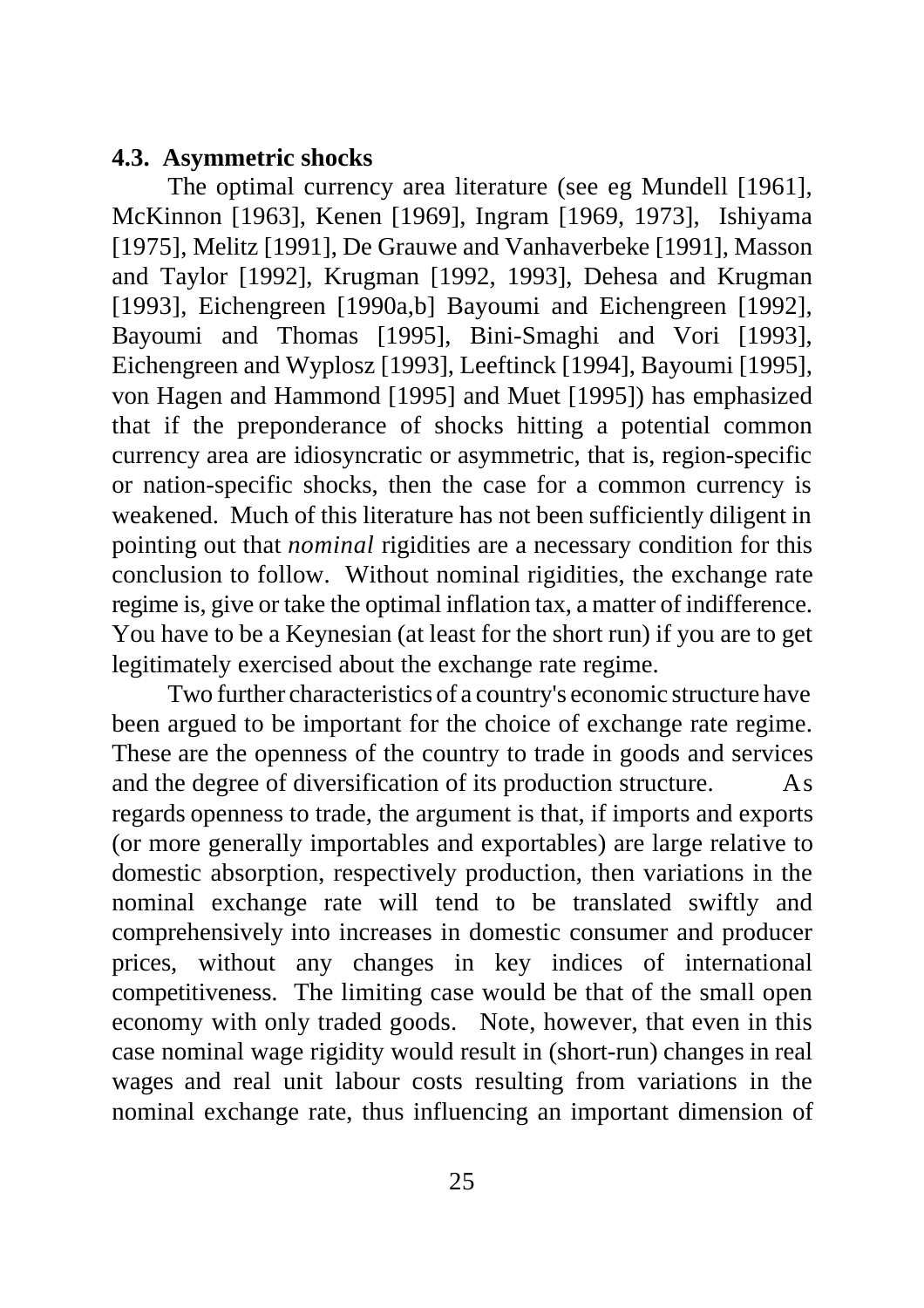international competitiveness, even without any changes in the relative prices of different traded goods.<sup>10</sup>

As regards diversification of the production structure, this is best viewed as a determinant of the likelihood that shocks to the demand for or supply of goods and services are symmetric (general) or asymmetric (nation-specific). If goods demand or supply shocks are more symmetric, fewer and smaller international relative price or cost adjustments are required and nominal exchange rate flexibility is less valuable. Eg if two nations have well-diversified production structures, an industry-specific supply shock is more likely to affect both countries in a similar manner. Similarly, if their demands are well-diversified, shocks to demand (say fiscal policy shocks) are likely to impact more symmetrically on the domestic and foreign economies.

Even having granted nominal rigidities their central place in the argument, the presumption that asymmetric shocks favour independent currencies and floating exchange rates is seriously misleading. Consider, for concreteness, the basic semi-small<sup>11</sup> open economy model with perfect international capital mobility, presented in equations (32) to (38) below. All variables are in natural logarithms with the exception of nominal and real interest rates. Foreign variables and parameters are distinguished by a star superscript. All parameters are positive. *m* is the nominal money stock, *p* the price level, *e* the nominal spot exchange rate (the domestic currency price of foreign exchange), *y* real output, *c* the real exchange rate, *d* the stock of domestic credit and *?* the stock of international reserves. The money demand shock, the IS shock and the supply shock are denoted  $e^{R}$ ,  $e^{d}$  and  $e^{s}$ , respectively.

Assume for concreteness that the objective is policy is to stabilize real output around its `full information', natural level  $e_t^s$ .<sup>12</sup> Basically (and at the risk of only slight simplification), nominal exchange rate flexibility is desirable when faced with "IS" shocks (shocks to the private or public demand for goods and services). Nominal exchange rate flexibility is definitely undesirable in the face of domestic financial market shocks (say liquidity preference (money demand) or shocks to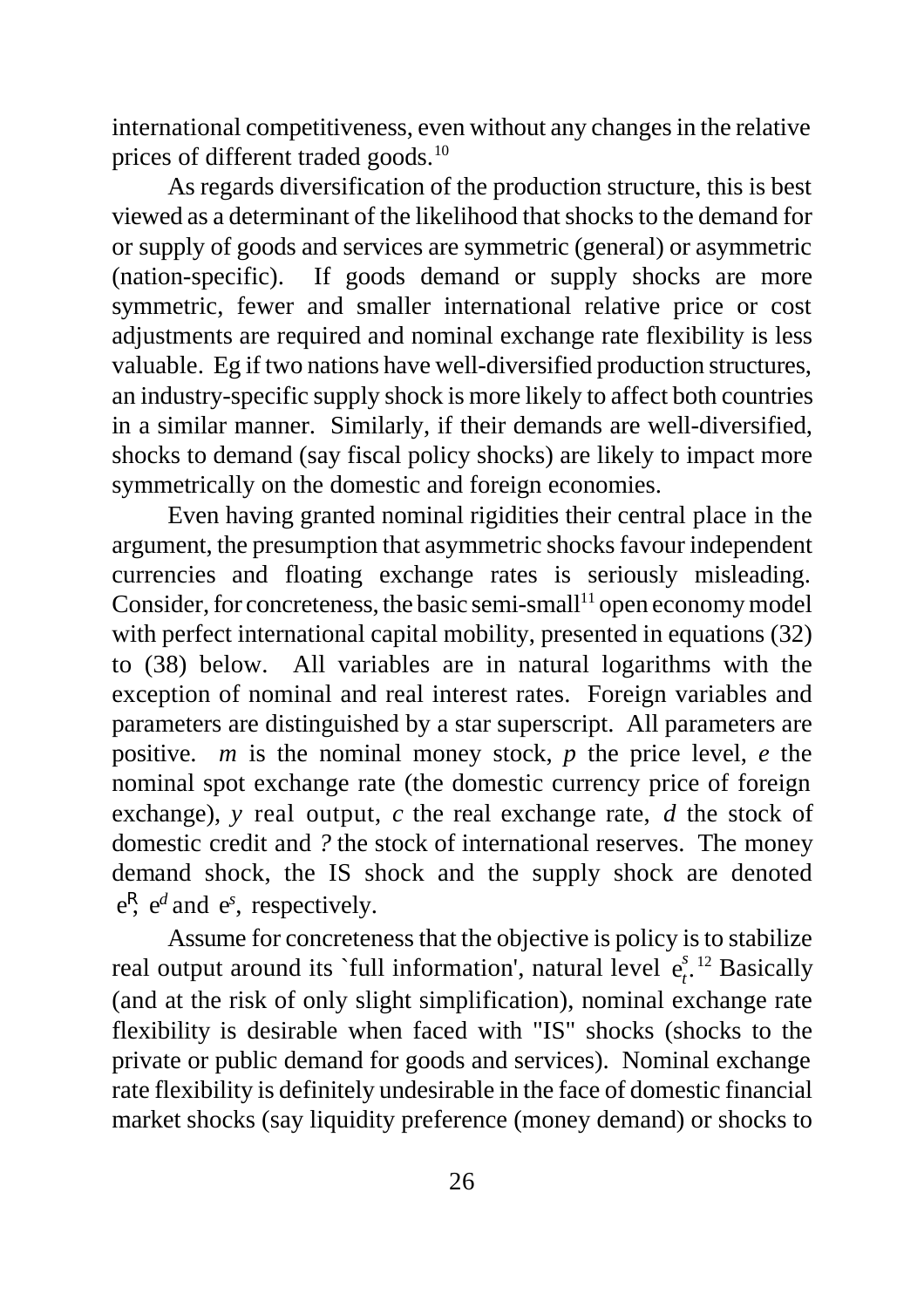the domestic money supply process). The relative merits of fixed versus floating exchange rates are qualitatively ambiguous and depend on the relative magnitudes of key behavioral parameters for supply shocks and foreign interest rate shocks. Without going through a rather tedious full-blown Poole-style analysis, we can still be very precise about the case of monetary shocks.

$$
m_t \& p_t \quad k y_t \& ?i_t \& e_t^R \tag{32}
$$

$$
y_t = 8.2r_t % \text{d}t_t % \text{d}t = 0.33
$$

$$
r_{t} \ / \ i_{t} \ \% \ E_{t}(p_{t\%1} \& p_{t}) \tag{34}
$$

$$
i_t \quad i_t^{\; (8)} \mathcal{E}_t(e_{t\%1}\&e_t) \tag{35}
$$

$$
y_t = ?(p_t \& E_{t \& 1} p_t) \mathbin{0} \in \mathbf{e}_t^s
$$
 (36)

$$
c_t \nearrow s_t \n\% p_t \n\in \mathcal{B} \quad p_t \tag{37}
$$

$$
m_t = ?d_t % (1\& ?)?_t \tag{38}
$$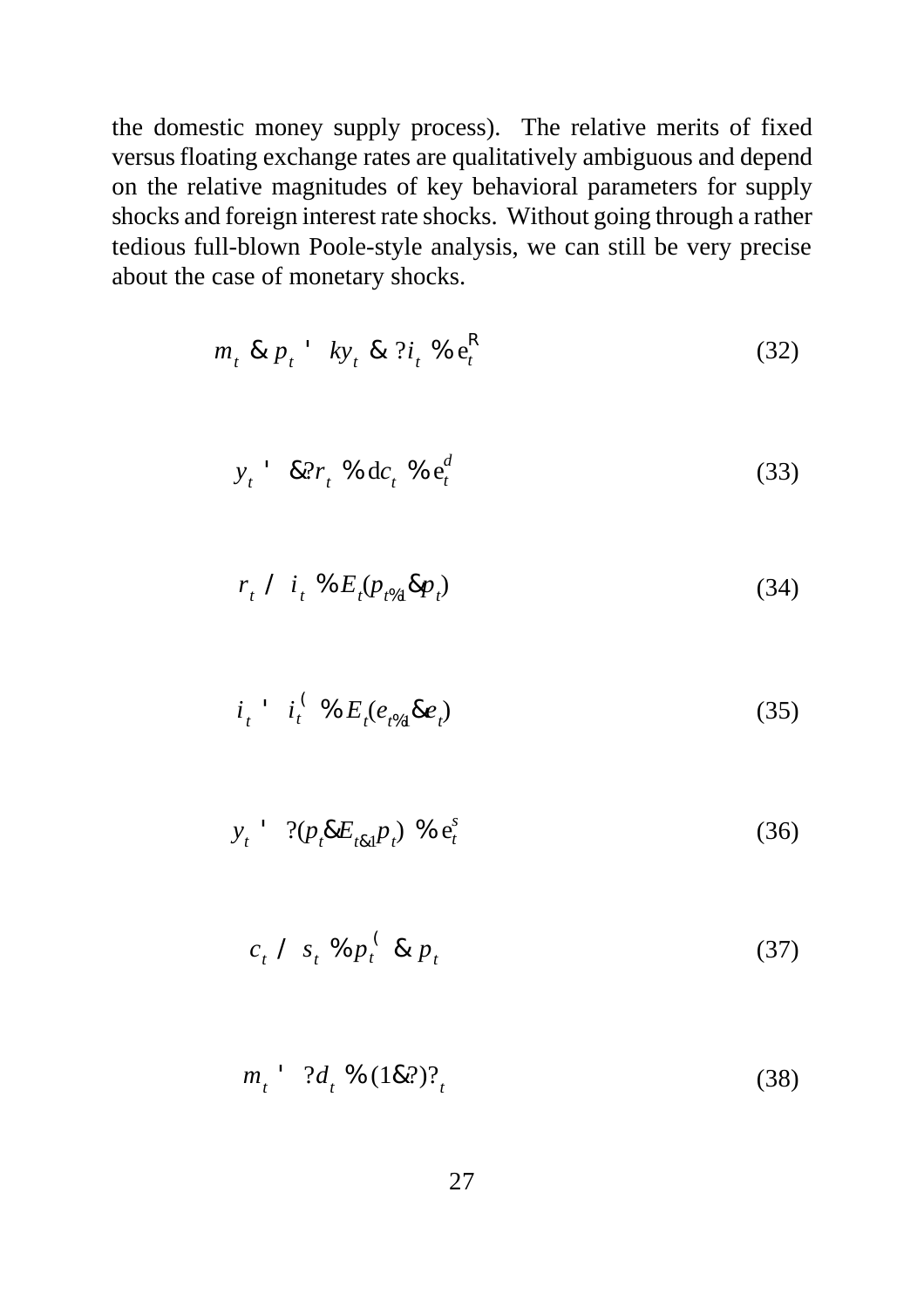With a floating exchange rate,  $? = 0$  (and, for notational simplicity,  $? = 1$ ;  $m = d$  is exogenous. Since our semi-small open economy takes the foreign interest rate as given and has perfect international capital mobility (as shown by the uncovered interest parity (UIP) condition in equation (35)), credibly fixing the nominal exchange rate (setting  $s<sub>t</sub>$  =  $E_t s_{t+1} = 0$ , say) is equivalent to pegging the domestic nominal interest rate at the level of the foreign nominal interest rate. The endogenous domestic money stock adjusts passively to shocks in the demand for money through endogenous variations in the stock of international reserves, ?, even if the stock of domestic credit, *d,* is exogenous. Real economic activity (output, real exchange rate and real interest rate) is perfectly insulated from domestic financial shocks  $e^{R}$ . So is the domestic price level.

The presumption in favour of interest rate pegging, and therefore of fixed exchange rates, for the semi-small open economy with perfect international capital mobility in the face of domestic financial shocks carries over, in the multi-country version of this model (given by equations  $(32)$  to  $(38)$  and equations  $(39)$  to  $(43)$  below), to asymmetric financial shocks (and indeed to symmetric financial shocks as well).

$$
m_t^{\prime} \& p_t^{\prime} \quad k^{\prime} y_t^{\prime} \& \mathcal{P}_{t}^{\prime} \left( \mathcal{V}_{t} \& \mathcal{P}_{t}^{\prime} \right) \qquad (39)
$$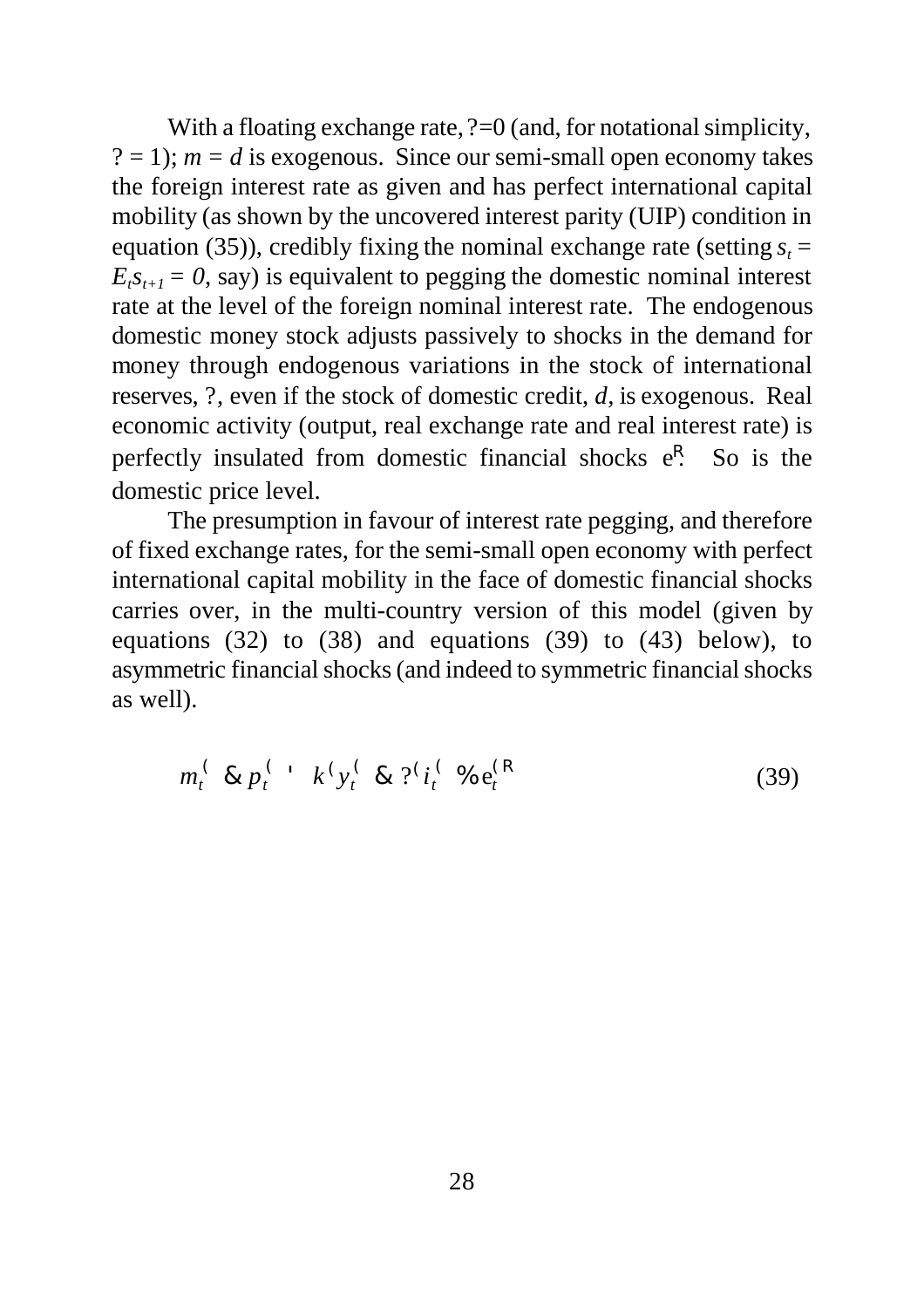$$
y_t^{\tbinom{4}{0}} \approx 2^t r_t^{\tbinom{4}{0}} \text{d} c_t^{\tbinom{4}{0}} \text{e}_t^{\tbinom{4}{0}}
$$

$$
r_t^{\,(\prime)}\,I_t^{\,(\prime)}\,\%\,E_t^{\,(\prime)}(p_{t\%1}^{\,(\prime)}\&p_t^{\,(\prime)}\tag{41}
$$

$$
y_t^{\; (1)} \; ?^{\{(\mu_t \& E_{t\&1} \mu_t^{\; (\}) \& e_t^{\; (s)} \tag{42})\}
$$

$$
m_t^{(1)} \t?^{(d_t^{(1)} \& (1 \& 2^i)^2)} \t(43)
$$

The particular system-wide monetary and exchange rate policy package that is optimal from the point of view of insulating real activity in both countries (and the two price levels!), from the effects of monetary shocks, is system-wide nominal interest-rate targeting. This means a fixed nominal exchange rate,  $s_t = E_t s_{t+1} = 0$  (say) (which implies  $i = i^*$ ), and an adjustment of the system-wide quantity of money, *d+d\** , to keep the common nominal interest rate constant at its target level in the face of monetary shocks in either country or in both countries. Note that it is only the total stock of money,  $d+d^*$ , that matters for our purposes; its decomposition into home country and foreign country domestic credit is irrelevant.

Open-loop nominal interest targeting leads to price level indeterminacy in the two-country version of the model under consideration: the real money stock required to support the target nominal interest rate at any given levels of real output in the two countries can be made up out of infinitely many nominal money stocks and (fully anticipated) general price levels: there is no nominal anchor for the system as a whole. The solution to this technical problem is to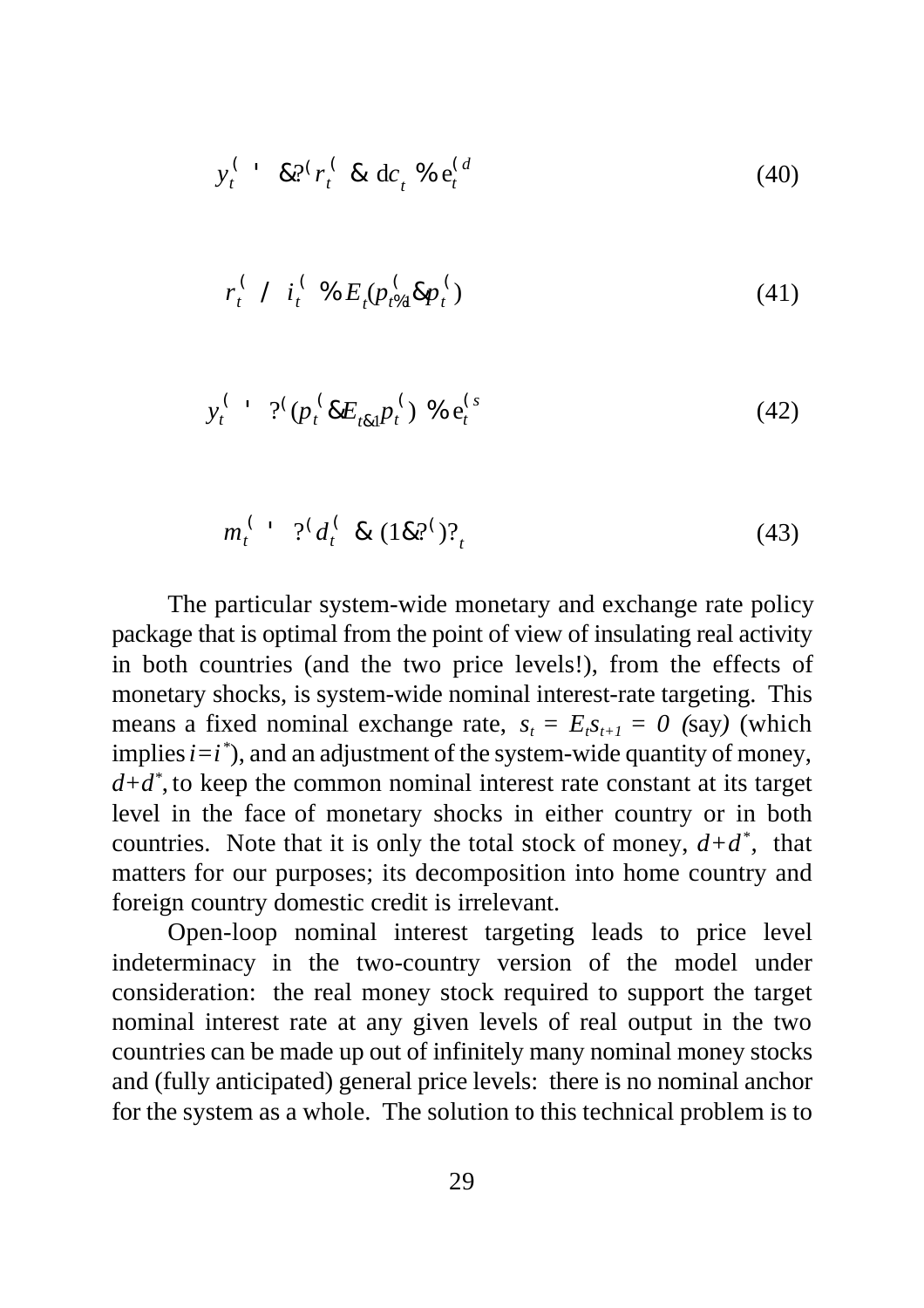make some real exogenous variable or policy variable a function of current, past or anticipated future values of the some nominal price or quantity. An example would be to make the nominal interest rate (the *real* rate of return differential between bonds and base money) a function of the current or lagged price level, eg

$$
i_{t}^{+} = i_{t}^{(-)} = \hat{i} \mathcal{L} \mathcal{L} \mathcal{L} \mathcal{L} \mathcal{L} \mathcal{L} \mathcal{L} \mathcal{L} \mathcal{L} \mathcal{L} \mathcal{L} \mathcal{L} \mathcal{L} \mathcal{L} \mathcal{L} \mathcal{L} \mathcal{L} \mathcal{L} \mathcal{L} \mathcal{L} \mathcal{L} \mathcal{L} \mathcal{L} \mathcal{L} \mathcal{L} \mathcal{L} \mathcal{L} \mathcal{L} \mathcal{L} \mathcal{L} \mathcal{L} \mathcal{L} \mathcal{L} \mathcal{L} \mathcal{L} \mathcal{L} \mathcal{L} \mathcal{L} \mathcal{L} \mathcal{L} \mathcal{L} \mathcal{L} \mathcal{L} \mathcal{L} \mathcal{L} \mathcal{L} \mathcal{L} \mathcal{L} \mathcal{L} \mathcal{L} \mathcal{L} \mathcal{L} \mathcal{L} \mathcal{L} \mathcal{L} \mathcal{L} \mathcal{L} \mathcal{L} \mathcal{L} \mathcal{L} \mathcal{L} \mathcal{L} \mathcal{L} \mathcal{L} \mathcal{L} \mathcal{L} \mathcal{L} \mathcal{L} \mathcal{L} \mathcal{L} \mathcal{L} \mathcal{L} \mathcal{L} \mathcal{L} \mathcal{L} \mathcal{L} \mathcal{L} \mathcal{L} \mathcal{L} \mathcal{L} \mathcal{L} \mathcal{L} \mathcal{L} \mathcal{L} \mathcal{L} \mathcal{L} \mathcal{L} \mathcal{L} \mathcal{L} \mathcal{L} \mathcal{L} \mathcal{L} \mathcal{L} \mathcal{L} \mathcal{L} \mathcal{L} \mathcal{L} \mathcal{L} \mathcal{L} \mathcal{L} \mathcal{L} \mathcal{L} \mathcal{L} \mathcal{L} \mathcal{L} \mathcal{L} \mathcal{L} \mathcal{L} \mathcal{L} \mathcal{L} \mathcal{L} \mathcal{L} \mathcal{L} \mathcal{L} \mathcal{L} \mathcal{L} \mathcal{L} \mathcal{L} \mathcal{L} \mathcal{L} \mathcal{L} \mathcal{L} \mathcal{L} \
$$

It is therefore not sufficient to identify demand and supply shocks and decompose them into idiosyncratic vs common shocks.<sup>13</sup> Demand shocks in turn have to be decomposed into financial (or LM) and goods market (or IS) shocks for it to be possible to draw sensible inferences about the appropriate exchange rate regime. Empirical evidence (based on credible identifying restrictions) about the relative importance of IS vs. LM shocks in the EU would be most welcome.

An equally serious qualification to many of the "shocking" recent findings is that the nature and magnitude of the shocks perturbing the system may be a function of the exchange rate regime itself, as asserted in Proposition IV. That is, not only do different exchange rate regimes transmit *given* fundamental (real and nominal) shocks differently, but also many different exchange rate regimes generate different kinds and amounts of extrinsic, non-fundamental noise.

I summarize this sub-section in another proposition.

#### **Proposition V**

*Asymmetric shocks are not an argument against a fixed exchange rate or a common currency if the shocks in question are financial shocks and the degree of international financial capital mobility is high.*

### **5. What is Required to Make Up for Loss of Exchange Rate Flexibility?**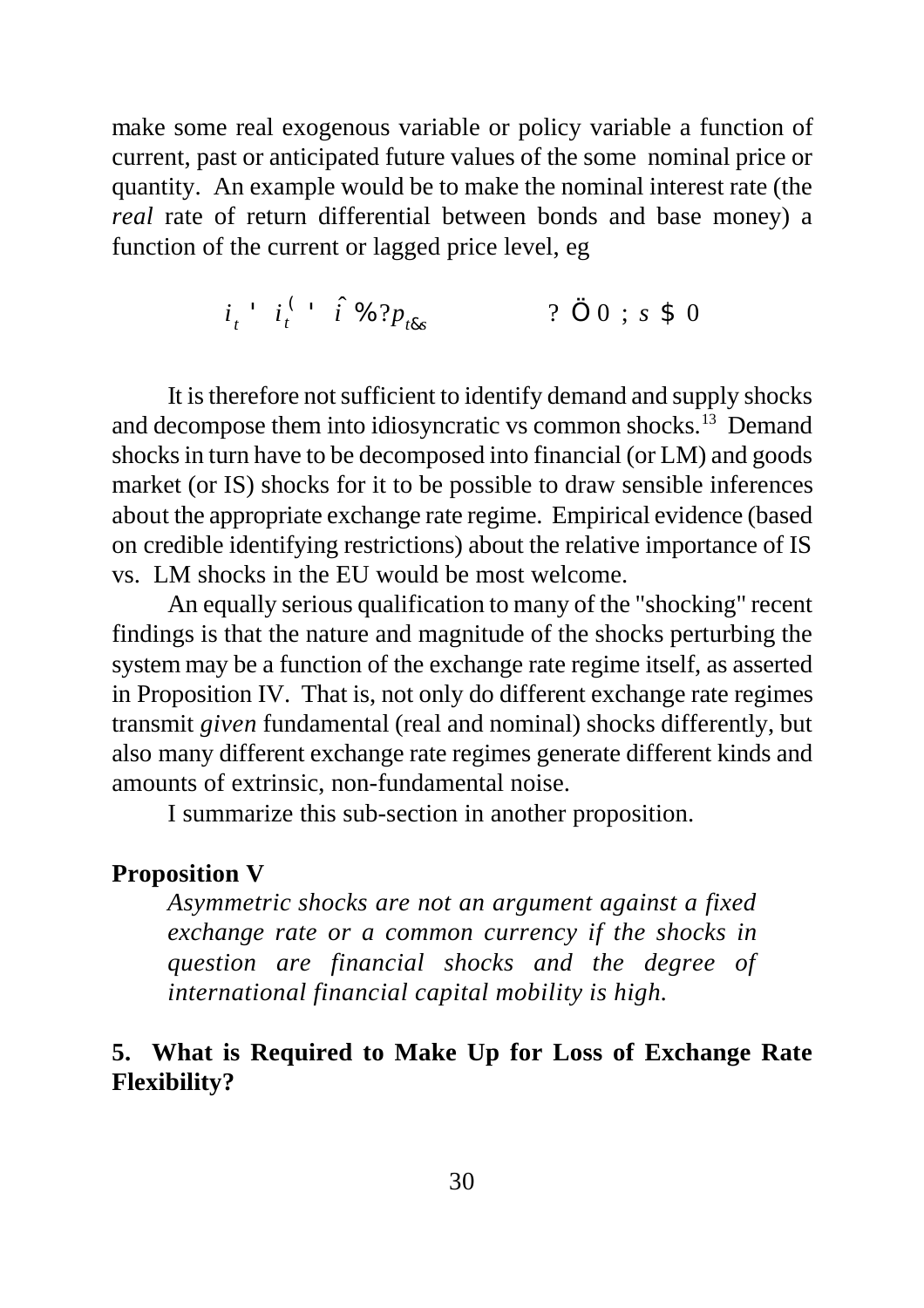What is gained through exchange rate flexibility is an instrument with strictly temporary or transitory real effects. It facilitates adjustment to goods market shocks and complicates adjustment to financial shocks. Compensating for the loss of the exchange rate instrument therefore only requires an instrument that has strictly temporary or transient real effects.

It is true that the word "temporary" can cover any interval of real time from one nana-second to 20 million years. How long is the shortrun relevant for assessing the real effects of variations in the nominal exchange rate? There obviously can be no answer to this question that is universally valid; it depends on the nature of the shocks hitting the system, on the collective institutional arrangements that have evolved and are in place in a particular country at any given point in time and on the decision rules adopted by private agents.

A conventional wisdom going back at least to Milton Friedman holds that in a low-inflation, rather closed to international trade OECD-type economy like the US, it may take as much as two years for monetary changes to feed through into prices rather than quantities. If capital formation has been affected in the mean time, real consequences of nominal shocks may last and linger even longer than that. For more open economies and for economies undergoing higher and more variable rates of inflation, the real consequences of nominal shocks may be significantly less persistent. The UK is probably the European economy with the highest degree of nominal inertia, and even there it is significantly less important than in the USA. A good case can be made that most of continental Europe has significant real price and cost rigidities, but no nominal inertia of any consequence. The loss of the exchange rate instrument would be of no consequence if that were the case.

The optimal currency area literature is woefully inadequate and confused on the issue of what policy, institutional or other behavioral changes are necessary in order to compensate for the loss of the nominal exchange rate instrument. The main confusions concern the roles of international factor mobility, of international fiscal transfers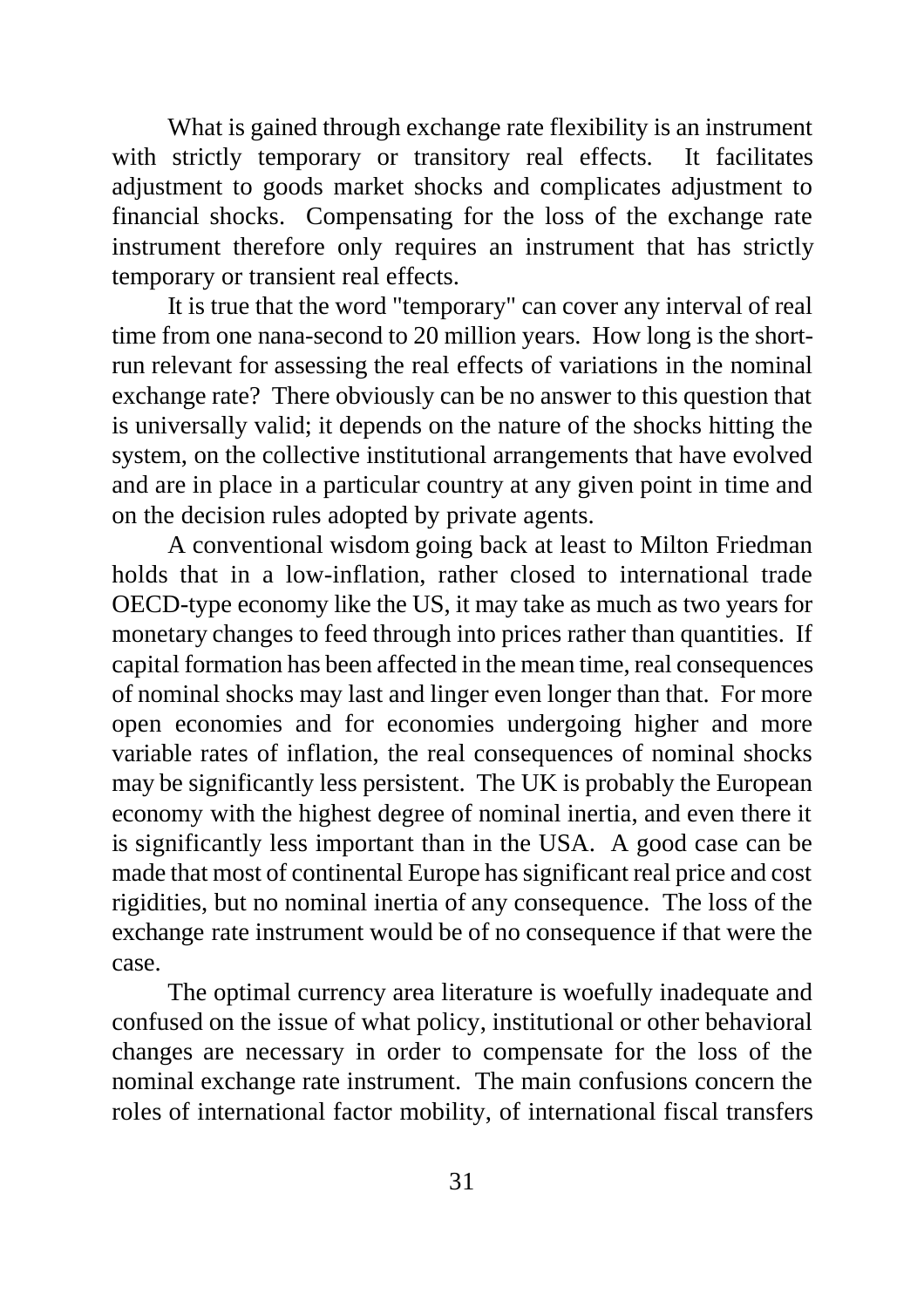and of divergent or convergent underlying real economic behaviour (such as productivity growth, real earnings growth and demographic developments). I shall deal with them in turn.

#### **5.1. Factor mobility**

International factor mobility, including labour mobility may be a wonderful thing from the point of view of adjusting to asymmetric goods market shocks. It is only very tangentially related, however, to the optimal currency area argument. The governor of the Bank of England is a distinguished recent recruit to the ranks of those who are deeply confused about this issue (George [1995]).

The point is often made that the states of the US are better candidates for a common currency area than the members of the EU, because inter-state labour mobility is significantly higher in the US than inter-country labour mobility in the EU (see eg Eichengreen [1990a,b], Muet [1991, 1995], Blanchard and Katz [1992], and Mantel [1994]). While it is correct that the US has more mobile labour than the EU, I would argue that even the US does not have the kind and degree of inter-state labour mobility that would be required to make up for the loss of an independent currency. The international factor mobility that is required to compensate fully for the loss of the ability to vary the nominal exchange rate, is a strictly temporary (that is, reversible) migration. The fact that there is little or no permanent international migration among the EU member states is irrelevant from the point of view of EMU, just as the fact that there is rather more permanent or long-term inter-state labour mobility in the USA is irrelevant to the issue as to whether or not the USA is an optimal currency area. Permanent international factor mobility is not a substitute for nominal exchange rate flexibility. Temporary (that is, reversible and reversed) international factor mobility would be a substitute for the loss of nominal exchange rate flexibility. Reversible, short-run labour mobility is not an economic proposition, either in Europe or the US, owing to the high sunk costs of physical relocation (within as well as across national boundaries). The kind of temporary international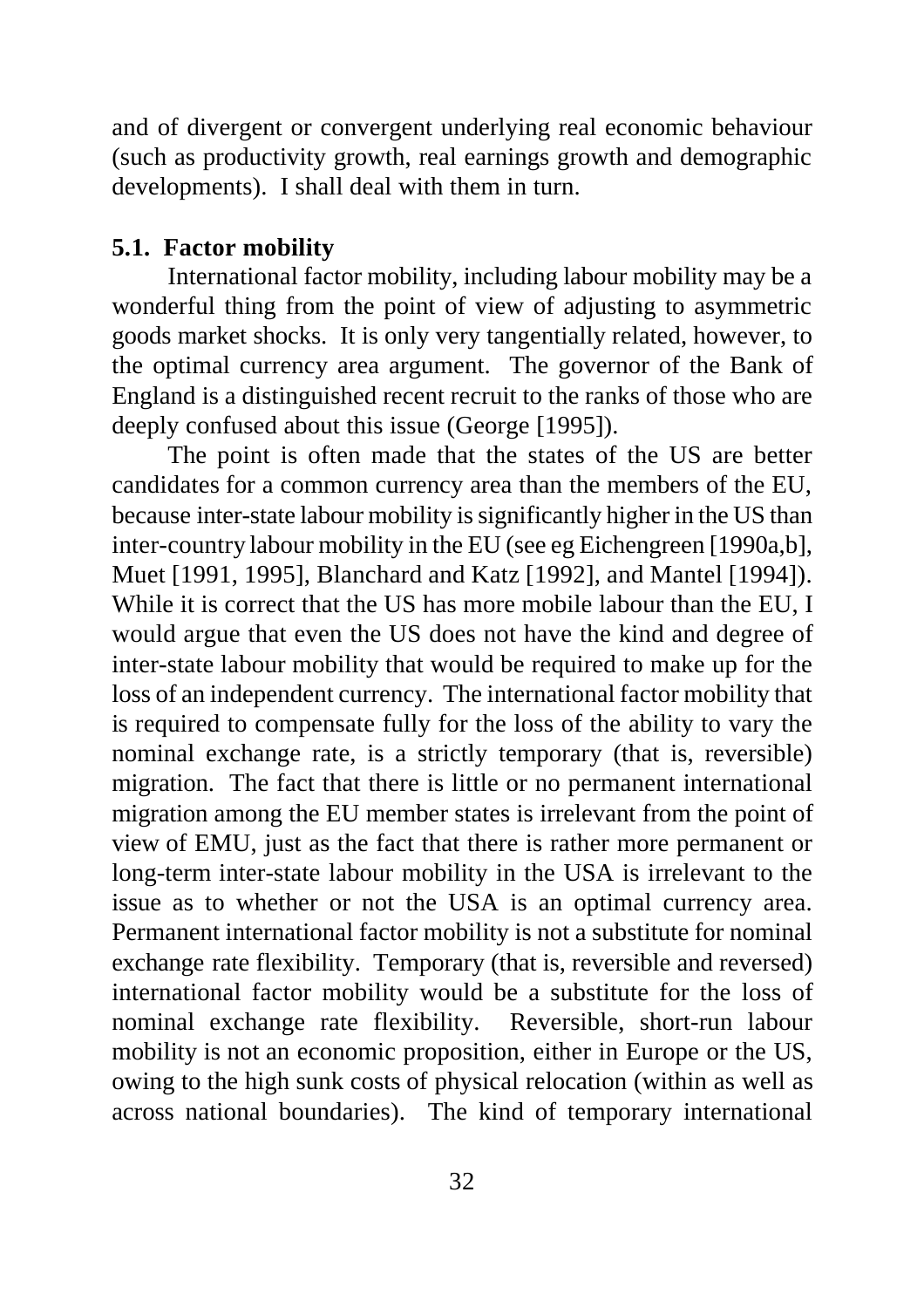labour mobility required to compensate for the loss of monetary autonomy is therefore not found anywhere in the world. It is specifically not found in the USA or in other Federal states with a common currency.

If the US is an optimal currency area, it therefore is one despite the absence of the highly reversible or temporary inter-state movements of labour that would be required to compensate for the loss of exchange rate flexibility. The fact that Europe not only has no reversible, temporary international labour mobility but also has only negligible long-term international labour mobility, does not represent an additional *binding* constraint on the European capacity to compensate for the loss of national exchange rate autonomy.

The EU might be a richer region if artificial obstacles to international labour mobility were eliminated, but it would be richer regardless of the exchange rate regime.

### **5.2. International fiscal transfers**

What is lost by giving up nominal exchange rate flexibility can be recouped through international fiscal transfers that are strictly temporary or transitory (and indeed reversible (in present value terms) if there is no Ricardian equivalence). There is no need for any permanent fiscal transfers to make up for the loss of national monetary autonomy. The fact that the EU budget is tiny and engages in a negligible amount of international redistribution is therefore irrelevant from the point of view of monetary union, just as the fact that the US Federal budget is responsible for a significant amount of inter-state redistribution (when state GDP varies) represents massive overkill from the point of view of establishing the presumption that the US is an optimal currency area. Sachs and Sala-i-Martin [1992] manage to be thoroughly confused on this issue, by failing to distinguish between insurance against certain kinds of transitory shocks (which is all that nominal exchange rate flexibility can provide) and permanent redistribution through the Federal Budget (see also Eichengreen [1990a], Van Rompuy, Abraham and Heremans [1991], von Hagen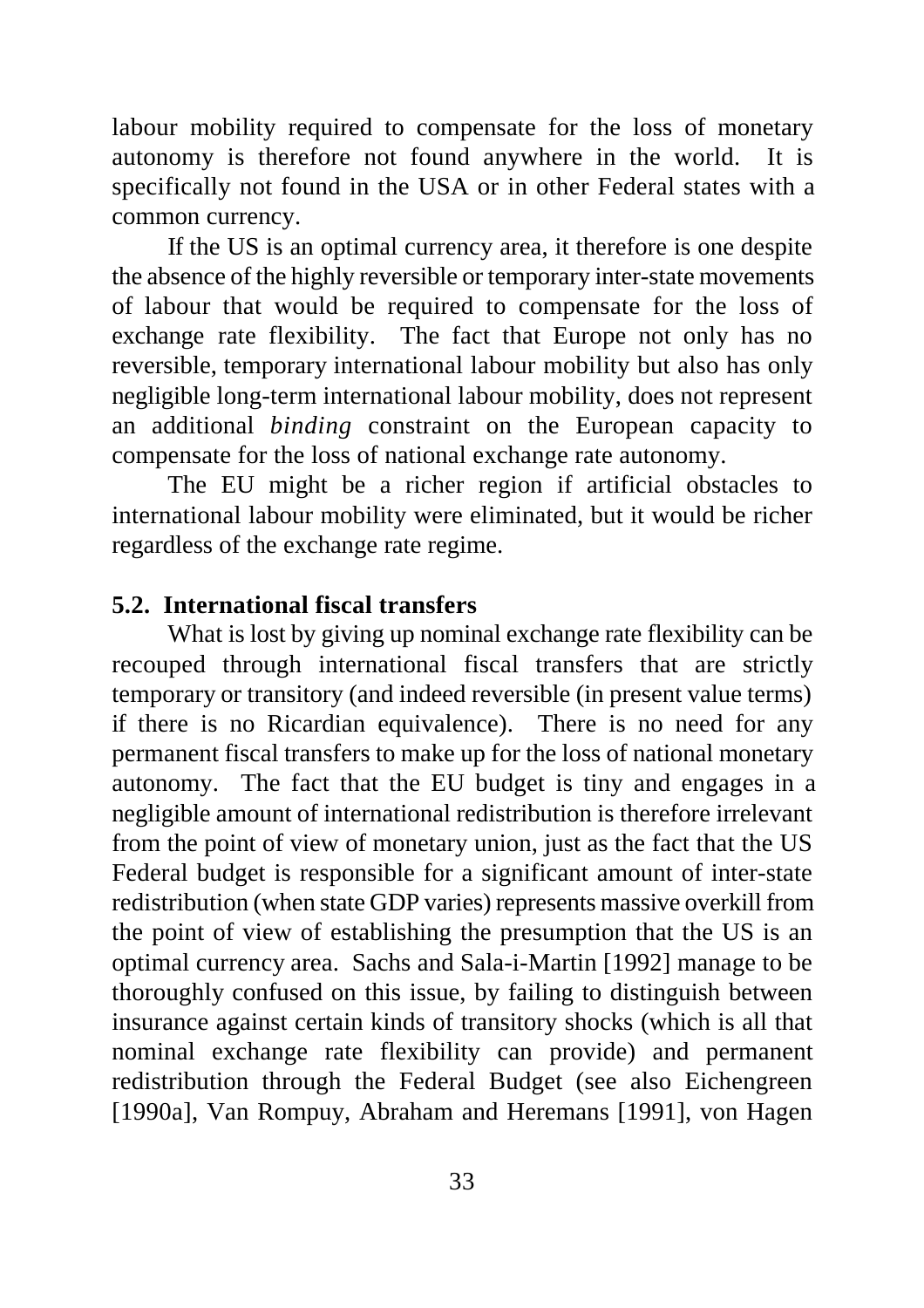[1992], Courchene [1993], Goodhart and Smith [1993], Bayoumi and Masson [1994] and Muet [1995]).

Their confusion is shared by the Governor of the Bank of England (see George [1995]). All the EU needs is an international transfer mechanism that is capable of making temporary, that is, self-liquidating transfers between countries in order to make up for what is lost through exchange rate flexibility.

It may well be that greater international and interregional redistribution will be required within the EU in order to render the system politically viable. That, however, is a quite separate matter from the issue of what needs to be done in order to make up for the loss of the national exchange rate instrument.

#### **5.3. Divergent real developments**

In his recent Churchill lecture, the Governor of the Bank of England also cited divergent real economic structures, behaviour and developments

*"This longer-term problem of unemployment reflects, at least in part, structural features of the European labour market, which also differ from one country to another for example in the degree of flexibility in wages and other conditions of employment, or in the degree of non-wage, social costs of employment. It is being addressed, variously, through structural policies nationally and through measures such as those that are being explored by the European Commission and debated by the European Council. But it will not easily go away. And it could in fact become more difficult to resolve within monetary union as a result of on-going differences between member countries, for example, as a result of differences in rates of productivity growth, or unrelated*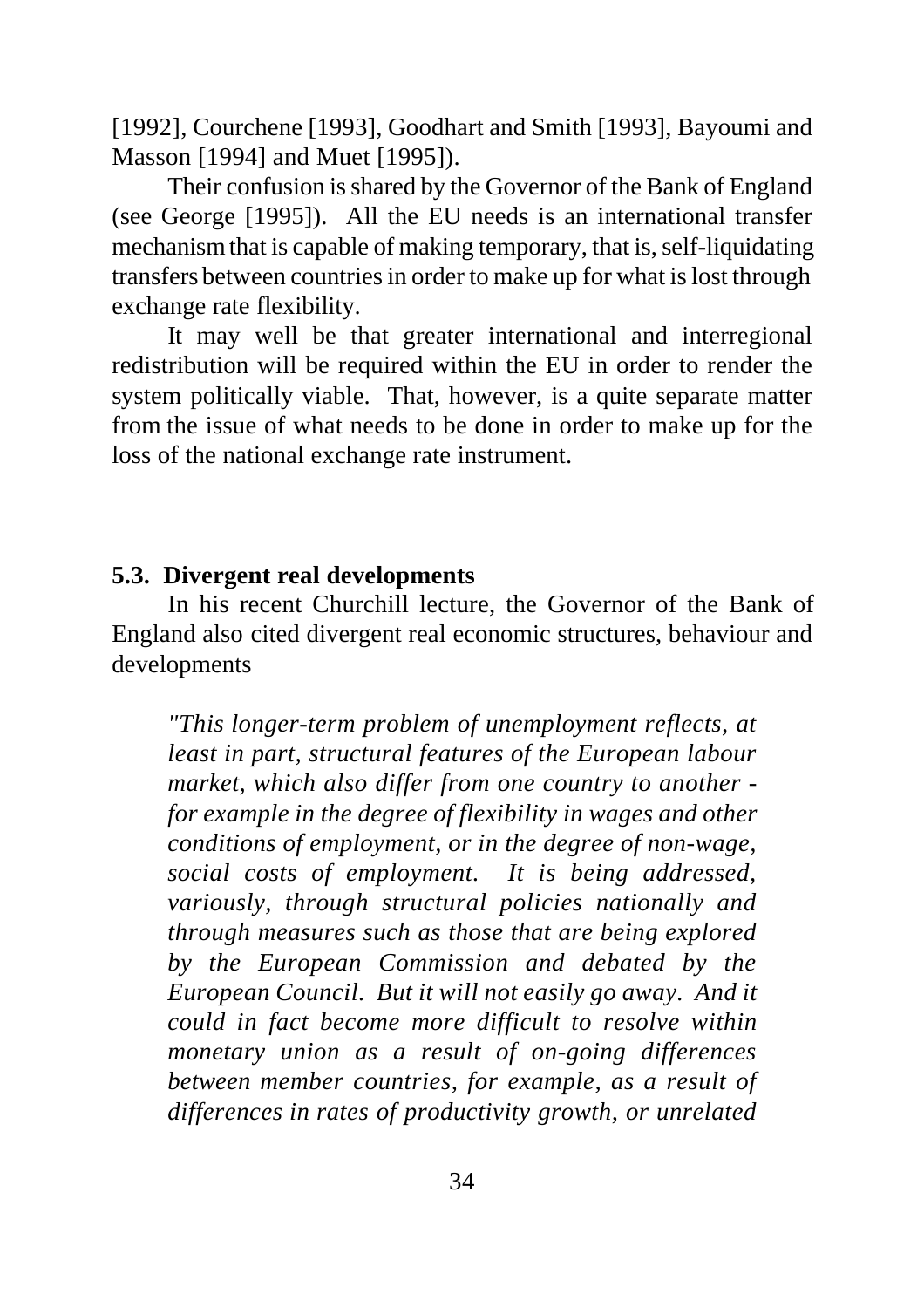*differences in earnings growth, or as a result of divergent demographic trends and associated differences in dependency ratios."* 

The important and 'real' (in both senses of the word) problems referred to in the preceding quote are completely orthogonal to the question of the desirability of monetary union in Europe, unless the wage flexibility referred to in its first sentence were to be interpreted as *money* wage flexibility. I fear that such an interpretation would be too charitable.

This fundamental misunderstanding of what nominal exchange rate flexibility can deliver prompts the following proposition.

#### **Proposition VI**

*Real convergence or divergence is irrelevant for monetary union.*

Asserting the contrary would mean attributing to monetary policy (under which I include exchange rate policy) powers and significance well beyond what it can deliver. Does anyone really believe that the problems of Italy's Mezzogiorno would have been alleviated if Southern Italy had been given its own currency and had decided to float the Southern Lira independently of the Northern Lira? Or that Appalachia would have been more prosperous if it had been granted its own currency? How would real wage rigidities be alleviated by having an independent currency and a floating exchange rate? How are the competitiveness problems associated with excessive non-wage labour costs mitigated by having a floating exchange rate? Why would international differences in the severity of intergenerational distribution problems and in the strains put on public sector budgets by greying populations and emerging "youth deficits", be any less with a floating exchange rate than under a fixed rate? There is no reason whatsoever why regions characterized by persistent differences in total factor productivity growth or by persistent differences in real earnings growth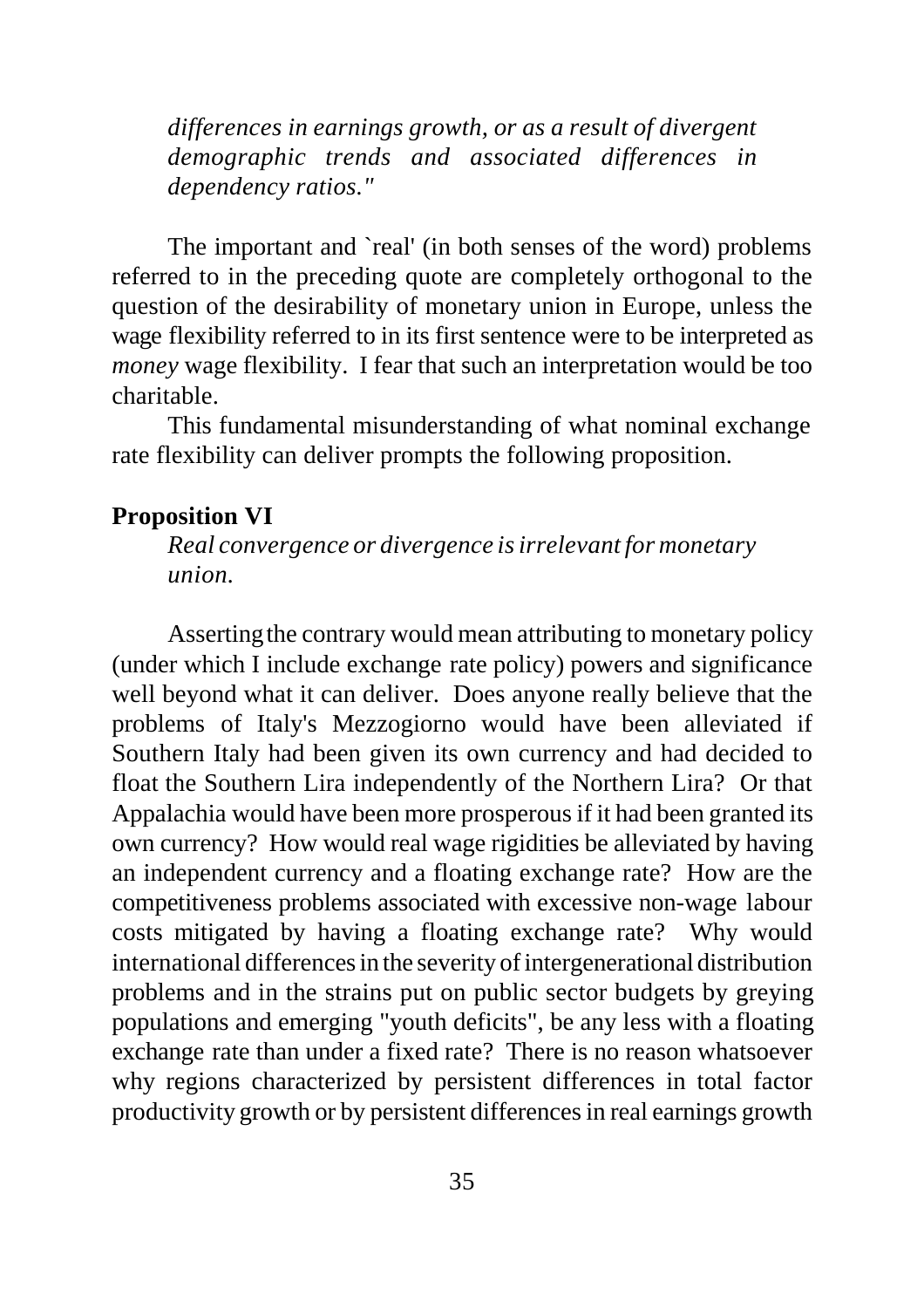unrelated to productivity growth differentials cannot be locked together in a common currency area. No doubt real economic performance would be dismal in a region characterized by real earnings growth systematically in excess of productivity growth, but it would de equally dismal with a fixed exchange rate, a floating exchange rate, or bilateral barter.

The foregoing discussion implies that arguments such as those made by Krugman [1992, 1993] and by Dehesa and Krugman [1993] about increasing returns, thick market externalities, conglomeration and the processes of regional specialization and concentration are also irrelevant to the debate concerning the merits of monetary union. If money is neutral, even in the short-run, then the exchange rate regime is obviously irrelevant. If money is non-neutral at least in the shortrun, the hysteretic features of many of these new economic geography models imply that transitory shocks, including monetary and exchange rate shocks, can have permanent effects. But so can any other transitory shock, including the most transitory of fiscal shocks. As these models make it so cheap to influence the long-run course of history, neutralizing the undesirable real effects of the absence of nominal exchange rate flexibility (or the undesirable real effects of its presence) would not necessarily pose a significant challenge to policy makers.

With nominal inertia, monetary policy can influence the current short real interest rate, that is, it can influence the short real interest rate in the short-run. With the myopia, herd-instinct and bandwagon effects that tend to dominate financial markets on a day-to-day basis, monetary policy may also have a transitory effect on the long real interest rate, that is, it may be able to influence long rates in the shortrun (although not necessarily in a very predictable manner). It cannot influence either the short real rate or the long real rate in the long run. *Mutatis mutandis*, the same holds for the ability of monetary and exchange rate policy to influence the real exchange rate or any other real variable<sup>14</sup>. It is worrying that anyone in a position of influence over monetary and exchange rate policy appears to overestimate so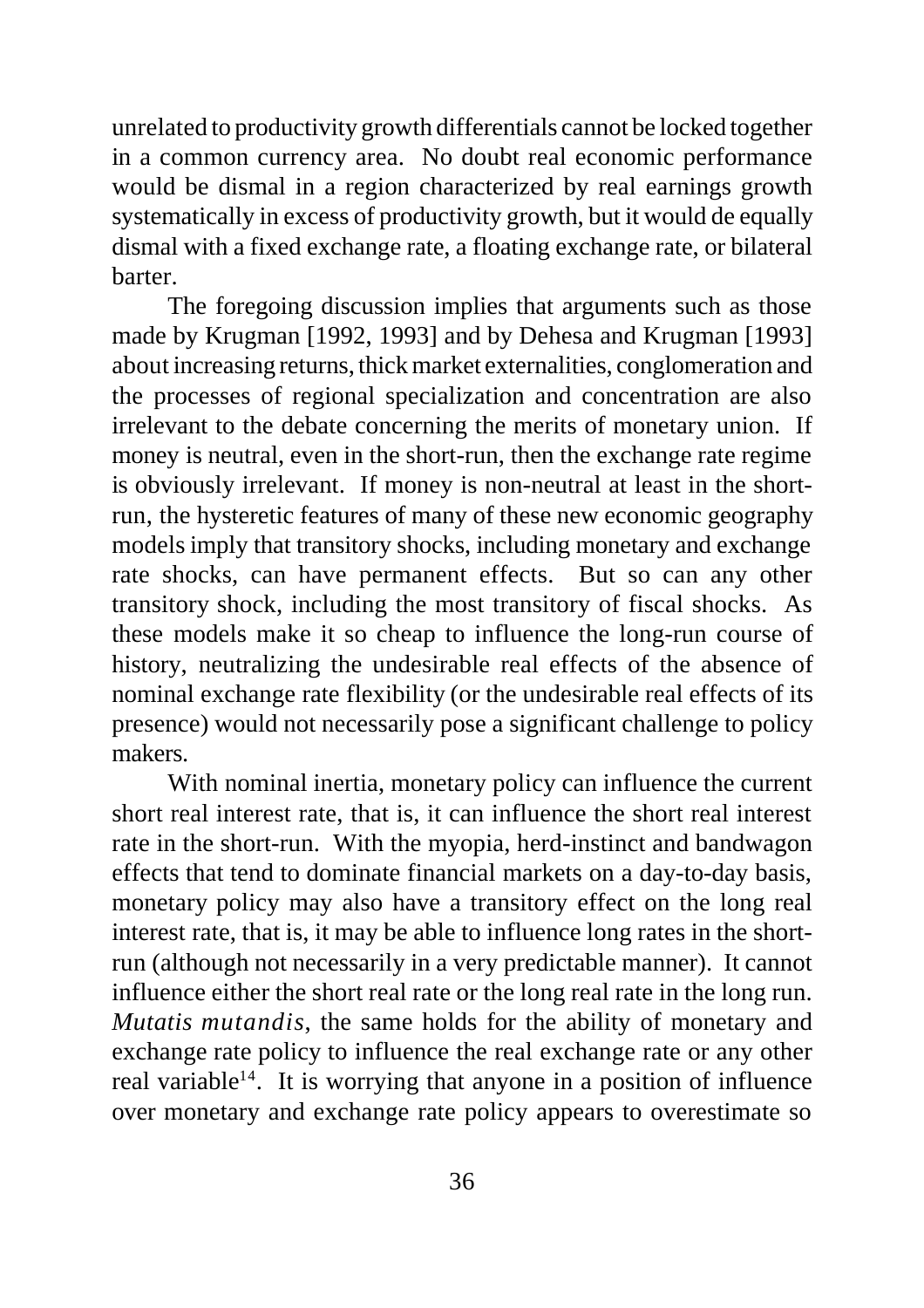dramatically the long-run power of his instruments over the real variables that matter.

### **6. Restrictions on Capital Mobility**

Virtually all the arguments given in Emerson *et al* [1990], to the effect that the logic of market integration implies the need for a common currency are seriously flawed. Many seem to derive from fears that competitive devaluations (increases in the nominal exchange rate) can buy a country a lasting competitive advantage (a lasting real devaluation), thus distorting the competitive level playing field. These fears are misplaced for a number of reasons. First, even if a lasting competitive advantage could be achieved in this manner (which it cannot), the mercantilist obsession with competitiveness and trade surpluses that they betray, is unhealthy and without merit. Second, they ignore the inflationary bias that would result from a systematic policy of pursuing a higher real exchange rate through repeated attempts at keeping nominal exchange rate devaluations ahead of domestic price and cost increases, even if such a policy could be successful (which it cannot). Third, they ignore the historical evidence, which supports the view that it is not possible to gain any enduring competitive advantage by pursuing deliberately inflationary policies.

Arguments against exchange rate flexibility based on the complications it creates for managing the CAP (through the wedges it drives between market exchange rates and "Green currency values") are so far into the realm of the  $N<sup>th</sup>$  best that it is very hard to take them seriously. The way out of this pseudo-difficulty would be to abolish the CAP, end all forms of agricultural protection and force farmers to make a living at world prices, or choose alternative occupations. It makes no sense to tie the choice of currency regime to the fate of a moribund agricultural welfare state.

Only one aspect of market integration does indeed point in the direction suggested by the "One market, one money" school of thought. That aspect is financial market integration, and specifically the removal of fiscal and administrative obstacles to the international movement of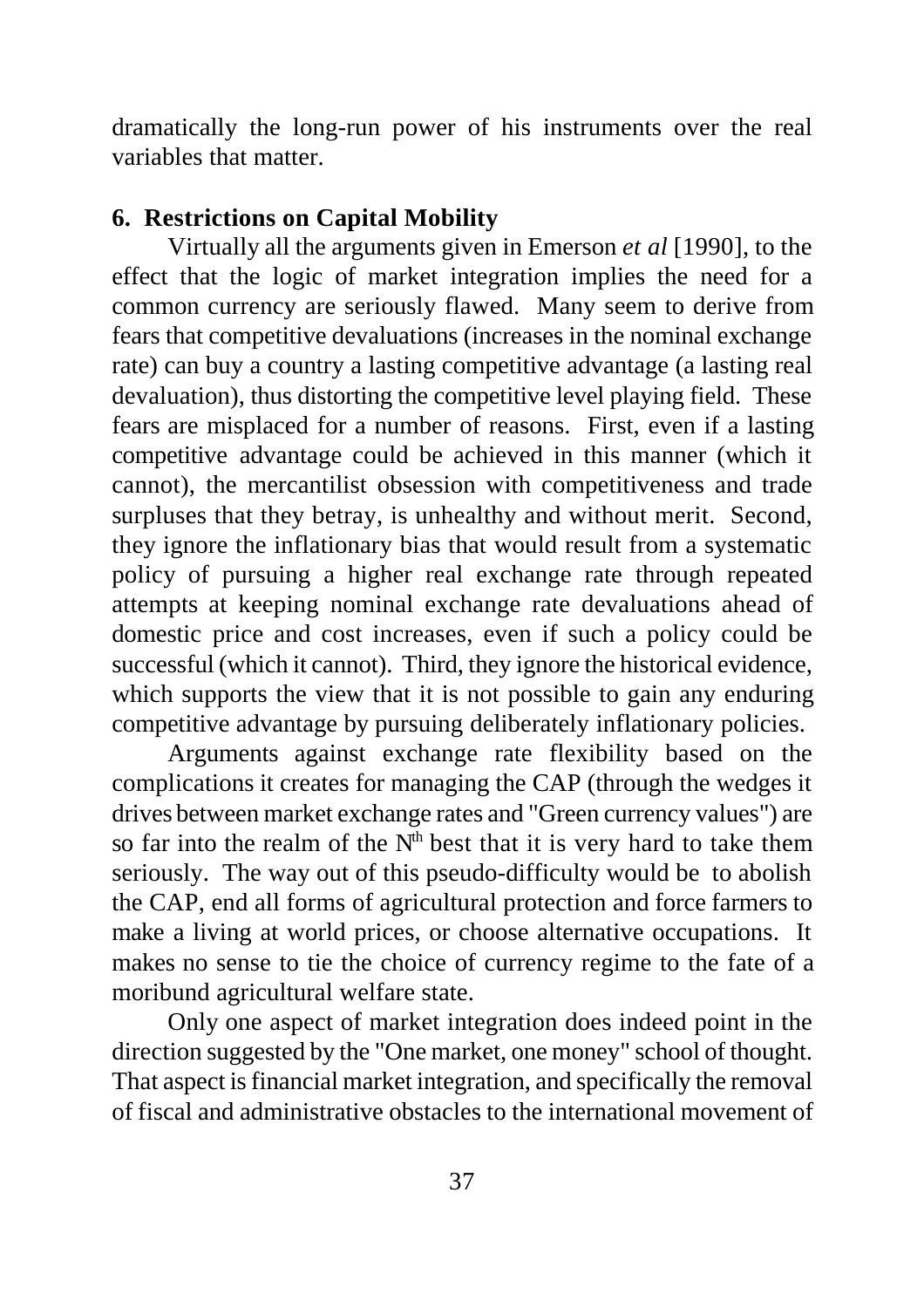financial capital. The key point here can be summarized in the following proposition

### **Proposition VII**

*With unrestricted international mobility of financial capital, a common currency becomes, at the very least, extremely desirable. In all likelihood, it becomes unavoidable.*

The arguments supporting this position are both theoretical and empirical. Managed exchange rate regimes, including fixed-but-flexible exchange rate regimes such as Bretton Woods, or target zones with hard barriers such as the original ERM, break down with probability 1 in finite time. They are not sustainable, and therefore, except in the short-run, infeasible. Floating exchange rate regimes, whether they float cleanly or dirtily, may be feasible, but will have very undesirable operating characteristics: they will be characterized by excess shortterm volatility and persistent medium-term misalignments.

Take a fixed exchange rate regime as epitome of all managed exchange rate regimes. Any fixed exchange rate regime that is not irrevocably fixed (that is, anything short of monetary union<sup>15</sup>) can be abandoned for one of two reasons. The authorities can choose to abandon the fixed parity, for any number of virtuous or opportunistic reasons, or they can be forced off the fixed parity by a speculative attack that exhausts their international reserves and credit lines. While technically (that is, in a world with credible commitment) any solvent government should be able to borrow infinite amounts of foreign exchange (simply by swapping it for its own currency), in reality there is a limit to the credit lines that any monetary authority can draw on. Any finite limit can be challenged by private speculators in reasonably efficient financial markets.

Even without speculative attacks, governments (including benevolent, optimizing and competent ones) that are incapable of credibly committing themselves to a fixed parity, may find themselves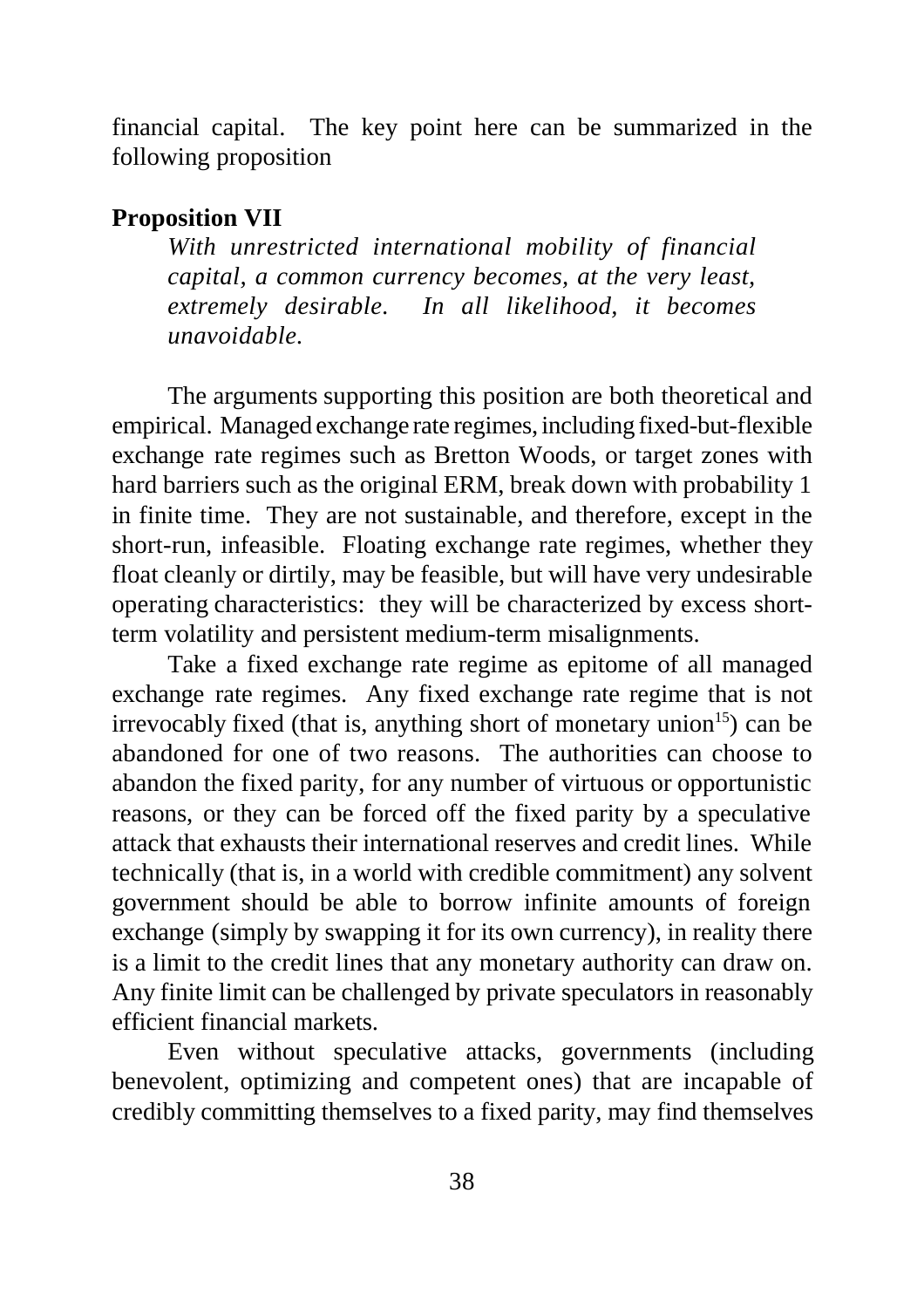in suboptimal strategic interaction with the private sector (at home or abroad) or with other governments. Some equilibria of these games may involve an individually rational but socially inefficient abandonment of the fixed parity (see Obstfeld [1994], Ozkan and Sutherland [1994] and Buiter, Corsetti and Pesenti [1995]).

The gold standard survived as long as it did for two reasons. First, the degree of international capital mobility was undoubtedly significantly less than it is today. Second, the key national authorities were not held responsible for real macroeconomic performance (output and unemployment) and could make the defense of the gold standard their overriding priority. At least since World War II, no government has been able to enjoy the luxury of focusing monetary and fiscal policy exclusively on the defense of the external value of their currency. Absent a lexicographic utility function with the maintenance of the parity in the lead position, any commitment to a fixed parity is vulnerable, and will be tested by the markets.

It was therefore the completion of the single market programme that sealed the fate of the EMS and the ERM, but only one component of that programme: the elimination of all remaining restrictions on the intra-EC mobility of financial capital. With all legal restrictions removed and much of the accumulated inefficiency of the previously protected private financial sectors swept away, a market mechanism was created that could shift literally hundreds of billions of dollars worth of financial claims between currencies in a matter of minutes, and at very little cost. Add to this a renewable population of unskilled and unsuccessful speculators (especially those in charge of economic policy in the national ministries of finance and Central Banks, but also new and inexperienced players from the private sector), and all the elements for a successful attack on a fixed-but-adjustable exchange rate arrangement like the ERM were in place.

Floating exchange rates determined in competitive financial asset markets are likely to exhibit both *excess volatility* and *persistent misalignment*. Excess volatility may reflect both rational speculative bubbles and the presence of noise-traders. Persistent misalignment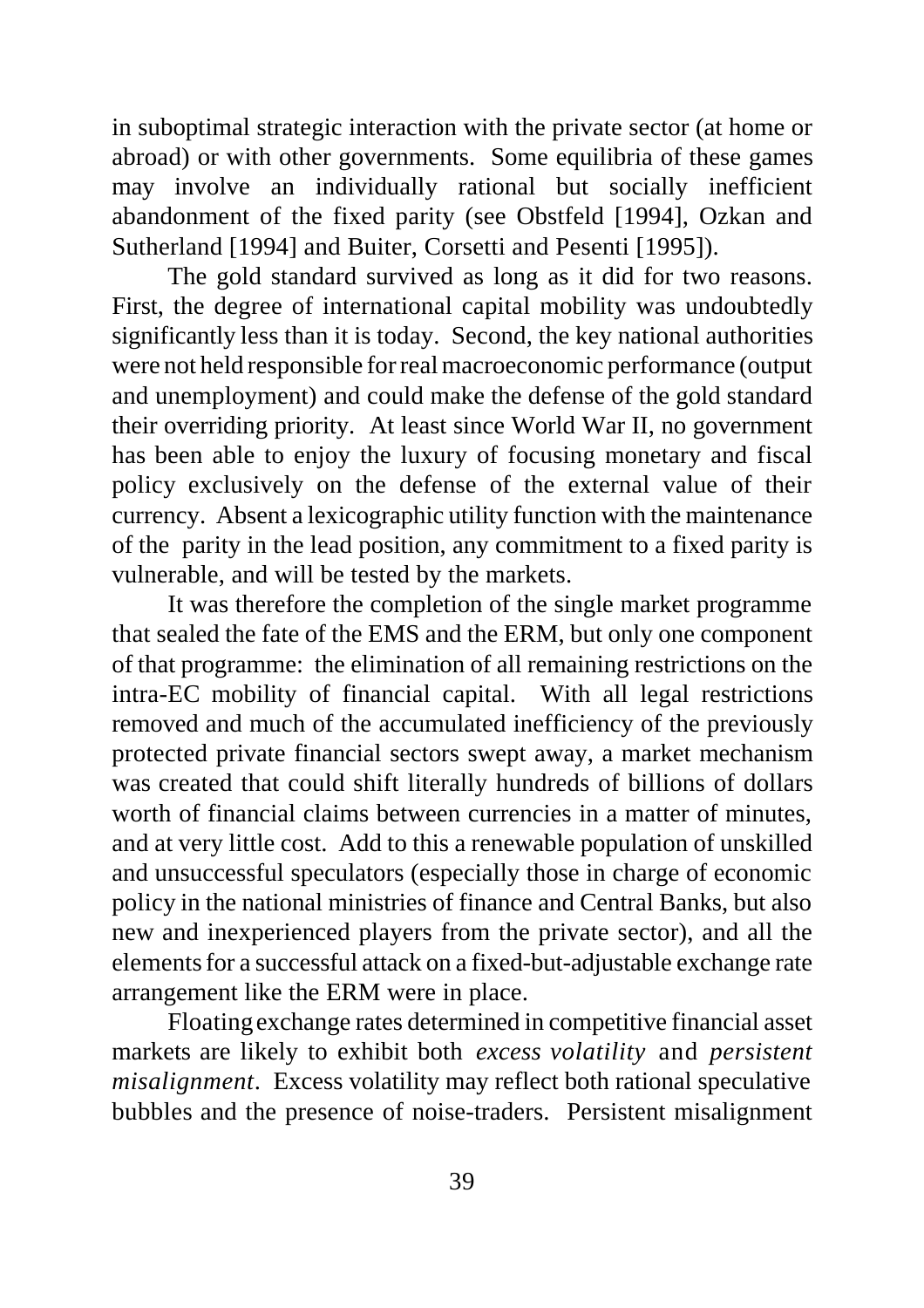results from the interaction of (technically) efficient financial markets and markets for real goods and services characterized by nominal inertia. It is important to realize that when we compare a common currency regime with a multiple currency regime, we are not just tracing how and where a given amount of fundamental noise shows up under the two regimes. The opening up of additional financial markets (such as the currency markets in our case) creates the potential for additional noise to be thrown into the system. *Markets make noise, they don't just process it.*

Is it possible to put the genie back in the bottle through fiscal or administrative capital controls? I don't think so. The scope and efficiency of the global industry ready to take on the authorities by supplying the means to avoid and evade controls is awesome. The rewards from taking on the monetary authorities are too high, given the penalties likely to be imposed and the risk of being caught evading the controls. If our society is unwilling to line speculators up against the wall and shoot them after a fair trial, the odds on capital controls working effectively are virtually nil.

Proposals for imposing non-interest-bearing reserve requirements on balances used for taking open positions to attack currencies are naïve because they ignore key developments of the last two decades in the international financial markets. There are myriad ways now of attacking a currency: through the spot markets, through the forward, swap and futures markets, through currency options markets etc. "Tobin" taxes (see eg Tobin [1982]) on foreign exchange transactions would likewise have to be expanded in their coverage to include transactions in the forward markets and in markets for all other kinds of derivatives. Note that this argument for a common currency extends beyond the EU and applies to any countries linked by unrestricted financial capital mobility, including the US and Japan.

### **7. The Maastricht Convergence Criteria**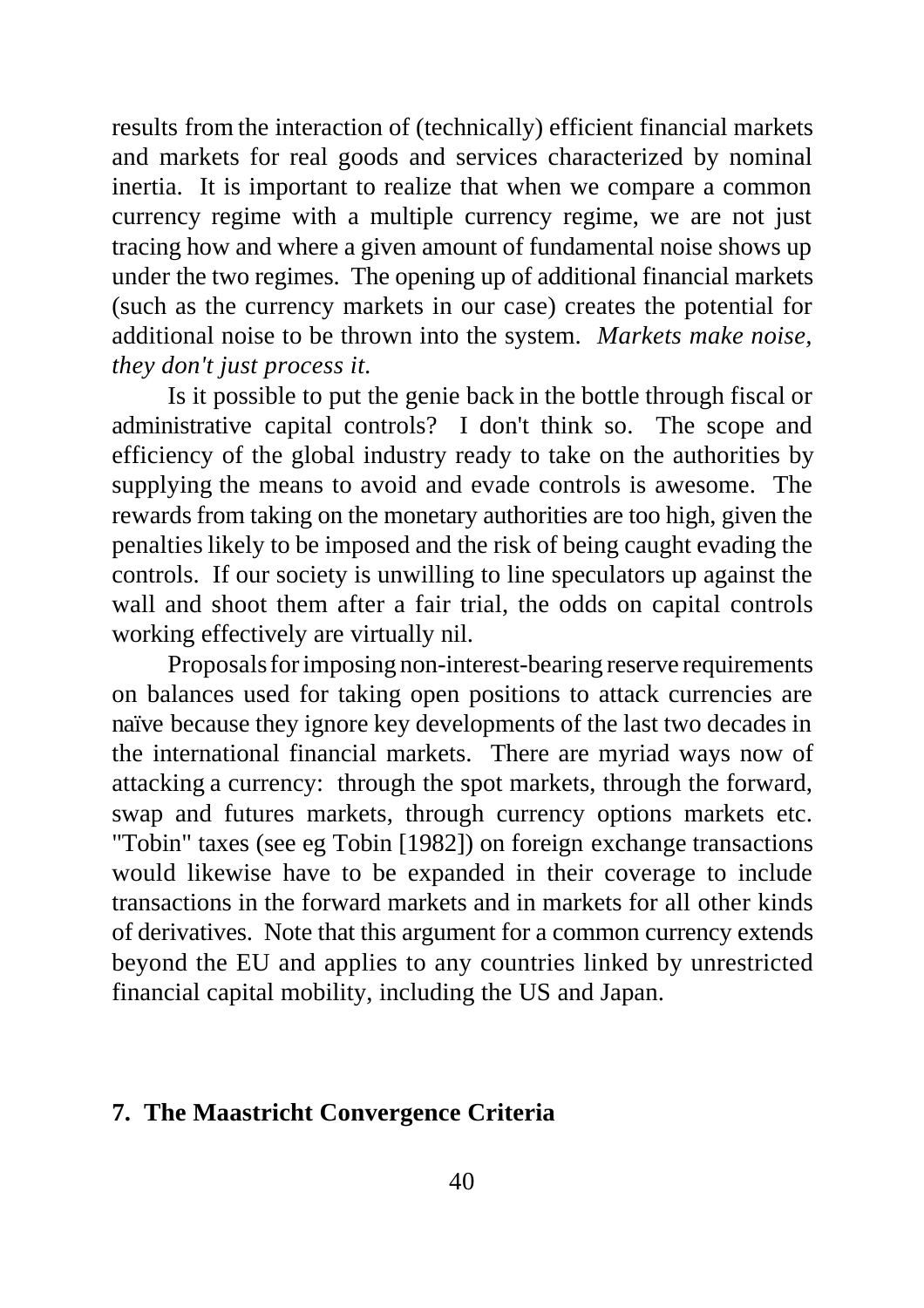A common currency may be the only logical option left after the abolition of capital controls, the question is, can we get there from here? In particular, how do the Maastricht convergence criteria enhance or impede the process?

*Interest rates***.** Long-term nominal rates of interest on government debt are required to converge to a level close to that achieved by the three countries with the lowest rate of inflation. In the absence of differential default risk, there will be complete interest rate equalization immediately following currency unification. The only way to make sense of the interest rate convergence criterion, which imposes limits on interest rate spreads *prior to* monetary union is that it is yet another stratagem for keeping out of the monetary union governments whose debt is subject to a significant default risk premium. Barring default risk, the criterion is redundant: monetary union ensures interest rate equalization. It is not necessary to have interest rate convergence prior to monetary union.

*Exchange rate***.** Exchange rates should be stable (within the normal bands allowed for the ERM) for at least two years before EMU, without any special measures to restricting the free flow of foreign exchange. While since the ERM margins were widened to 15%, it is no longer clear what the exchange rate criterion for EMU membership means in practice, the rationale for ruling out significant parity changes (devaluations) prior to monetary union surely is to avoid the risk of "endgame" devaluations aimed at achieving a transitional competitive advantage.

As long as monetary autonomy is expected to exist in the future, maintaining a reputation for being tough on inflation is valuable to the monetary authority. The cost of losing that reputation militates against the temptation to gain a competitive advantage (or boost output) through devaluation. Once monetary union is a fact, national reputations for monetary restraint are worth nothing. The temptation to get in one last, big devaluation before the ECB throws the key away,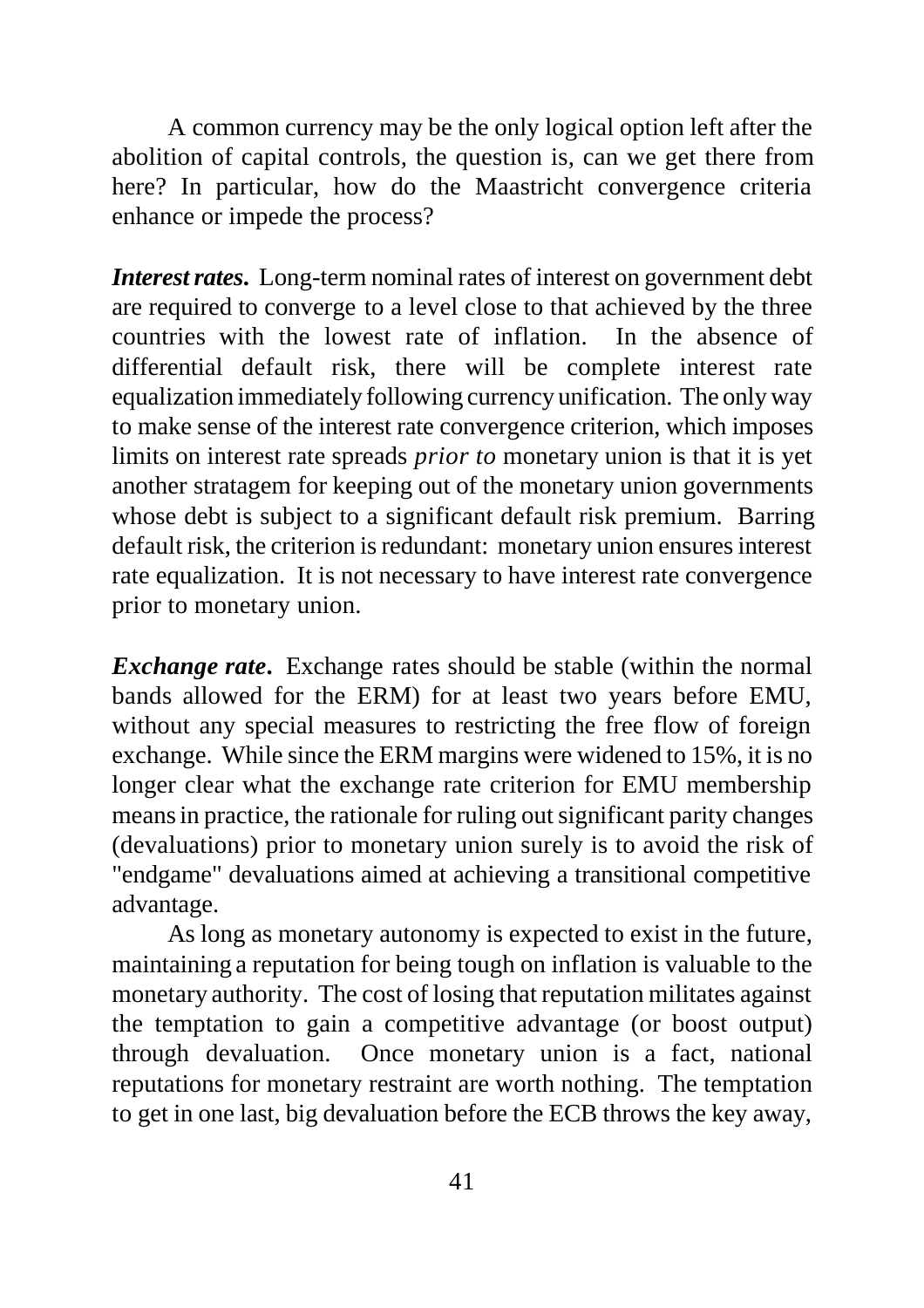may be hard to resist (see Froot and Rogoff [1991] and Bayoumi [1995]). The exchange rate criterion rules this out and therefore makes sense from the point of view of avoiding zero-sum (at best) `endgame' devaluations in pursuit of competitive advantage.

`Endgame' devaluations as a means of amortizing excessive public debt are of course also ruled out by the exchange rate criterion. Unless there are other feasible ways of imposing a capital levy on public debt holders, the loss of a final devaluation as a fiscal instrument may be costly to a number of countries for fiscal reasons.

*Inflation***.** Prior to being allowed to join, a prospective entrant's inflation rate must be close to the inflation rates achieved by the three countries with the lowest rates of inflation. It is clear that monetary union is a means for achieving inflation convergence. Inflation rates for traded goods should converge quite quickly while non-traded goods prices and costs also would ultimately rise at a common rate (corrected for the familiar inter-member differences in the productivity growth differential between the traded and non-traded good sectors). Why then impose inflation convergence prior to monetary union as a criterion for EMU membership?

If there is a reasonable answer, it must involve an empirical judgement about the inheritability of inflation inertia following monetary unification. The issue is a fascinating and important one, and one on which we have little or no empirical evidence. Clearly, if there is no nominal inertia, the prior inflation convergence criterion makes no sense. However enough in order to reach the conclusion that prior inflation convergence is desirable, it does not suffice to note that potential EMU members have historically been characterized by inflation inertia. Assume the UK has inflation inertia and the current core inflation rate (in Sterling) is x per cent per annum. As long as contracts are denominated in Sterling, this core inflation rate will respond only sluggishly to changes in economic conditions (that is the meaning of inflation inertia). It is by no means clear, however, what will happen to Sterling inflation inertia once contracts are denominated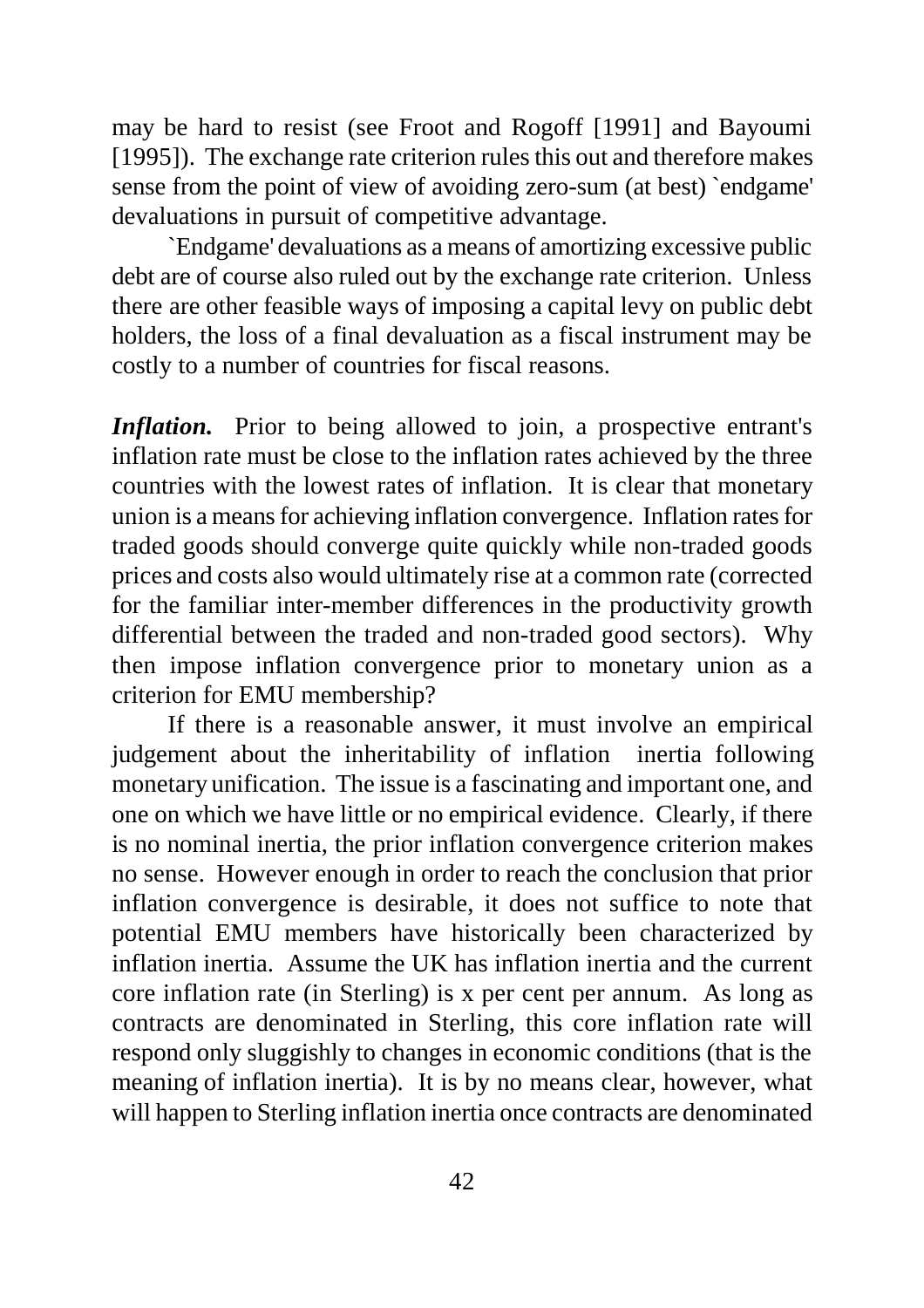in the new currency (say the ECU). Will UK ECU inertia simply inherit UK Sterling inertia or will it instead evolve according to a different process (say the average prior core inflation of the other EMU members?). We don't know.

If there is full inheritance of inflation inertia, convergence of core inflation rates prior to EMU is desirable to avoid important changes in relative prices and costs building up under EMU before national core inflation rates have converged. It probably makes sense to be cautious, but this is surely a judgement that can be left to the individual member countries and does not need to be written in stone.

*Public debt and deficit ceilings*. I have argued elsewhere and at length (Buiter, Corsetti and Roubini [1993]), that while fiscal restraint is a wonderful thing, the two numerical criteria of the Maastricht Treaty (an upper bound on the general government financial deficit relative to GDP of 3% and an upper bound on the stock of general government gross financial liabilities relative to annual GDP of 60%) make no sense.

Fortunately, the two criteria were applied quite sensibly in the one test case we have had thus far, that of Ireland. Unfortunately, the average debt-GDP ratio has continued to rise in the EU, despite an urgent need to stimulate saving and capital formation throughout the EU. The purpose of the criterion (other than providing Germany with an alibi if it decides not to give up the D-mark when the time comes) is to strengthen the hand of the ECB *vis à vis* the national ministries of finance, and the hand of the fiscally responsible countries and of Brussels *vis à vis* the fiscally irresponsible countries (especially Italy, Greece and Belgium). It is intended to strengthen the effectiveness of the "no bail-out" (directly by other ministries of finance or by Brussels and indirectly by monetization through the ECB) clause by making it less likely that a debt default contingency would ever arise or that any country could ever blackmail the rest of the EU into servicing part of its debt. As long as it is applied sensibly, as it was in the Irish case, no serious damage needs result from the pursuit of these fiscal norms. The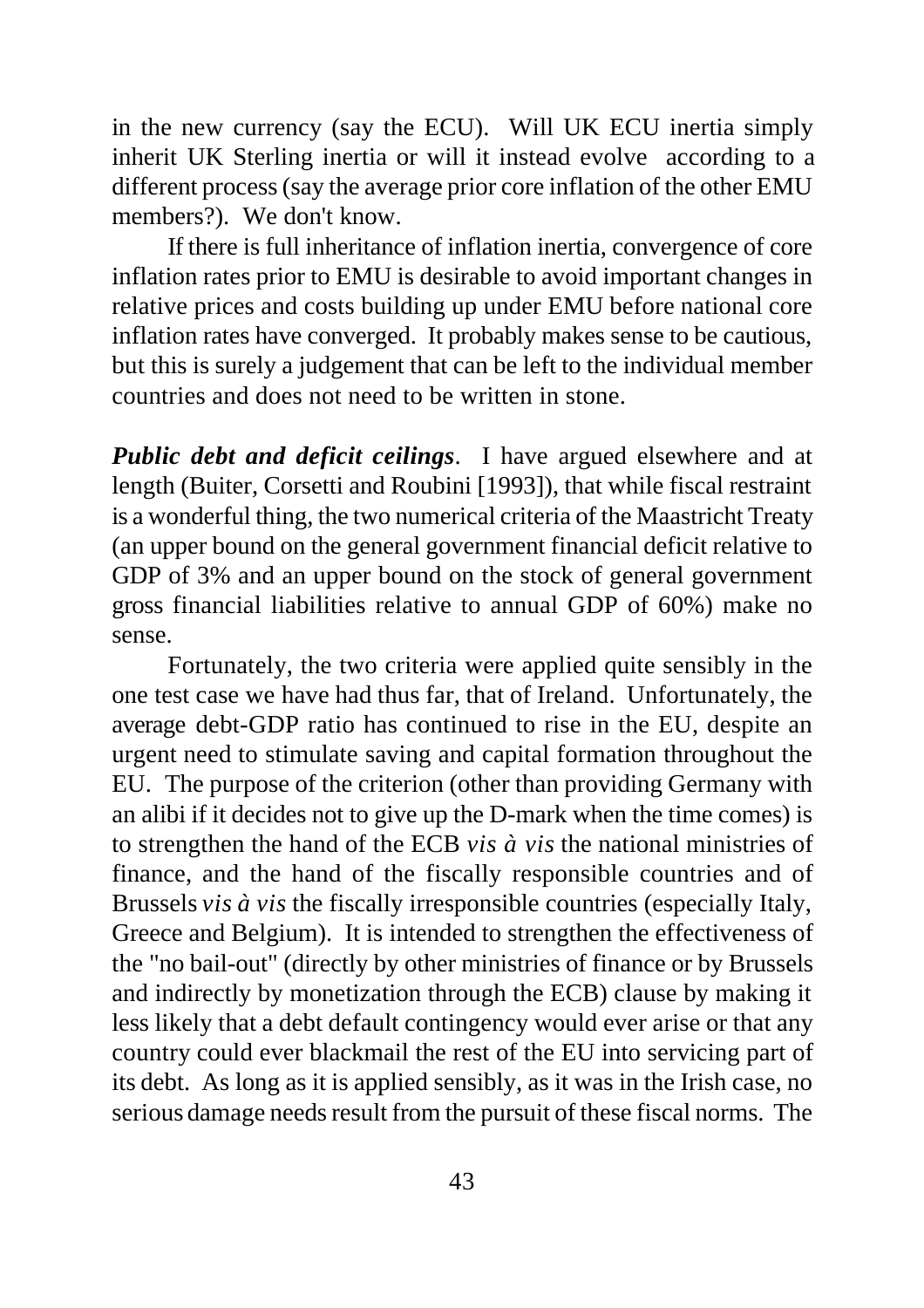automatic fiscal stabilizers can continue to perform their normal cyclical stabilizing functions at the national level and each government can aim to reduce its claim on national savings in ways and at a rate that respects differences in initial conditions, economic structures and external environments.

*Phase A.* Between the end of 1996 and July 1, 1998, the decision will have to be taken on which countries qualify for EMU. Stage 3, involving the irrevocable locking of exchange rates is supposed to begin no later than January 1, 1999. However, the recent Green Paper of the European Commission (Commission [1995]) suggests that it may take up to a year between the date on which it is decided which countries qualify for EMU and the date on which the currencies of the countries in question are actually locked together permanently. This so-called Phase A seems purpose-designed to wreck the process of monetary unification. If it is intended to do so, its architects deserve our sincere congratulations, otherwise it represents a monumental lapse of judgement and design error. The Green Paper recognizes the problem of end-game instability (see Froot and Rogoff [1991] and Bayoumi [1995]); "Once the date for the starting of the third stage is known, markets would make guesses about the final conversion rates and they would switch between possible outcomes; markets could also push exchange rates significantly away from levels justified on the basis of fundamentals". The only way around this difficulty would be to commit credibly, right from the starting date of the third stage, to the final conversion rates. How such credible commitment can be achieved without formally abandoning monetary sovereignty, that is, without subordinating national monetary authorities to a European Central Bank, is, unfortunately, unclear.

The practical difficulties involved in switching from national currencies to a new common currency and the public relations problem of selling the new currency to the people of Europe are real but not very significant or interesting. Fortunately it doesn't take either genius or imagination to handle the legal problem of extending and enforcing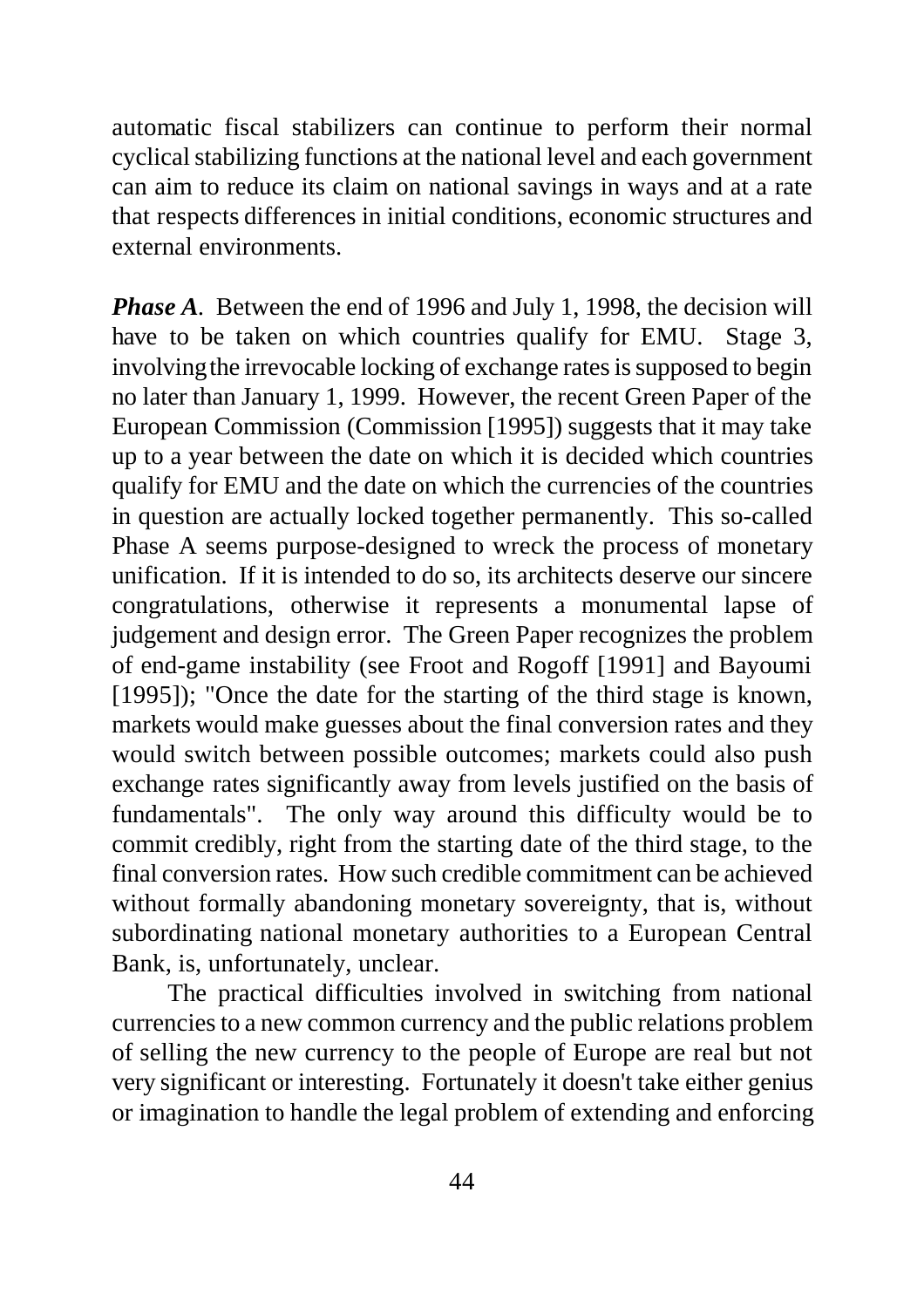contracts previously written in terms of national currencies or the engineering problem of refitting vending machines. The only interesting economic and political issues concern the membership of the group that will irrevocably fix their exchange rates, its relationship to the EU members that are not in the group and the conduct of monetary policy by the ECB.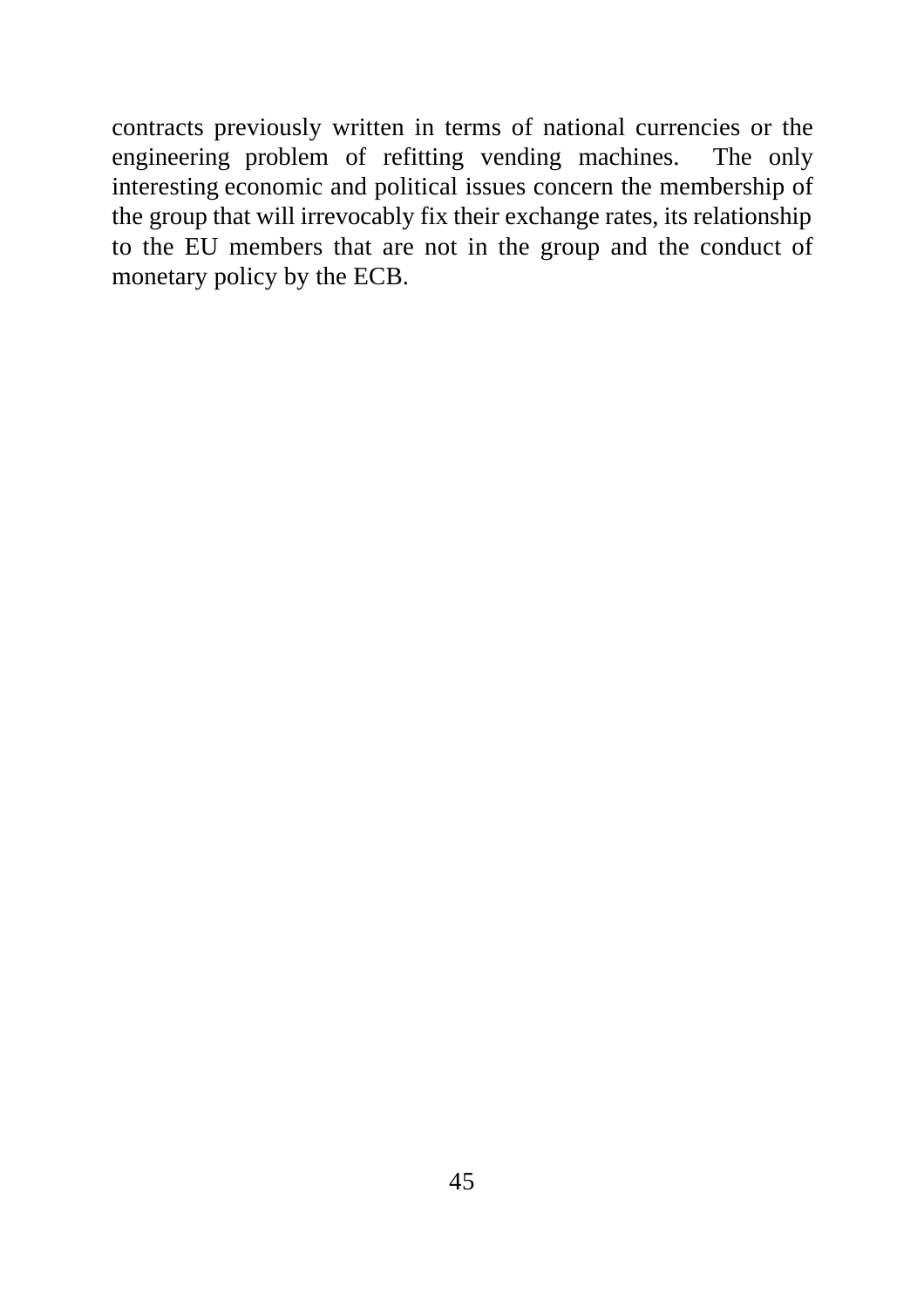#### **8. Conclusion**

There are no convincing economic objections left to monetary union for most EMU members. Even Italy and Belgium are potential candidates, if they manage to solve their debt overhang problems and put in place a fiscal control mechanism capable of preventing a renewed unsustainable build-up of public debt. Only Greece looks, at the moment, like a rather hopeless case.

Most economic arguments against monetary union are misconceived, in that they overestimate what is gained by retaining monetary sovereignty and given up by surrendering it. The atavistic opposition in part of the UK (the "every nation has a flag, a national anthem, a football team and a currency" variety of political debate favoured by political dinosaurs like Lady Thatcher) will, I think, turn out to be of interest mainly to cultural anthropologists.

Note that the case for a common currency made in this paper does not depend in any way on the validity of the view that a fixed exchange rate provides a means through which a traditionally inflation-prone country (say the UK, France or Italy) can import anti-inflationary credibility from a country with a strong anti-inflationary reputation (Germany, say). I have never understood why a nominal exchange rate commitment short of monetary union would be more credible than the commitment to some other nominal target, such as a domestic monetary aggregate, the price level or nominal GDP. Both *a priori* and in view of the long history of broken exchange rate commitments, it seems extremely unlikely that the nominal exchange rate has any unique advantage as a nominal "focal point". It is true that monetary union (if it is indeed irreversible) constrains its members to have a common longrun inflation rate for traded goods. Whether this common rate turns out to be the old German rate, a convex combination of the old rates of all EMU members or something completely new is an interesting topic for speculation. The case for monetary union developed in this paper goes through as long as the ECB is "within the convex hull" of the EU member central banks.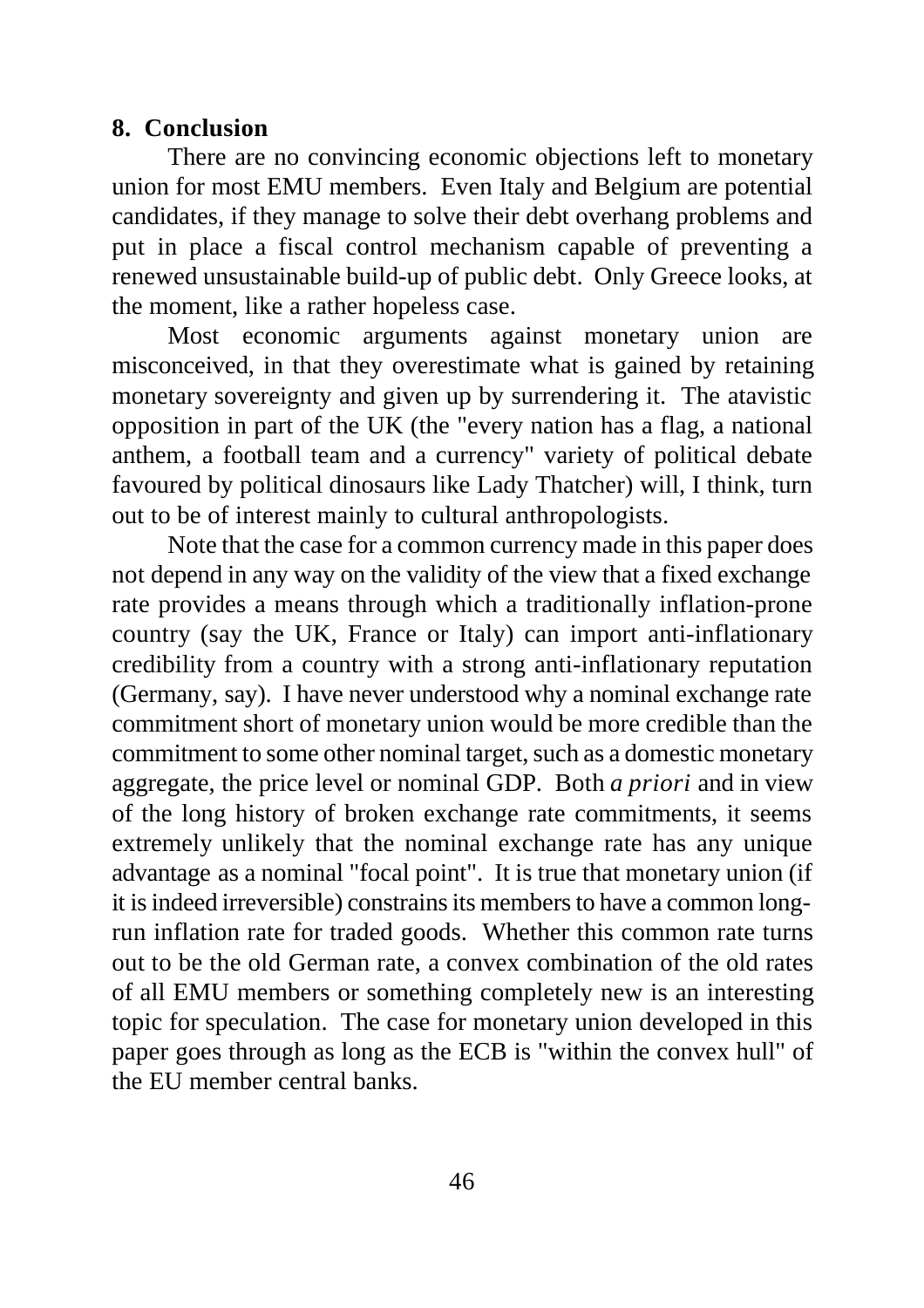Just because an idea makes sense does not mean it will be adopted. Europe has a talent for snatching defeat from the jaws of victory. If the issue is decided on its economic merits, however, there will be a common currency in Europe by the middle of the next decade.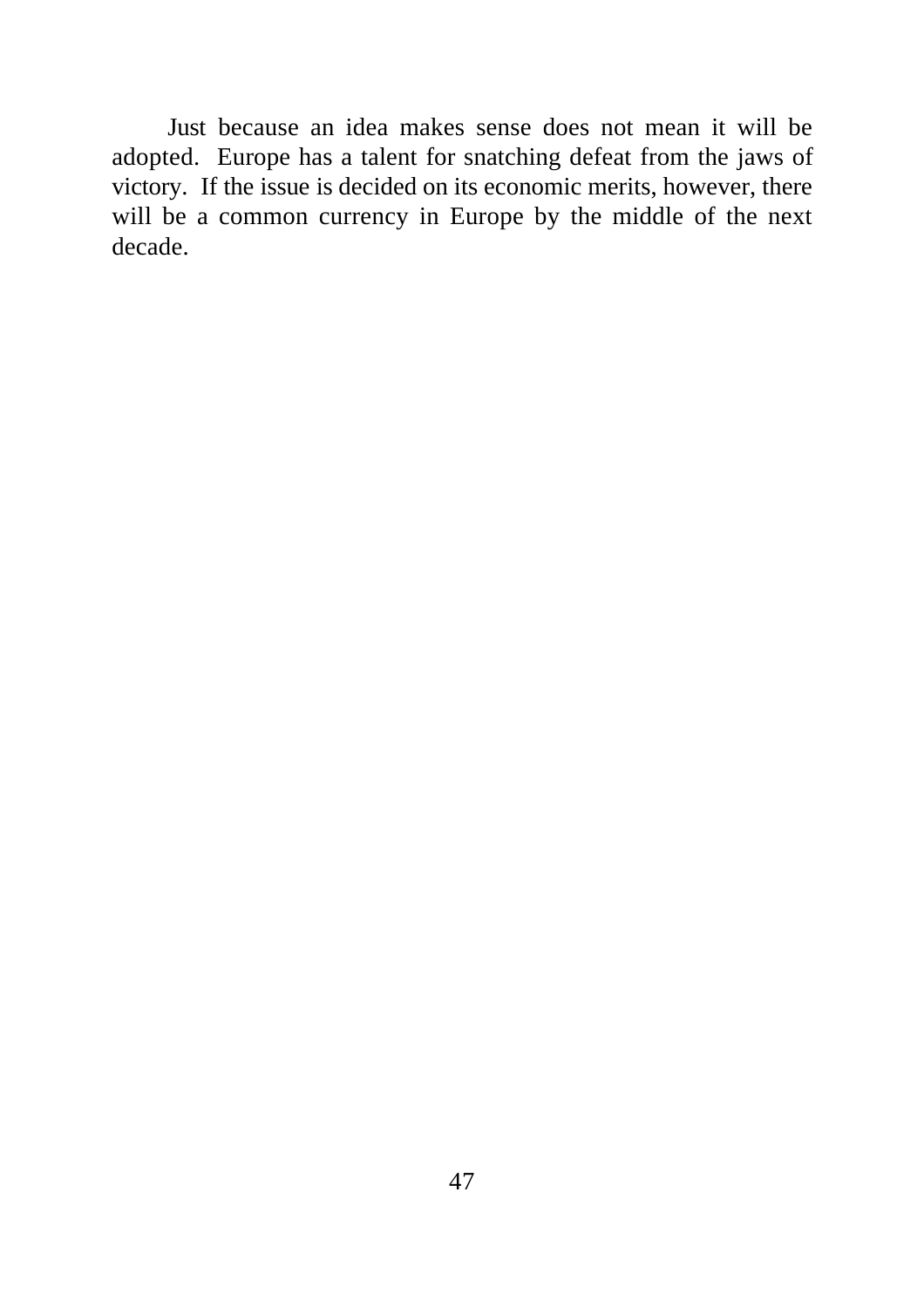### **ENDNOTES**

1. The non-convexity intrinsic in this transactions technology means that the value of the "technological network externalities" is not captured by the bid-ask spread in the foreign exchange markets, even if the latter are competitive and efficient. I elaborate on this below.

2. The only exception would be when the network-independent benefits of using a new currency would be significantly larger than those of each of the existing currencies.

3. The capital loss incurred on non-interest-bearing money balances during period *t* as a result of the price increase between period *t* and *t+1* also applies to the new money issued during period *t*. The base for the tax should therefore be  $H_{t+1}$  rather than  $H_t$ . Thus the inflation tax during period *t*, as a fraction of period *t* GDP, equals

$$
\frac{1}{Y_t} \left( \frac{H_{t\%1}}{P_{t\%1}} \& \frac{H_{t\%1}}{P_t} \right) / p_{t\%1} (1\%g_{t\%1}) h_{t\%1}.
$$

4. Note that we need the growth rate of real GDP as well, and that both actual and expected rates of inflation enter into the relationship linking seigniorage and the inflation tax.

5. We restrict ourselves in what follows to equilibria in which the one-period nominal interest rate is positive. The set of such equilibria is known to be non-empty for the model under consideration.

6. Note that real money balances, unlike the physical capital stock, is not a predetermined state variable. If the exogenous variables are constant, the economy can achieve the steady state instantaneously.

7. To the extent that the Fischer hypothesis does not hold and higher anticipated inflation reduces the real rate of interest, the real value of the debt is eroded even by higher *anticipated* inflation.

8. We are talking potentially serious money. A recent Bundesbank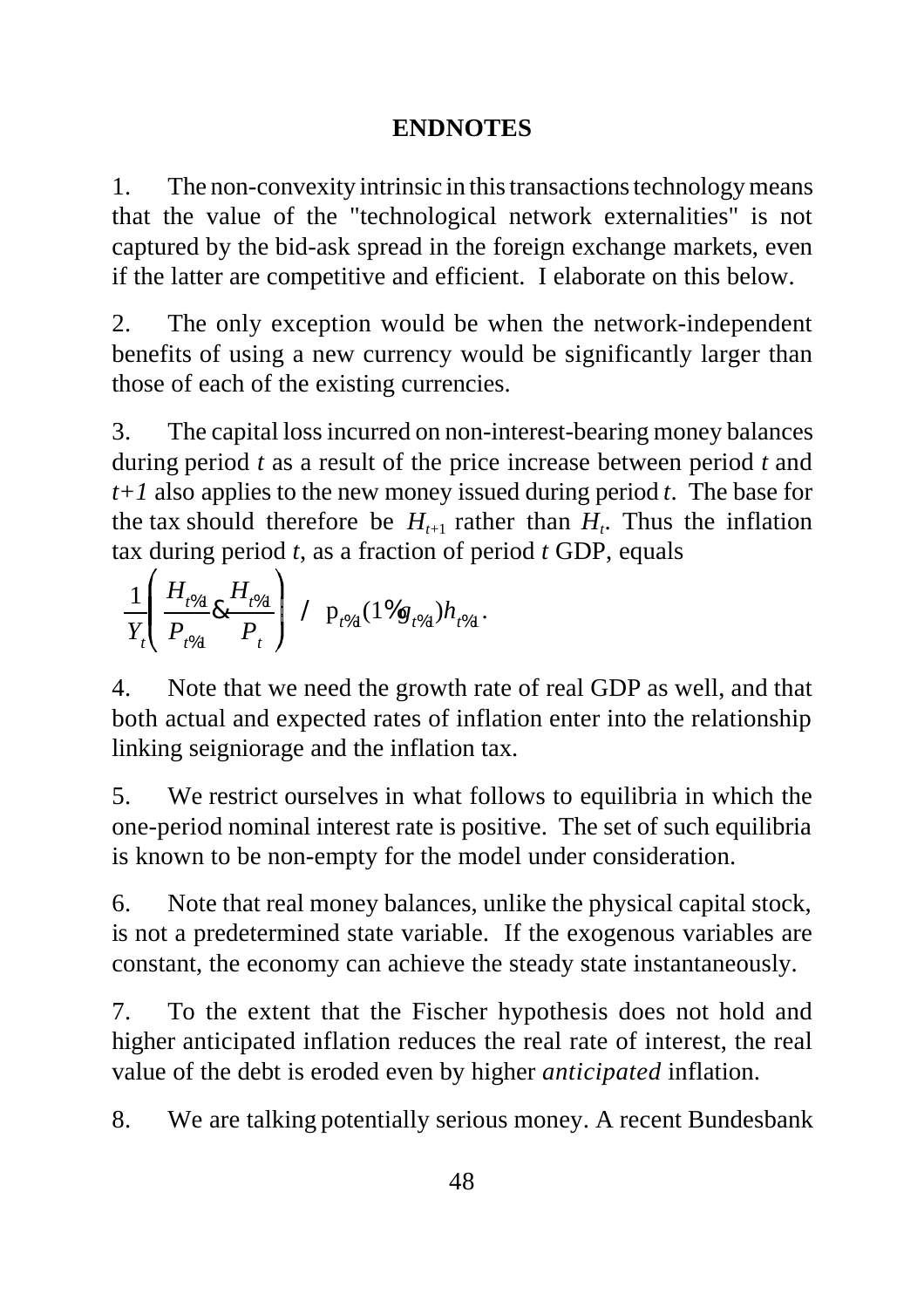study, reported in the Financial Times (Financial Times [1995]), estimated that some 30 to 40% of the total currency circulating outside the banking system (between DM65bn and DM90bn) was probably abroad. The corresponding figure for the US dollar was estimated to be between 60 and 70%.

9. which also happens to be an `outside' fiat asset.

10. In the model under consideration, labour services (and leisure) are of course non-traded goods, so variations in the nominal exchange rate still work by influencing the relative price of traded and nontraded goods. The only other transmission channel would be the asset revaluation effects of nominal change rate changes, including real balance effects.

11. Semi-small because it faces a downward-sloping demand curve for exportables, while it treats the world nominal rate of interest and the foreign price level as parametric.

12. Alternatively, the objective could be to stabilize output around its *ex-ante* full information natural level, 0. The optimal policy response to LM shocks and IS shocks is unaffected by this. The optimal policy response to supply shocks obviously would be.

13. Some of identifying restrictions commonly imposed in order to distinguish supply from demand shocks tend to be laughable. The common restriction that demand shocks have no long-run real effects only makes sense for monetary policy shocks. It certainly does not make sense for fiscal policy shocks. Even the redistribution over time (through borrowing) of the lump-sum tax financing of a given exhaustive public spending programme will affect saving and capital formation. Likewise, permanent variations in exhaustive public spending will, except in the simplest representative agent models, have long-run real effects. Changes in private savings behaviour brought about by shocks to the subjective discount rates, the parameters characterizing intertemporal substitution or the parameters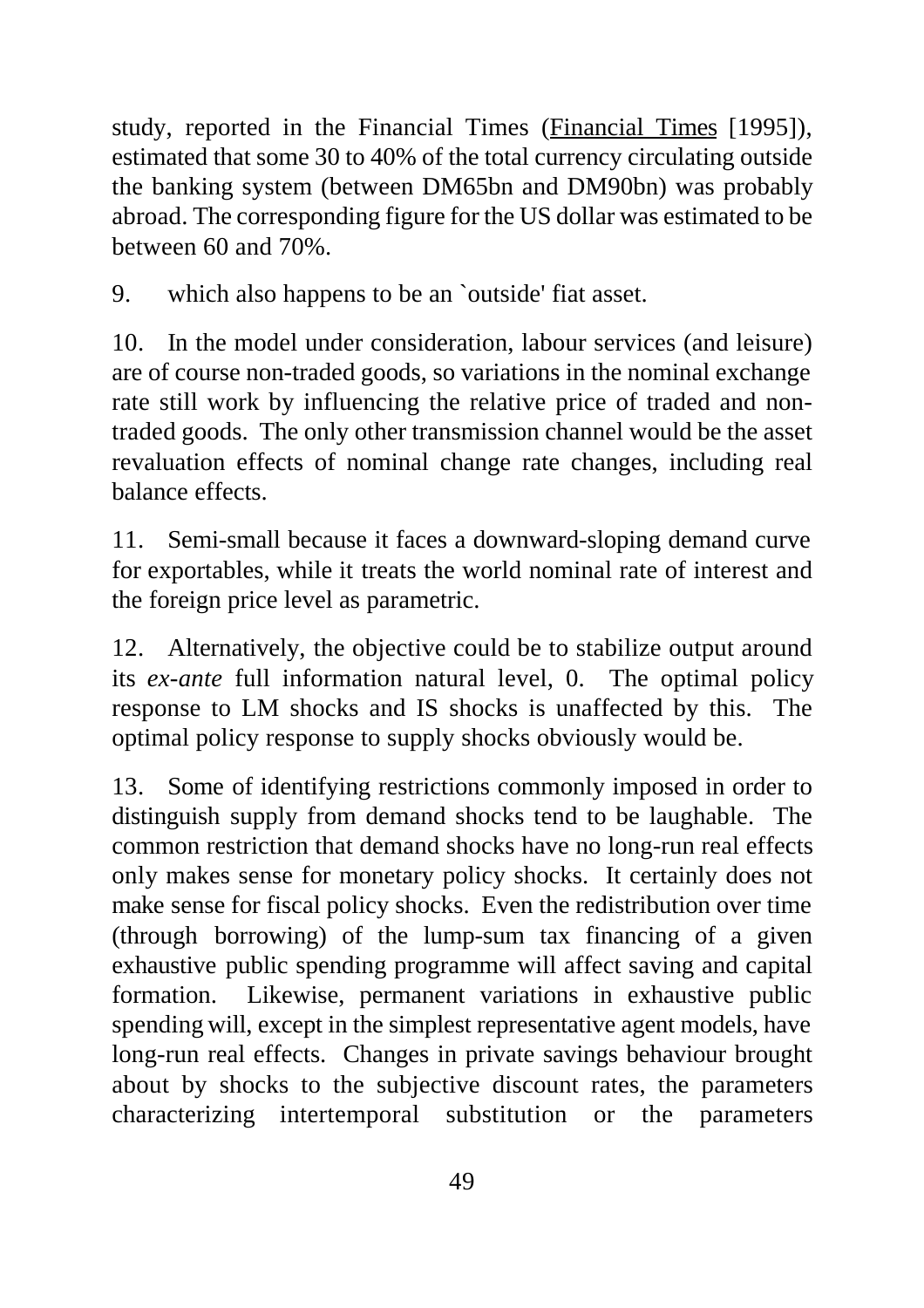characterizing risk aversion likewise will tend to have long-run real effects. It is extraordinary that the long-run effects of "IS" shocks of this kind are simply assumed away in much recent empirical work.

14. Other than the nominal rate of interest, which is, despite its name, a real variable.

15. It is true that even monetary union is not irreversible. The Maastricht Treaty does not, however, have any provisions for a country leaving EMU after joining it. Indeed, neither the Rome Treaty nor the Maastricht Treaty have provisions for member states leaving any of the European institutions to which they have acceded (*pace* Mr Portillo and Lady Thatcher).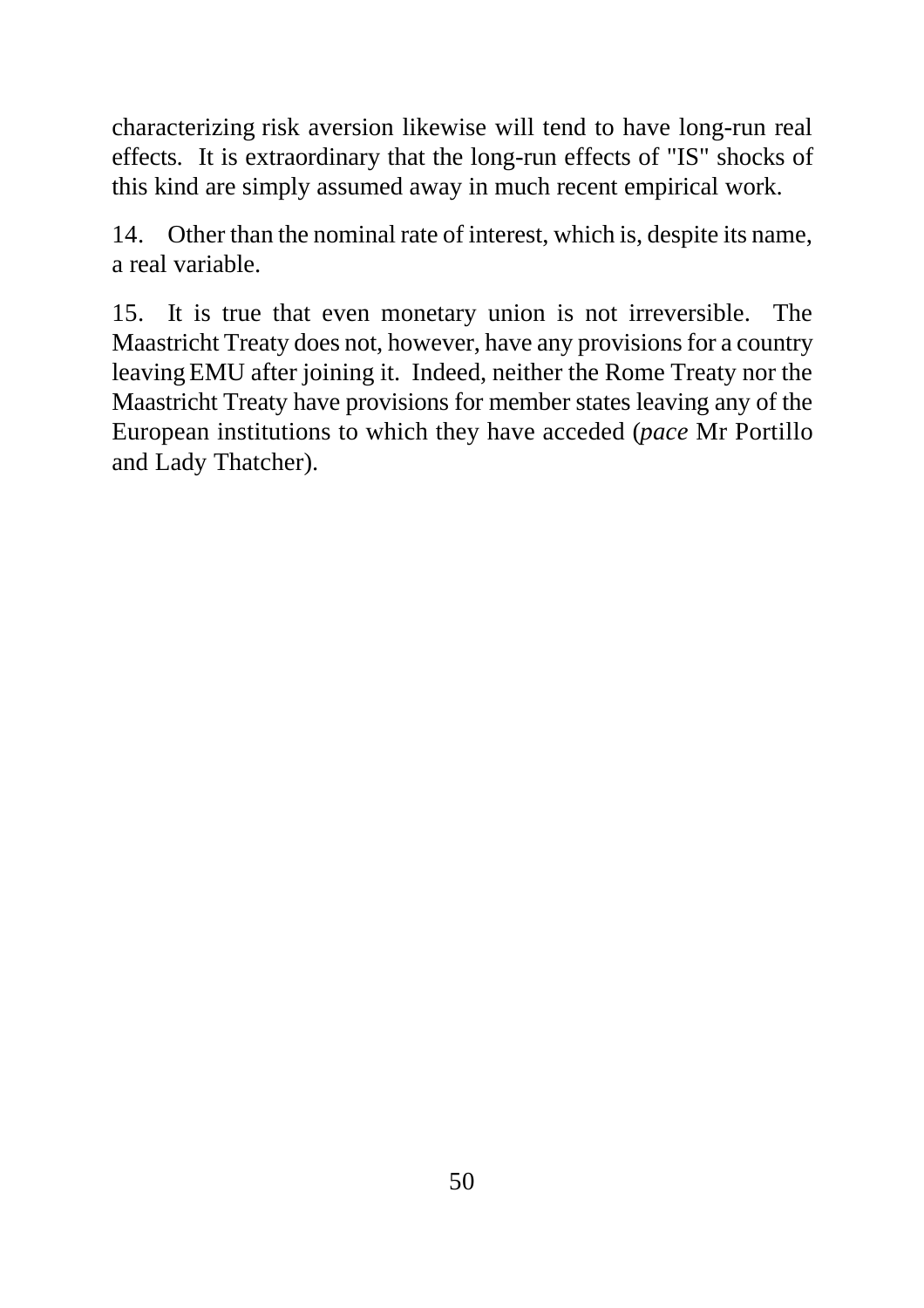## **TABLE 1**

# Seigniorage in the EU

|             | Seigniorage<br>as % of GDP<br>Average over<br><b>Annual Figures</b> |               | Inflation Tax***<br>as % of GDP<br>Average over<br><b>Annual Figures</b> |               | <b>Interest Forgone</b><br>as % of GDP<br>Average over<br><b>Annual Figures</b> |               |
|-------------|---------------------------------------------------------------------|---------------|--------------------------------------------------------------------------|---------------|---------------------------------------------------------------------------------|---------------|
|             | 1985-<br>1989                                                       | 1990-<br>1994 | 1985-<br>1989                                                            | 1990-<br>1995 | 1985-<br>1989                                                                   | 1990-<br>1994 |
| <b>UK</b>   | $0.47*$                                                             | 0.15          | 0.20                                                                     | 0.17          | 0.40                                                                            | 0.34          |
| Austria     | 0.39                                                                | 0.44          | 0.28                                                                     | 0.33          | 0.53                                                                            | 0.76          |
| Belgium     | 0.16                                                                | $-0.07$       | 0.30                                                                     | 0.21          | 0.62                                                                            | 0.58          |
| Denmark     | 0.60                                                                | 0.62          | 0.21                                                                     | 0.10          | 0.47                                                                            | 0.50          |
| France      | 0.35                                                                | $-0.24$       | 0.24                                                                     | 0.12          | 0.52                                                                            | 0.43          |
| Germany     | 0.67                                                                | 0.56          | 0.21                                                                     | 0.34          | 0.42                                                                            | 0.73          |
| Italy       | 1.56                                                                | 0.86          | 0.98                                                                     | 0.92          | 1.77                                                                            | 1.81          |
| Netherlands | 0.67                                                                | 0.50          | 0.06                                                                     | 0.19          | 0.51                                                                            | 0.60          |
| Sweden      | 0.74                                                                | 1.52          | 0.40                                                                     | 0.34          | 0.66                                                                            | 0.86          |
| Finland     | 1.09                                                                | 0.73          | 0.31                                                                     | 0.21          | 0.64                                                                            | 0.79          |
| Greece      | 2.24                                                                | 1.91          | 2.55                                                                     | 2.38          | 2.71                                                                            | 2.60          |
| Ireland     | 0.53                                                                | 0.20          | 0.37                                                                     | 0.07          | 0.93                                                                            | 0.89          |
| Portugal    | 4.08**                                                              | 2.93          | 2.21                                                                     | 2.90          | 2.24                                                                            | 2.87          |
| Spain       | 1.89                                                                | $-0.42$       | 1.34                                                                     | 0.82          | 1.86                                                                            | 1.61          |

1. Source: IFS on CD Rom, International Monetary Fund, June 1995.

2. Definitions: Base Money: Reserve money.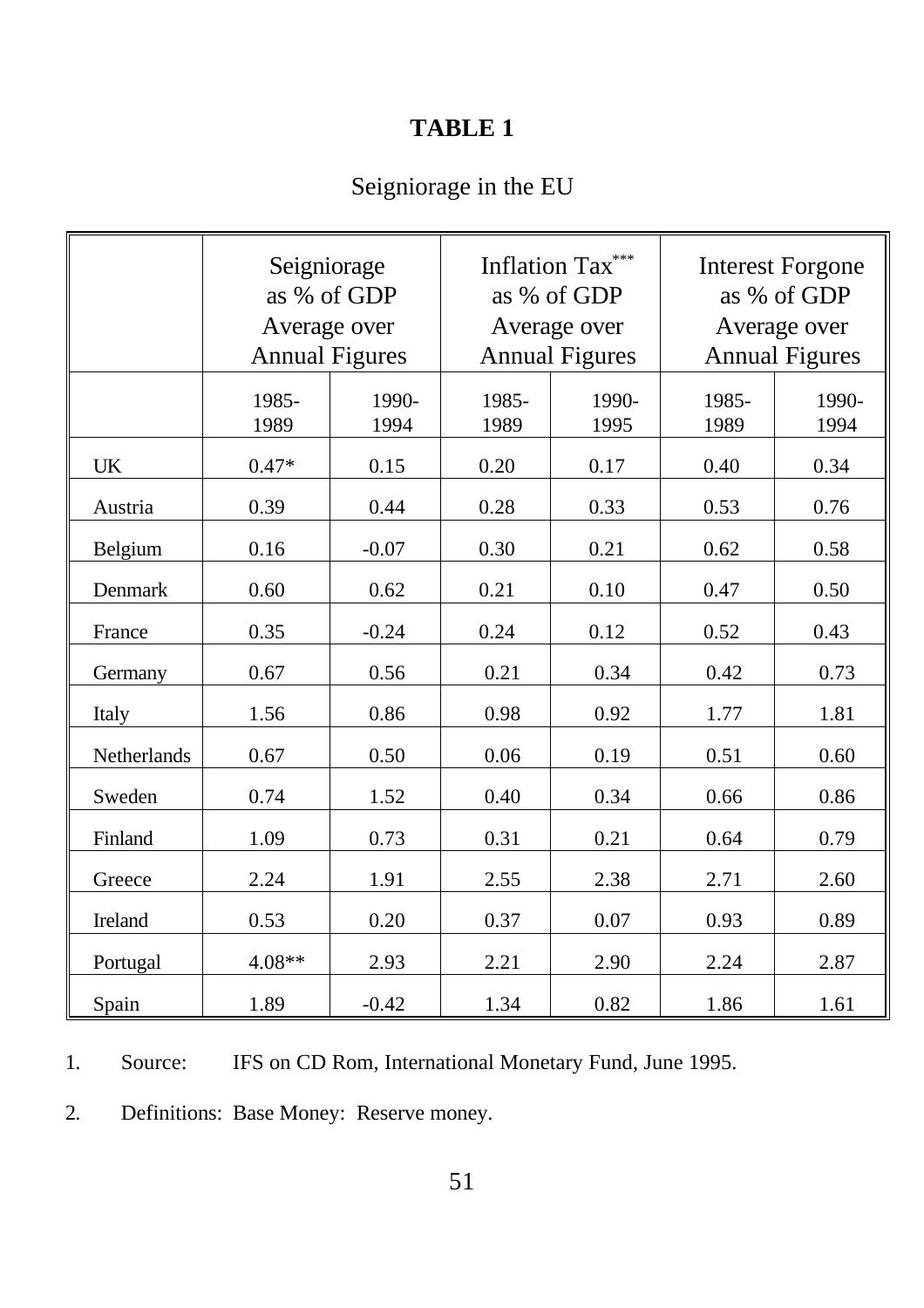Inflation: Annual inflation in the GDP deflator, year-over-year. Interest Rate: TB rates except for the Netherlands, where the call money rate is used and Finland for which the money market rate is used.

3. Notes: 1990-1994 averages.

For the Seigniorage measure, the averages are over 1990-1994 except for: Austria, 1990-1993; Belgium, 1990-1993; Italy, 1990-1992; Greece, 1990- 1993; Ireland, 1990-1993; Portugal, 1990-1992.

For the Inflation Tax measure, all are 90-94 except: Austria, 1990-1993; Belgium, 1990-1993; Italy, 1990-1992; Greece, 1990-1993; Ireland, 1990- 1993; Portugal, 1990-1992.

For the Interest Forgone measure, all are 90-94 except: Austria, 1990- 1993; Belgium, 1990-1993; Italy, 1990-1992; Greece, 1990-1993; Ireland, 1990-1993; Portugal, 1990-1992.

4. IFS lines corresponding to the various items:

| <b>Real GDP</b> | 99b.r          |
|-----------------|----------------|
| Nominal GDP     | 99b.c.         |
| Interest rates  | $60b$ or $60c$ |
| Monetary base   | 14             |

- \* There is a break in the UK series between 1985 and 1986. Excluding 1986 changes the 1985-89 figure from 0.47 to 0.30.
- \*\* There is a major break in the monetary base series for Portugal between 1988 and 1989. Excluding 1989 changes the 1985-89 figure from 4.08 to 1.92.
- \*\*\* Note that, in order to preserve comparability with the rest of the literature, the inflation tax is calculated using the beginning-of-period money stock rather than the end-of-period money stock argued to be the proper measure according to this paper. The numerical differences turn out to be negligible.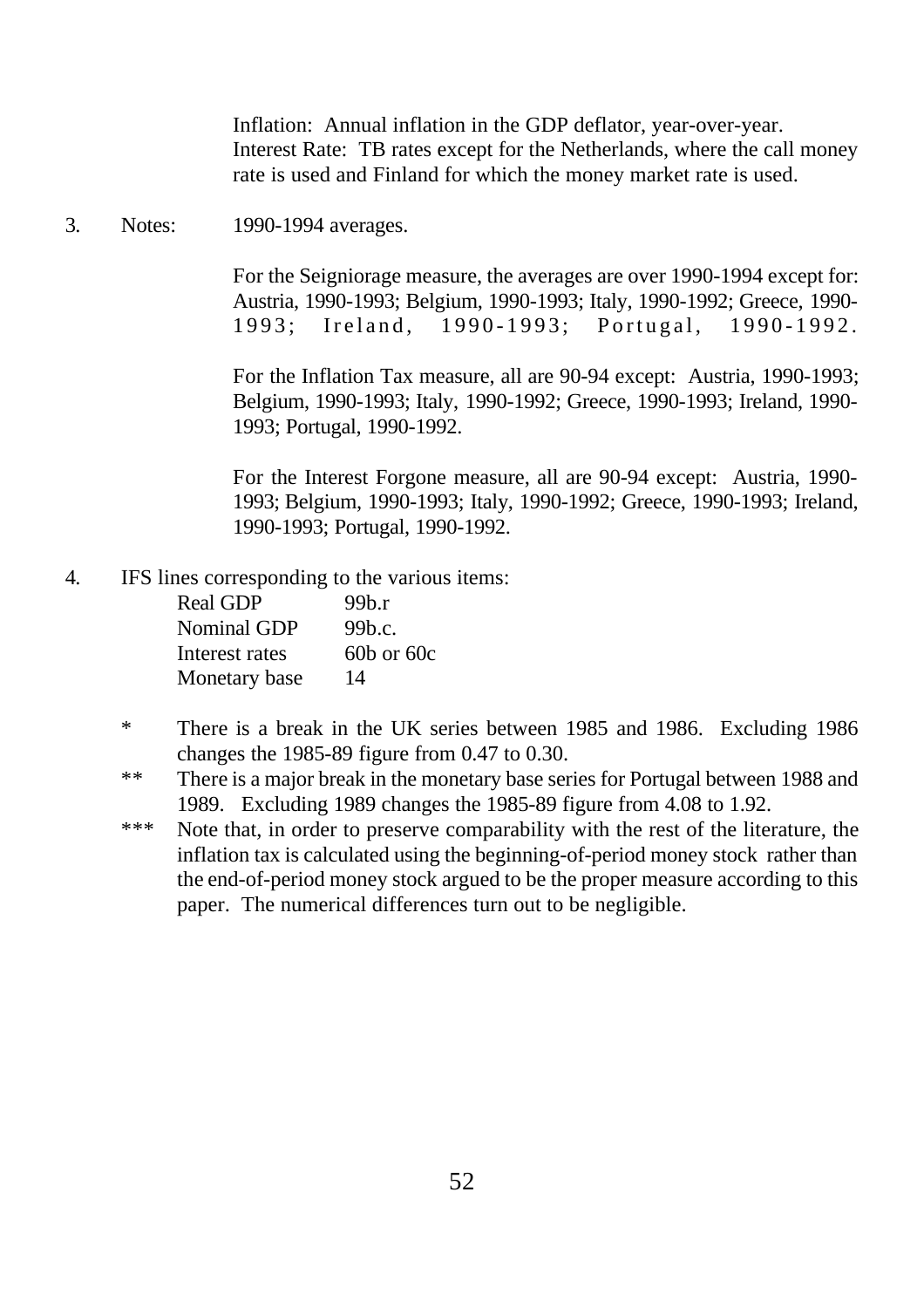#### **REFERENCES**

- Barro, Robert J. [1988], `Interest Rate Smoothing', NBER Working Paper No.2581, May.
- Bayoumi, Tamim [1995], `Who Needs Bands? Exchange Rate Policy before EMU, CEPR Discussion Paper, No.1188, May.
- Bayoumi, Tamim and Barry Eichengreen [1993], `Shocking Aspects of European Monetary Unification' in Francisco Torres and Francesco Giavazzi, (eds), *Adjustment and Growth in the European Monetary Union*, Cambridge: Cambridge University Press.
- Bayoumi, Tamim and Paul Masson [1994], `Fiscal Flows in the United States and Canada: Lessons for Monetary Union in Europe', CEPR Discussion Paper, No.1057, November.
- Bayoumi, Tamim and Alun Thomas [1995], `Relative Prices and Economic Adjustment in the United States and the European Union: a Real Story about EMU', IMF Staff Papers, 42, 1, March, pp.108-133.
- Bini-Smaghi, Lorenzo and Silvia Vori [1993], `Rating the EC as an Optimal Currency Area', Banca d'Italia Temi de Discussione del Servizio Studi, No. 187, January.
- Bini-Smaghi, Lorenzo, Tommaso Padoa-Schioppa and Francesco Papadia [1994], *The Transition to EMU in the Maastricht Treaty*, International Finance Section, Princeton University, Essays in International Finance, No.194, November.
- Blanchard, Olivier and L. Katz [1992], `Regional Evolutions', Brookings Papers on Economic Activity, No.1.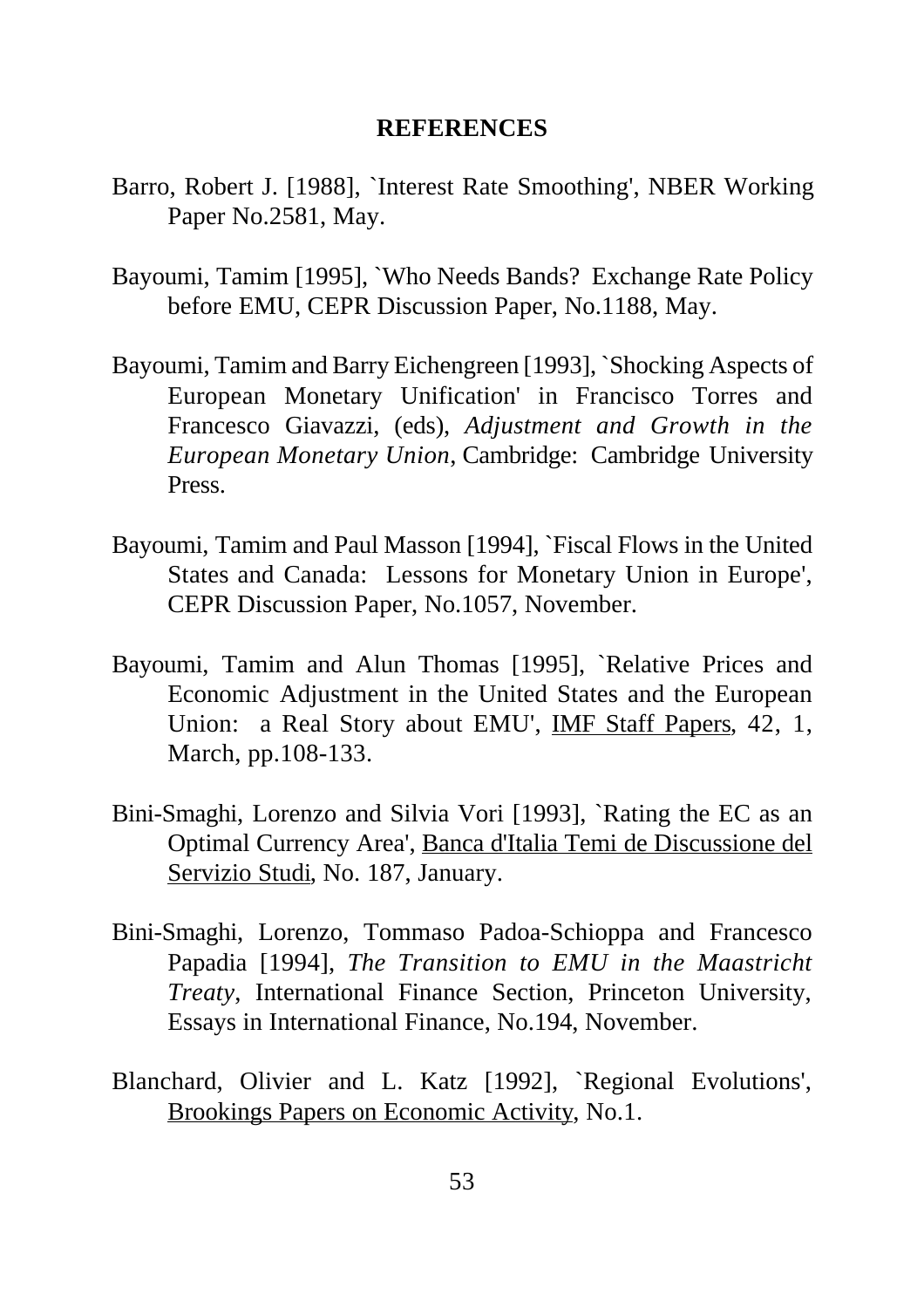- Buiter, Willem H. [1985], `International Monetary Policy to Promote Economic Recovery', in C. van Ewijk and J.J. Klant, (eds) *Monetary Conditions for Economic Recovery*, Martinus Nijhoff: Amsterdam, reprinted in Willem H Buiter, *International Macroeconomics*, Oxford University Press, 1990.
- Buiter, Willem H. [1986], `Fiscal Rerequisites for a Viable Managed Exchange Rate Regime', in *Wisselkoersen in een veranderende wereld; Preadviezen 1986*, Leiden, Stenfert Kroesepp, pp.99- 117.
- Buiter, Willem H. [1989], `A Viable Gold Standard Requires Flexible Monetary and Fiscal Policy', Review of Economic Studies, January, Vol.56.
- Buiter, Willem H., Giancarlo Corsetti and Nouriel Roubini [1993], `Excessive Deficits: Sense and Nonsense in the Treaty of Maastricht', Economic Policy, Vol.16, April, pp.57-100.
- Buiter, Willem H. and Kenneth M. Kletzer [1991], `Fiscal Implications of a Common Currency', in Alberto Giovannini and Colin Mayer (eds) *European Financial Integration*, Cambridge and New York: Cambridge University Press, pp.221-244.
- Buiter, Willem H. and Marcus H. Miller [1985], `Cost and Benefits of an Anti-Inflationary Policy: Questions and Issues', in V.E. Argy and J.W. Nevile, (eds), *Inflation and Unemployment: Theory, Experience and Policy-Making*, pp.11-38. London: George Allen & Unwin.
- Buiter, Willem H., Giancarlo Corsetti and Paolo Pesenti [1995], `A Center-Periphery Model of Monetary Coordination and Exchange Rate Crises', mimeo, May.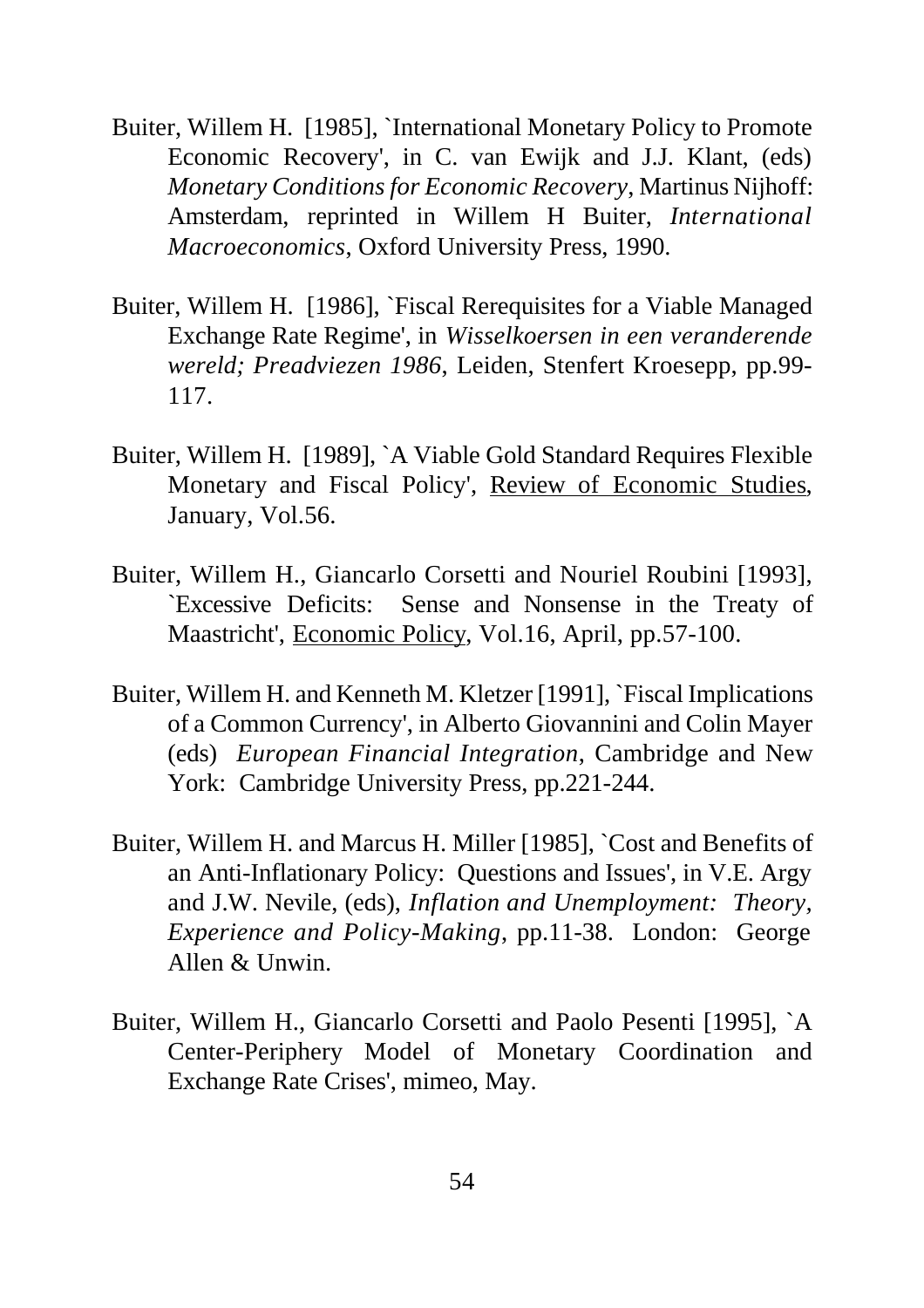- Chamley, Christophe [1986], `Optimal Taxation of Capital Income in General Equilibrium with Infinite Lives', Econometrica, Vol.54, May, pp.607-622.
- Commission des Communautés Européennes, [1995], *Livre Vert; Sur les Modalités de Passage à la Monnaie Unique*, Brussels, 31 May.
- Committee for the Study of Economic and Monetary Union [1989], *Report on Economic and Monetary Union in the European Community*, Luxembourg: Office of Official Publications of the European Communities.
- Courchene, T.J. [1993], `Reflections on the Canadian Federalism: Are there Implication for the European Economic and Monetary Union?', in The Economics of Community Public Finance, European Economy, Special Issue No.4, pp.23-166.
- De Grauwe, Paul and Wim Vanhaverbeke [1991], `Is Europe an Optimum Currency Area? Evidence from Regional Data', CEPR Discussion Paper No.555.
- Dehesa, Guillermo de la and Paul Krugman [1993], `Monetary Union, Regional Cohesion and Regional Shocks', in Guillermo de la Dehesa, Alberto Giovannini, Manuel Guitian and Richard Portes, (eds), *The Monetary Future of Europe*, CEPR.
- Dowd, Kevin and David Greenaway [1993], `Currency Competition, Network Externalities and Switching Costs: Towards an Alternative View of Optimum Currency Areas', Economic Journal, Vol.102, September, pp.1180-1189.
- Eichengreen, Barry [1990a], `One money for Europe? Lessons from the US Currency Union', Economic Policy, Vol.10, pp.117-187.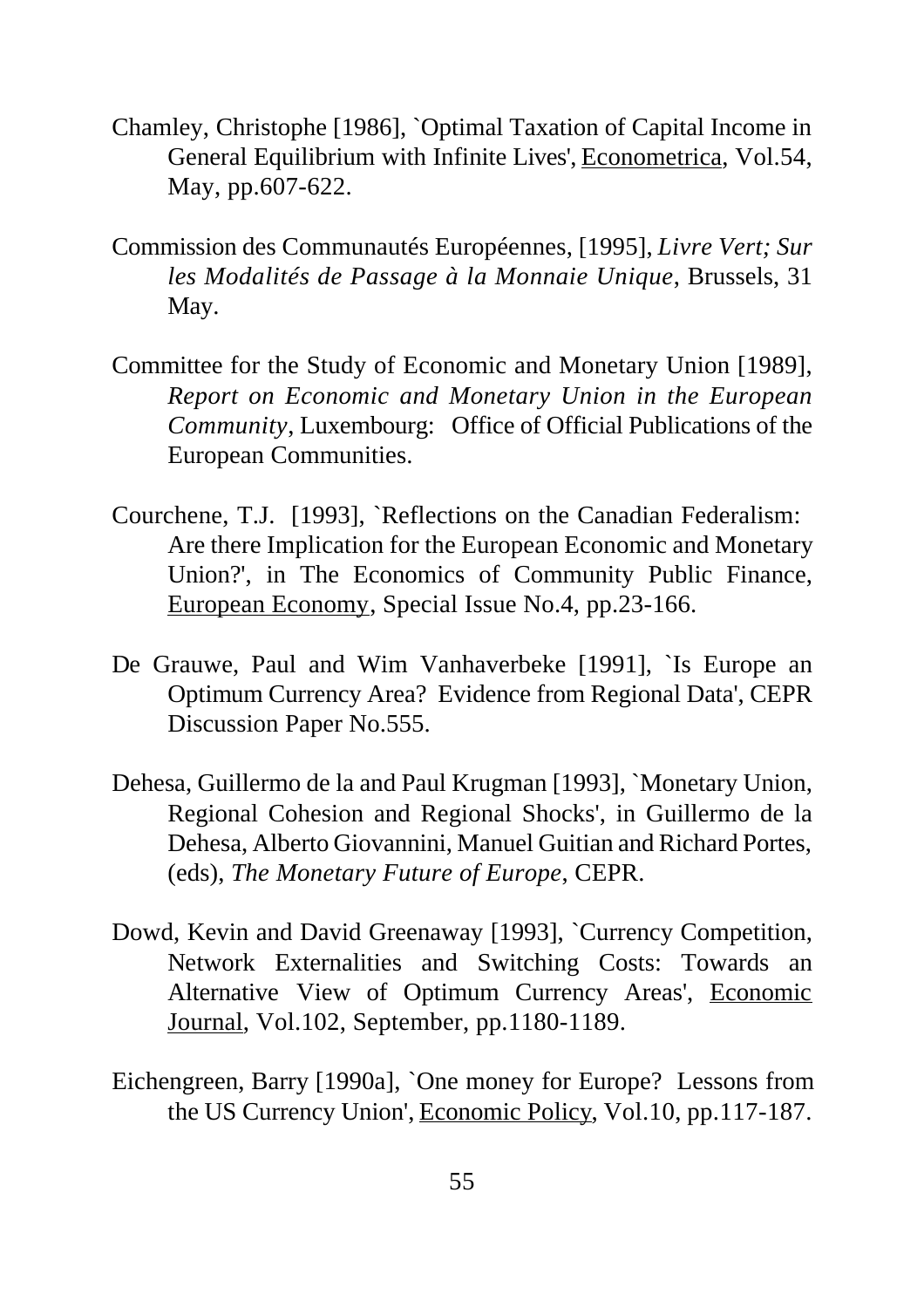- Eichengreen, Barry [1990b], `Is Europe an Optimum Currency Area?', CEPR Discussion Paper No.478.
- Eichengreen, Barry and Charles Wyplosz [1993], `The Unstable EMS', Brookings Papers on Economic Activity, Vol.1, pp.51-124.
- Emerson, Michael, Daniel Gros, Alexander Italianer, Jean Pisani-Ferry and Horst Reichenbach [1990], `One Market, One Money', European Economy, Vol.44, October, also published by Oxford University Press, 1992.
- Financial Times [1995], `Foreign D-Mark Holdings Swell', Wednesday, 21 June, p.2.
- Froot, Kenneth A. and Kenneth Rogoff [1991], `The EMS, the EMU, and the Transition to a Common Currency', in Olivier J. Blanchard and Stanley Fischer, *NBER Macroeconomics Annual 1991*, pp.269-317, The MIT Press, Cambridge, MA.
- George, E.A.J. [1995], `The Economics of EMU; Churchill Memorial Lecture', February 21, mimeo.
- Goodhart C.A.E. and S. Smith [1993], `Stabilization', in The Economics of Community Public Finance, European Economy, Special Issue, No.5, pp.417-456.
- Grilli, Vittorio [1989a], `Exchange Rates and Seigniorage', European Economic Review, Vol.33, March, pp.580-87.
- Grilli, Vittorio [1989b], `Seigniorage in Europe', in Marcello de Cecco and Alberto Giovannini, (eds), *A European Central Bank? Perspectives on Monetary Unification After Ten Years of the EMS*, Cambridge University Press: Cambridge, pp.53-79.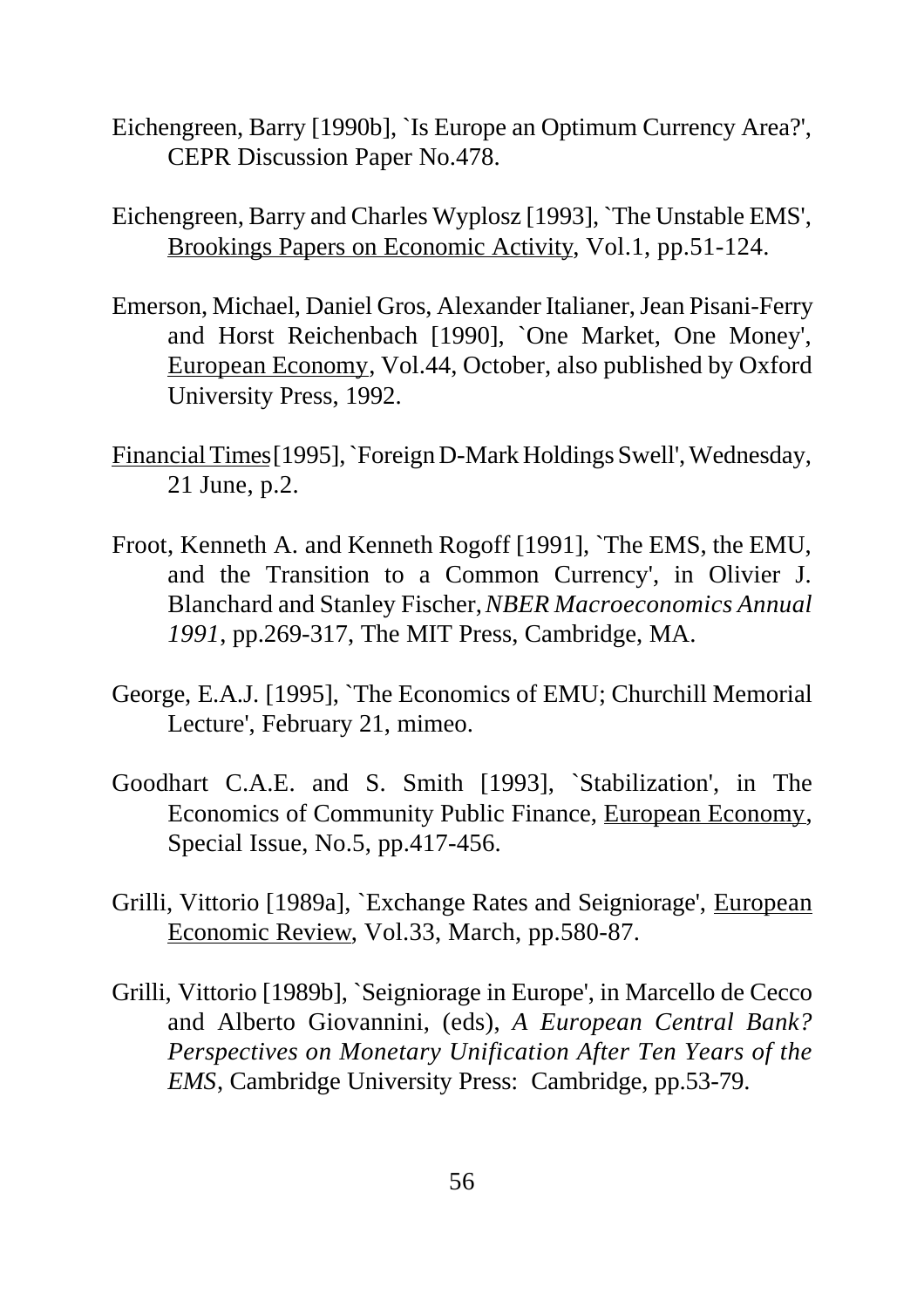- Gros, Daniel and Niels Thygesen [1992], *European monetary integration*, Longman: London.
- Hölling, Wilhelm [1993], *Monetary Policy after Maastricht*, The Macmillan Press: London.
- Ingram, James [1969], `The Currency Area Problem', in R.A. Mundell and A.K. Svoboda, (eds), *Monetary Problems of the International Economy*, Chicago University Press.
- Ingram, James [1973], `The Case for European Monetary Integration', *Princeton Essays in International Finance*, No.98, April.
- Ishiyama, Yoshihide [1975], `The Theory of Optimum Currency Areas: A Survey", IMF Staff Papers**,**Vol.XXII.
- Kenen, Peter [1969], `The Theory of Optimum Currency Areas: An Eclectic View', in R.A. Mundell and A.K. Swoboda, (eds), *Monetary problems of the international economy*, University of Chicago Press: Chicago.
- Krugman, Paul [1992], `Second thoughts on EMU', Japan and the World Economy, Vol.4.
- Krugman, Paul [1993], `Lessons of Massachusetts for EMU', in F. Torres and F. Giavazzi, (eds), *Adjustment and Growth in the European Monetary Union*, Cambridge University Press.
- Leeftinck, Bertholt [1994], *The Desirability of Currency Unification; Theory and Some Evidence.* Tinbergen Institute Research Series No.92.
- Lucas, Robert E. Jr. [1990], `Supply-Side Economics: An Analytical Review', Oxford Economic Papers, Vol.42, pp.293-316.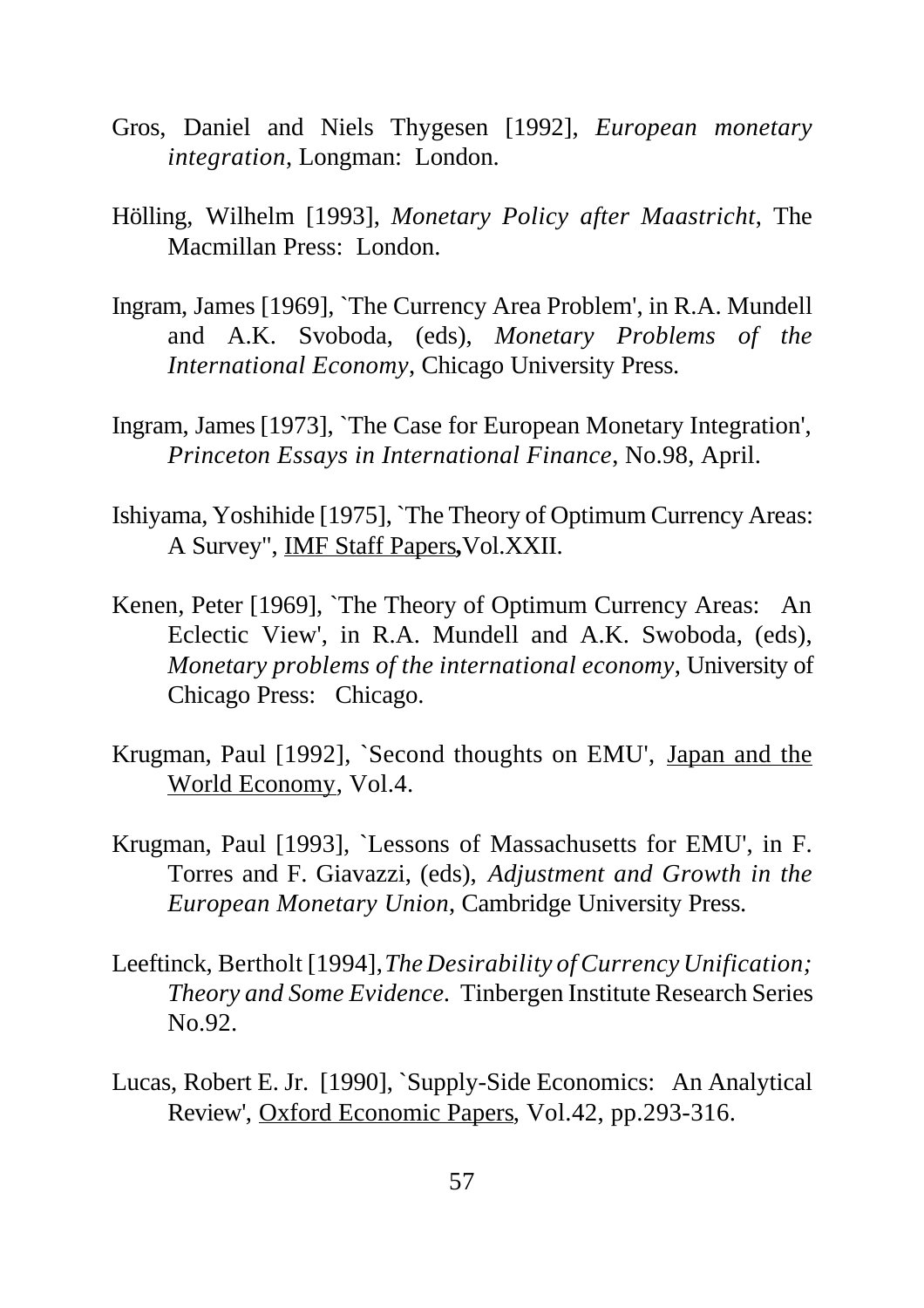- Mankiw, N. Gregory [1987], `The Optimal Collection of Seigniorage: Theory and Evidence', Journal of Monetary Economics, Vol.20(2), September, pp.327-41.
- Mantel, Sophie [1994], `The Prospects for Labour Mobility under EMU', Économie et Statistiques, Special Issue, pp.137-147.
- Masson, Paul R. and Mark P. Taylor [1992], `Common Currency Areas and Currency Unions: An Analysis of the Issues', CEPR Discussion Paper No.44.
- McKinnon, Ronald I. [1963], `Optimum Currency Areas', American Economic Review, Vol.53, pp.717-25.
- Melitz, Jacques [1991], `A Suggested Reformulation of the Theory of Optimal Currency Areas', CEPR Discussion Paper No.590.
- Muet, Pierre-Alain [1991], `Croissance, Emploi et Chômage dans les Années Quatre-Vingt', Revue de l'OFCE, No.35, January.
- Muet, Pierre-Alain [1995], `Ajustements Macroéconomiques et Coordination en Union Monetaire', Paper Presented at the Journées AFSE 1995, Nantes, 8-9 June 1995.
- Mundell, Robert A. [1961], `A Theory of Optimum Currency Areas', American Economic Review, Vol.51, September, pp.657-75.
- Obstfeld, Maurice [1994], `The Logic of Currency Crises", NBER Working Paper, No.4640, February.
- Ozkan, F. Gulcin and Alan Sutherland [1994], `A Model of the ERM Crisis', CEPR Discussion Paper No.879, January.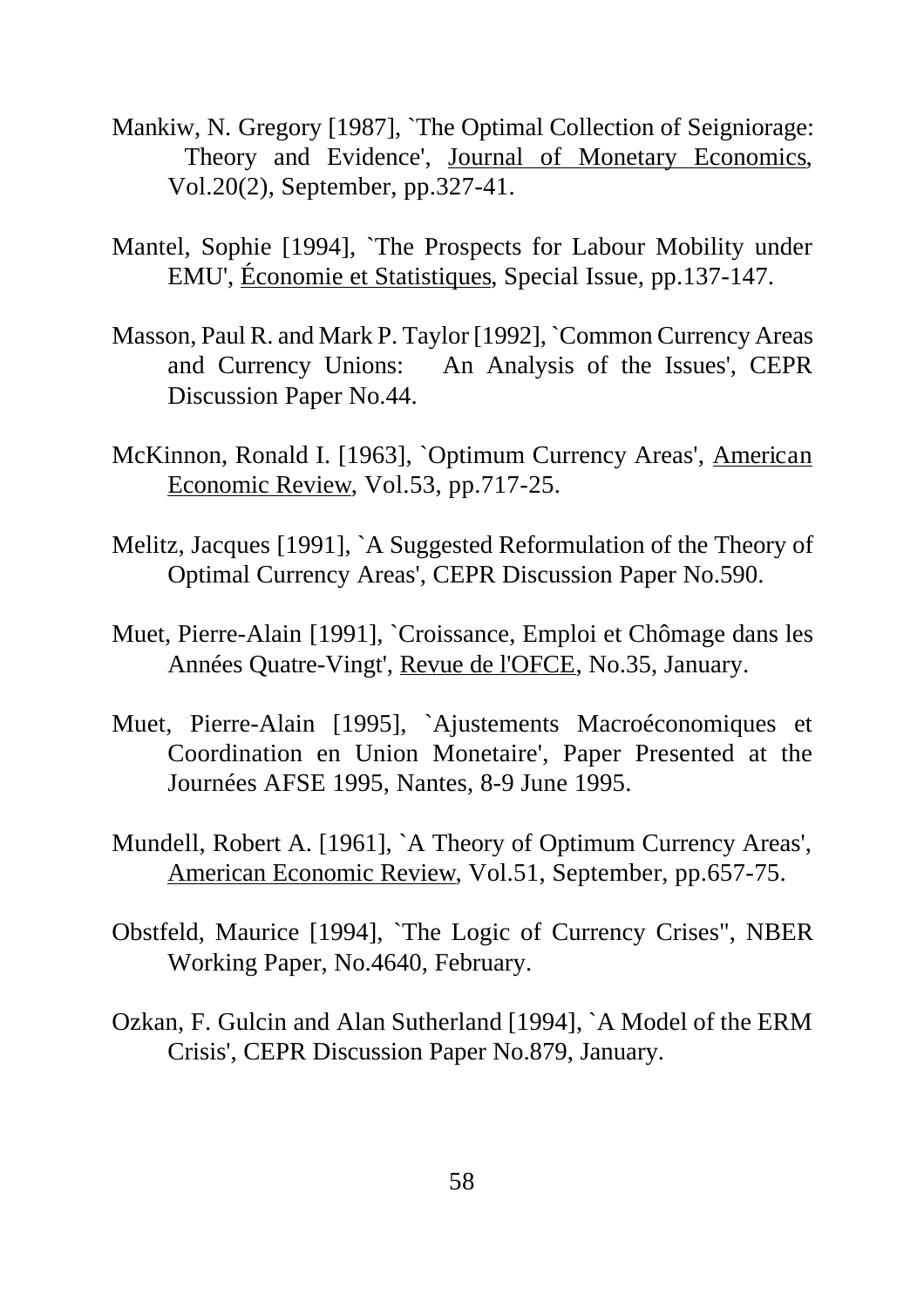- Roubini, Nouriel and Gian Maria Milesi-Ferretti [1994], `Optimal Taxation of Human and Physical Capital in Endogenous Growth Models", NBER Working Paper No.4882, October.
- Sachs, Jeffrey and Xavier Sala i Martin, [1992], `Fiscal Federalism and Optimum Currency Areas: Evidence for Europe from the United States', CEPR Discussion Paper No.632.
- Temperton, Paul, (ed), [1993], *The European Currency Crisis, One Year On*, Probus: London.
- Tobin, James [1982], `A Proposal for International Monetary Reform', in J. Tobin, *Essays in Economic Theory and Policy*, Ch.20, MIT Press.
- Van Rompuy, Paul, Filip Abraham and Dirk Heremans [1991], `Economic Federalism and the EMU', European Economy, Special Edition, No.1, pp.109-1354.
- Von Hagen, Jurgen [1992], `Fiscal Arrangements in a Monetary Union: Some Evidence from the US", in Don Fair and Christian de Boissieu, (eds)*, Fiscal Policy, Taxes and the Financial System in an Increasingly Integrated Europe*, Kluwer: Deventer.
- Von Hagen, Jurgen and George W. Hammond [1995], `Regional Insurance Against Asymmetric Shocks: An Empirical Study for the European Community', CEPR Discussion Paper No.1170.
- Weber, Axel [1990], `EMU and Asymmetries and Adjustment Problems in the EMS: Some Empirical Evidence", CEPR Discussion Paper No.448, August.